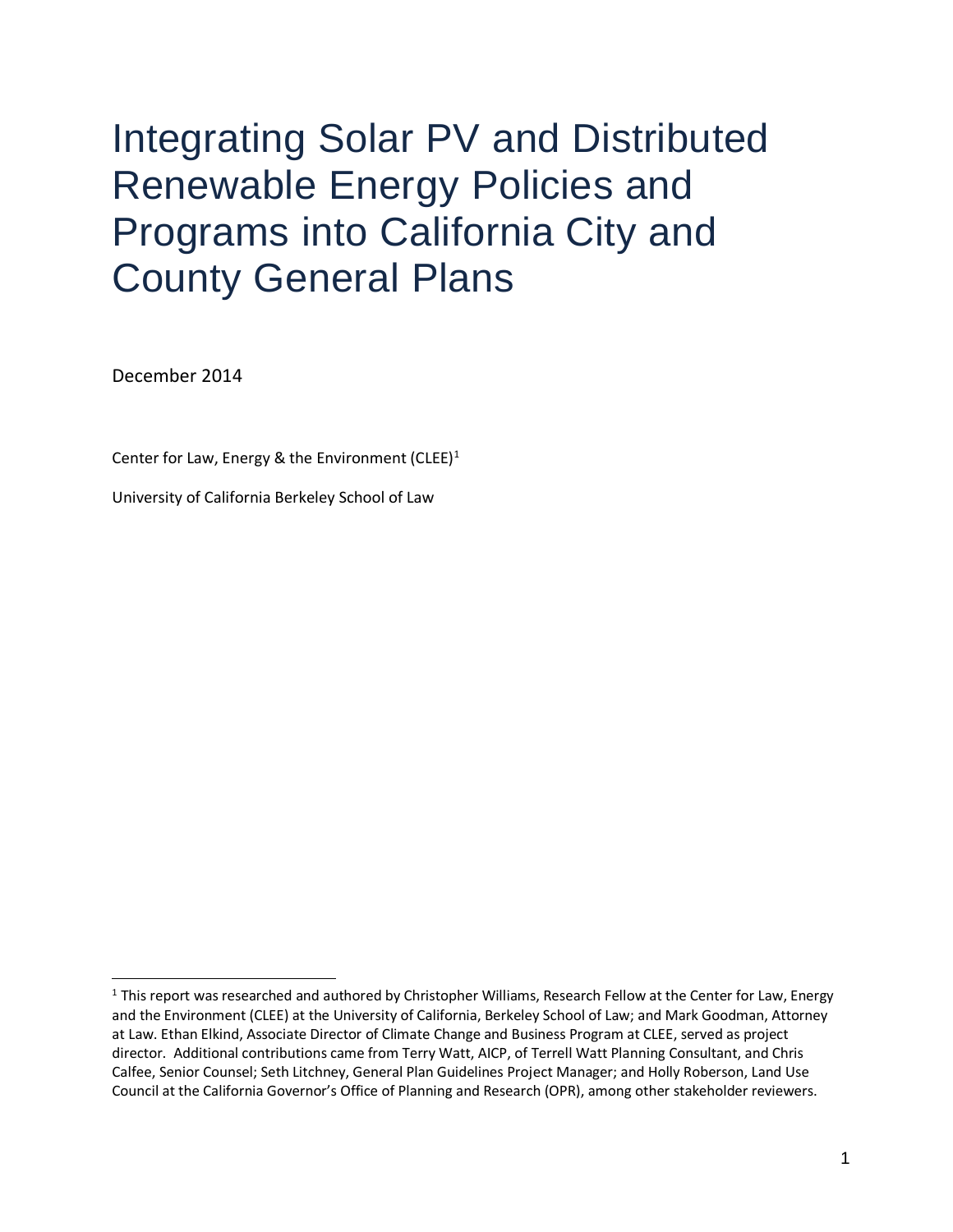# **Contents**

|    | 1.1   |                                                                                            |  |
|----|-------|--------------------------------------------------------------------------------------------|--|
|    | 1.2   |                                                                                            |  |
|    |       |                                                                                            |  |
|    |       |                                                                                            |  |
|    |       |                                                                                            |  |
|    |       |                                                                                            |  |
|    | 2.1   | Establishing a Comprehensive Suite of Ancillary Use Permitting Policies and Actions 9      |  |
|    | 2.2   |                                                                                            |  |
|    | 2.2.1 |                                                                                            |  |
|    | 2.2.2 |                                                                                            |  |
|    | 2.2.3 |                                                                                            |  |
|    | 2.2.4 | Increase regulatory coherency among agencies and with neighboring jurisdictions  13        |  |
|    |       |                                                                                            |  |
|    | 3.1   | Supporting Primary Use Systems While Prioritizing the Conservation of Land Resources  14   |  |
|    | 3.2   |                                                                                            |  |
|    | 3.3   |                                                                                            |  |
| 4. |       | General Plan Language to Support Solar PV Ancillary and Primary Use Systems 17             |  |
|    | 4.1   |                                                                                            |  |
|    |       | 4.1.1 General Plan Language for Communities Ready to Establish Solar PV-related Goals  17  |  |
|    |       | 4.1.2 General Plan Language for Communities Not Yet Prepared to Establish Solar PV-related |  |
|    | 4.2   |                                                                                            |  |
|    | 4.2.1 | Sample General Plan Language to Support Ancillary and Primary Use Solar PV Systems 20      |  |
|    | 4.3   |                                                                                            |  |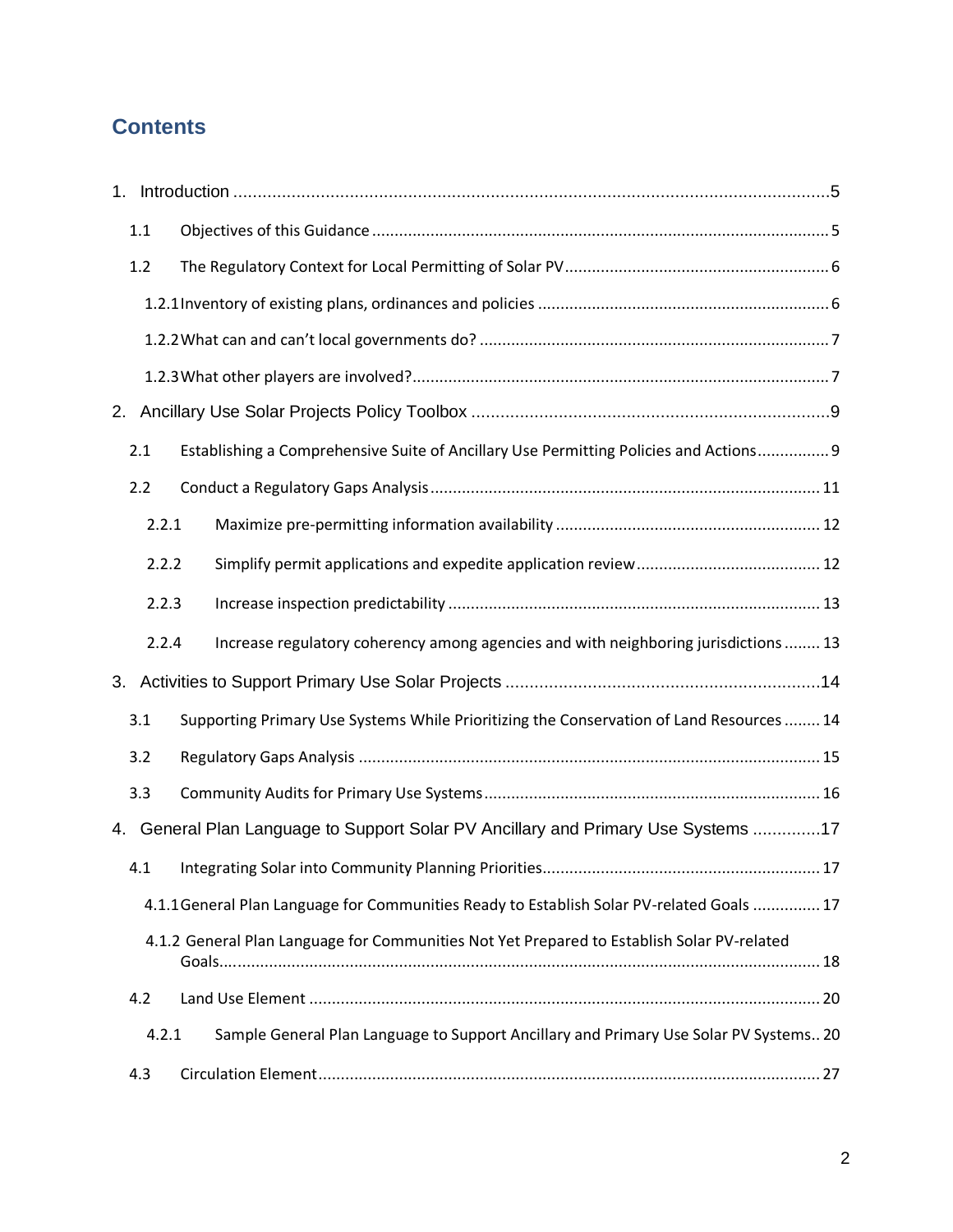| 4.3.1 |                                                                                     |  |
|-------|-------------------------------------------------------------------------------------|--|
| 4.4   |                                                                                     |  |
| 4.4.1 | Conservation Element General Plan Language to Promote Sustainability 29             |  |
| 4.4.2 | Conservation Element General Plan Language Regarding Impact Reductions 34           |  |
| 4.5   |                                                                                     |  |
| 4.5.1 |                                                                                     |  |
| 4.6   |                                                                                     |  |
| 4.6.1 |                                                                                     |  |
| 4.7   |                                                                                     |  |
| 4.8   |                                                                                     |  |
| 4.9   |                                                                                     |  |
| 4.9.1 | Promulgate a Clear and Concise Ancillary and Primary Use Solar Permitting Ordinance |  |
| 4.9.2 |                                                                                     |  |
| 4.9.3 | Coordinate with other agencies and utilities and begin agency staff training  42    |  |
| 4.9.4 |                                                                                     |  |
| 4.9.5 | Create one-stop permitting process descriptions and instructions, and single-window |  |
| 4.9.6 |                                                                                     |  |
| 4.9.7 |                                                                                     |  |
| 4.9.8 |                                                                                     |  |
| 4.10  |                                                                                     |  |
|       |                                                                                     |  |
| 5.1   |                                                                                     |  |
| 5.2   |                                                                                     |  |
| 5.2.1 |                                                                                     |  |
| 5.2.2 |                                                                                     |  |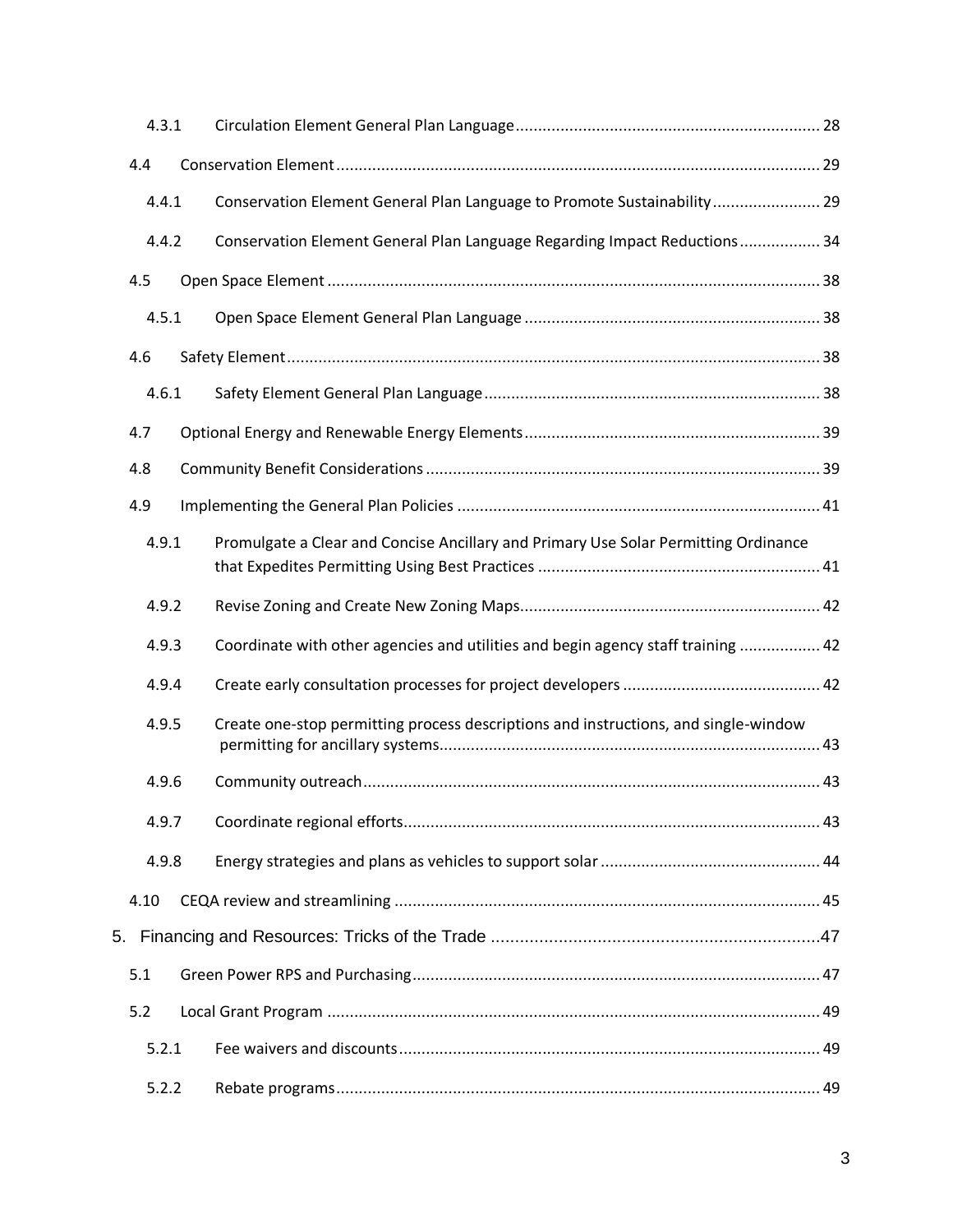| 5.3   |     |                                                                             |  |
|-------|-----|-----------------------------------------------------------------------------|--|
| 5.4   |     |                                                                             |  |
| 5.4.1 |     |                                                                             |  |
| 5.4.2 |     |                                                                             |  |
| 5.5   |     | Renewable policy development and planning grants for local governments  52  |  |
|       | 5.6 | General Plan Language Regarding Incentive Programs and Financing Regulatory |  |
|       |     |                                                                             |  |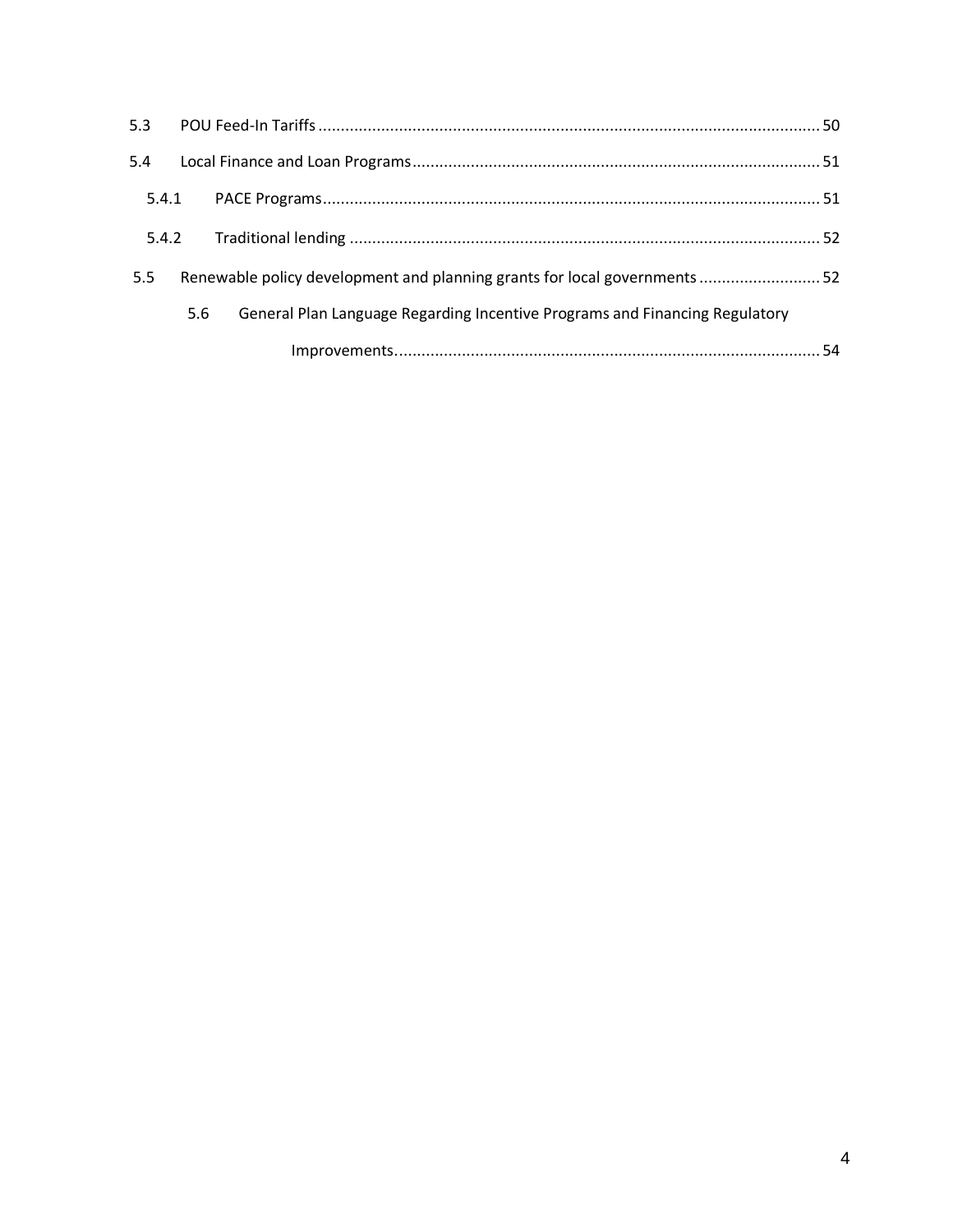# **1. Introduction**

# **1.1 Objectives of this Guidance**

Local governments are the primary permitting entities for renewable energy generation facilities in California.<sup>2</sup> Despite the recent surge in the renewable energy market, California's diverse communities are at different stages in establishing planning and permitting programs, and all communities can work to facilitate faster development of this vital sector.

Production of renewable energy can benefit local communities both economically and environmentally. Increased renewable energy generation helps achieve clean energy goals, such as the state requirement to produce 33% of electricity from eligible renewable sources by 2020.<sup>3</sup> Local government planning and permitting practices can significantly reduce the time and financial cost of implementing distributed renewable energy technologies, such as solar photovoltaic (PV) that may comprise the majority of the 33% target.

The Center for Law, Energy and the Environment (CLEE) at the UC Berkeley School of Law prepared this guidance document, with model general plan policies, for the Governor's Office of Planning and Research (OPR). The goal is to help local governments streamline their permitting processes for two types of distributed renewable energy projects:

- Small-scale (generally less than 10 kilowatt [kW] in total capacity) solar PV systems on commercial and residential rooftops and parking lots (referred to in this document as ancillary use projects); and
- Medium-to-large-scale, ground-mounted solar PV projects, (generally between 10 kW and 20 megawatts (MW)) that use most or all of a site for the generation of electricity for offsite uses, such as for whole sale to electricity retailers (referred to as primary use projects).

Project developers and utilities usually connect both types of projects to the distribution grid. However, ancillary projects are so named because they generate electricity primarily for onsite energy use (i.e. they are not the primary use of the parcel), while primary use projects use all or most of the parcel to sell power and energy to the grid. Although solar PV represents the most commonly permitted renewable energy technology at the local level, OPR may update this document over time to address additional renewable energy technologies.

<sup>&</sup>lt;sup>2</sup> The California Energy Commission (CEC) has the authority to permit thermal power plants over 50 MW and all hydropower plants, and the California Public Utilities Commission (CPUC) has the authority to permit infrastructure facilities owned and operated by an investor-owned utility (IOU), local governments issue permits for all other renewable energy generation assets on non-federal, non-state, and non-tribal lands. <sup>3</sup> SB X1-2 (2011, Simitian).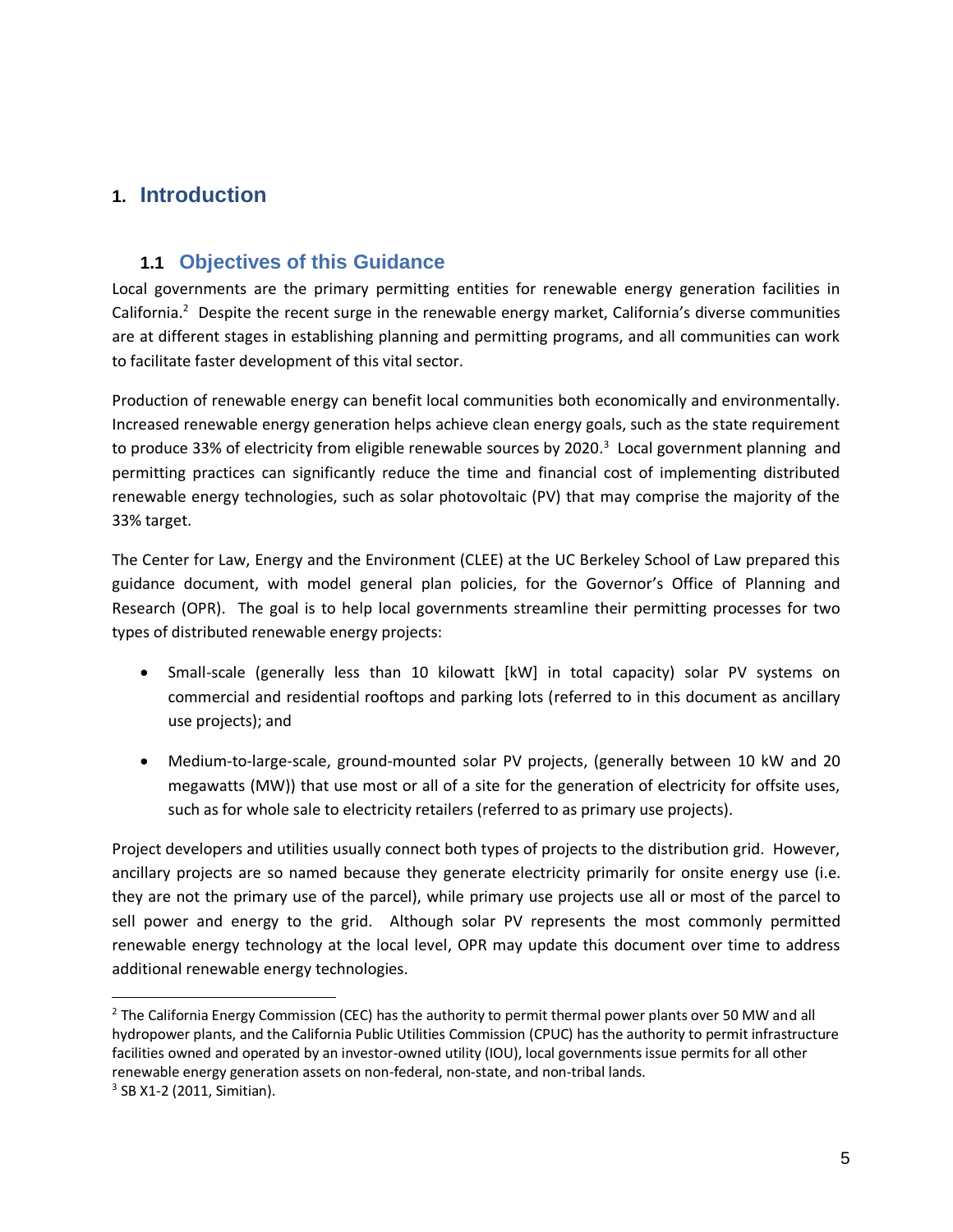CLEE and OPR intend for this guidance document to be used by city and county planning departments that wish to use general plans to plan for the development and implementation of information resources, policies, and programs that lower barriers to local solar PV permitting and installation and to create incentives for this sector in their communities. The document subdivides best practices for the two project types (ancillary use projects and primary use projects) and contains sample general plan language for both in Section 4. As California is home to a diverse array of communities characterized by different levels of experience and resources to dedicate to increasing solar PV penetration, most general plan language sections include more than one option for planners to consider. Planners can replicate and/or tailor the sample language to their communities' needs.

CLEE also intends for this document to complement OPR's California Solar Permitting Guidebook (2012), which provides a toolkit of best practices for implementing goals and policies to reduce the costs of ancillary solar PV project permitting.<sup>4</sup> The guidance presented here for primary use systems builds upon the California Energy Commission's Energy Aware Facility Siting and Permitting Guide (2011) and the California County Planning Directors Associations (CCPDA) Solar Energy Facility Permit Streamlining Guide (2012).<sup>5</sup> CLEE and OPR released this guidance document in the fall of 2014 based on the most upto-date data, publications, and analyses available at the time.

# **1.2 The Regulatory Context for Local Permitting of Solar PV**

# **1.2.1Inventory of existing plans, ordinances and policies**

Communities can best achieve regulatory development objectives by allowing local planners to undertake a detailed review of existing regulatory structures and analyze the gaps and barriers that pertain to solar PV system permitting. Specifically, ancillary and primary use system regulations must be consistent with a community's:

- General Plan;
- Specific or Area Plans;
- Airport Land Use Compatibility Plans;
- Land Conservation Act of 1965 (AB 2117, Williamson) (Williamson Act) and Farmland Security Zone Act of 1999 (SB 648, Costa) (Farmland Security Zone Act) Rules;
- Local Coastal Plan/Program Compliance and Coastal Development Permit;
- Zoning codes;

- Encroachment permits for work in a public right-of-way;
- Project developer business licenses;
- Financial agreements;

<sup>4</sup> Solar Permitting Work Group, California Governor's Office of Planning and Research. California Solar Permitting Guidebook (2012).

<sup>&</sup>lt;sup>5</sup> Suzanne Phinney, Emily Capello, Patricia Cole, Ruth Darling, Brian Fedrwo, Emi Kiyan, and Eric Nguyen. Energy Aware: Facility Siting and Permitting Guide (2011)[. http://energy.ca.gov/2009publications/CEC-600-2009-013/CEC-](http://energy.ca.gov/2009publications/CEC-600-2009-013/CEC-600-2009-013.PDF)[600-2009-013.PDF](http://energy.ca.gov/2009publications/CEC-600-2009-013/CEC-600-2009-013.PDF); California County Planning Directors' Associations' Solar Energy Facility Permit Streamlining Guide (2012) [http://www.ccpda.org/en/component/docman/doc\\_view/139-ccpda-sef-permit-streamlining-guide-](http://www.ccpda.org/en/component/docman/doc_view/139-ccpda-sef-permit-streamlining-guide-2012-02-03)[2012-02-03.](http://www.ccpda.org/en/component/docman/doc_view/139-ccpda-sef-permit-streamlining-guide-2012-02-03)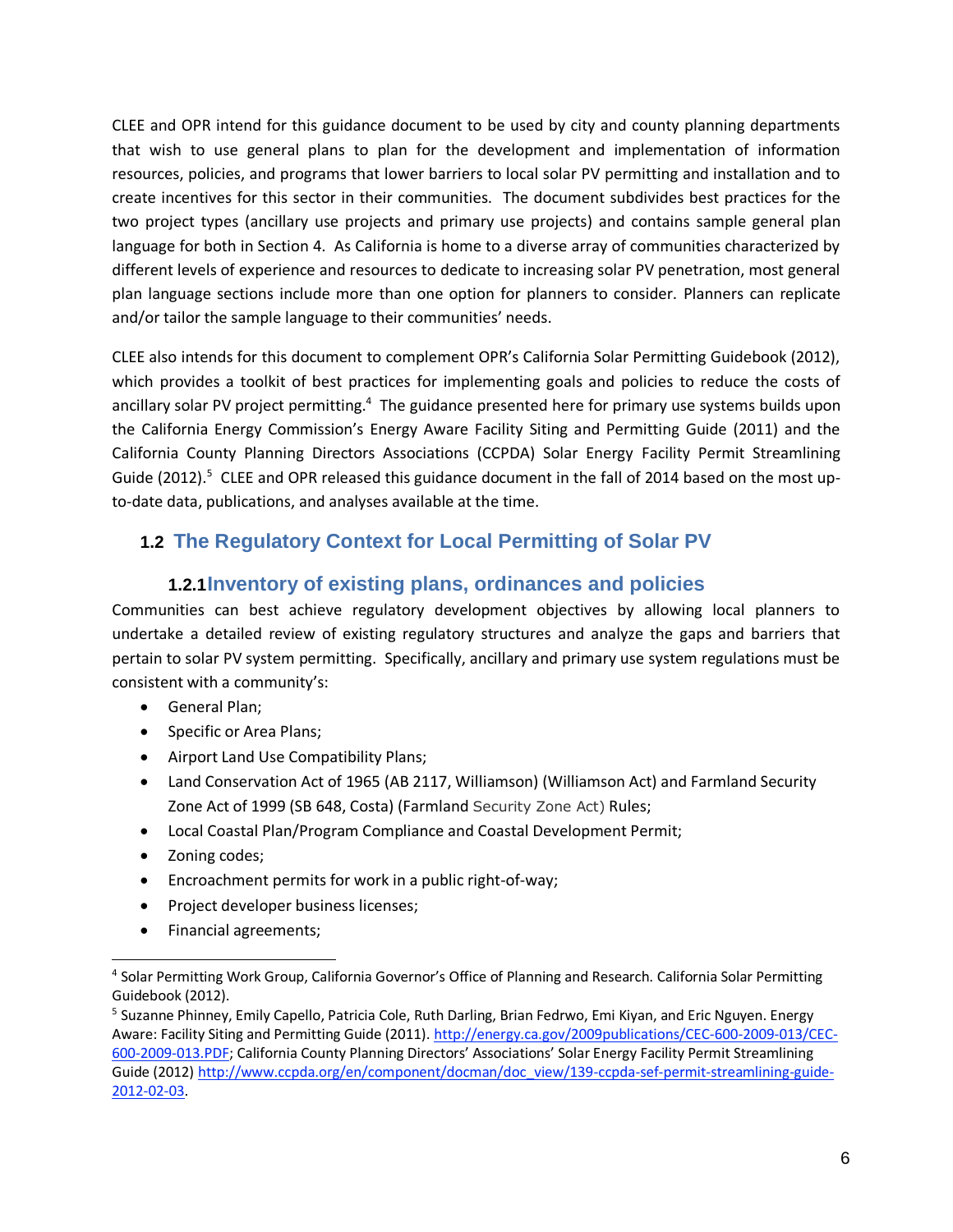- Development agreements; and
- Grading and building permits.

This guidance document lists important questions to ask during policy gap analyses for ancillary and primary use systems in Section[s 3.2](#page-10-0) and [4.2,](#page-14-0) respectively.

# **1.2.2What can and can't local governments do?**

Local governments are the lead agencies in California for permitting wind, solar PV, and other nonthermal renewable energy facilities, as well as all thermal facilities under 50 MW in rated capacity, such as geothermal wells.<sup>6</sup> However, local governments face certain restrictions in permitting ancillary use systems. Generally, local governments must permit small-scale ancillary use solar PV systems "by-right" (i.e. using an administrative, non-discretionary permit application review process) and may not deny a use permit for an ancillary solar energy system, unless "it makes written findings based upon substantial evidence in the record that the proposed installation would have a specific, adverse impact upon the public health or safety, and there is not a feasible method to satisfactorily mitigate or avoid the specific, adverse impact." (Gov. Code §65850.5(c)).<sup>7</sup> Furthermore, under AB 1801 (Campos, 2012) local government permit fees for all system types must be commensurate with the actual costs of permit review and inspection. SB 1222 (Leno, 2012) caps fees set by installed capacity for both standard size and larger size ancillary use systems on residential and commercial properties, unless the local government makes specific findings to justify higher fees. Under AB 2188 (Muratsuchi, 2014), local governments must by ordinance create an expedited permit application and review and inspection process for residential rooftop ancillary solar systems under 10 kW in size – see sections 2.2.1-2.2.4 for more information on developing these tools. Otherwise, local governments have autonomy to tailor primary use facility permit approval conditions to local needs.

Local government agencies also play an advisory role in permitting ancillary and primary use systems on federal, state, and tribal lands and for siting distribution and transmission facilities that deliver renewable energy facility electricity to the grid. Local governments with control over publicly owned utilities (POUs) will have a greater ability to impact transmission and distribution line projects within the utility's service territory by coordinating planning decisions with the board of the POU.

# **1.2.3What other players are involved?**

[Table 1](#page-6-0) reviews the permitting authorities for ancillary use solar PV installations.

#### <span id="page-6-0"></span>**Table 1: Permitting Authorities for Ancillary Use Solar PV Projects**

<sup>6</sup> "Rated capacity" refers to the theoretical maximum sustained power output capacity of a generation facility under optimal operating conditions.

 $7$  These legal requirements and others contained within the California Solar Rights Act (AB 3250, 1978) are extensively detailed in The Energy Policy Initiatives Center at the University of San Diego School of Law. California Solar Rights Act: A Review of the Statutes and Relevant Case Law (2012 update),

http://www.sandiego.edu/law/centers/documents/centers/epic/SolarRightsAct\_UPDATEDec2012.pdf.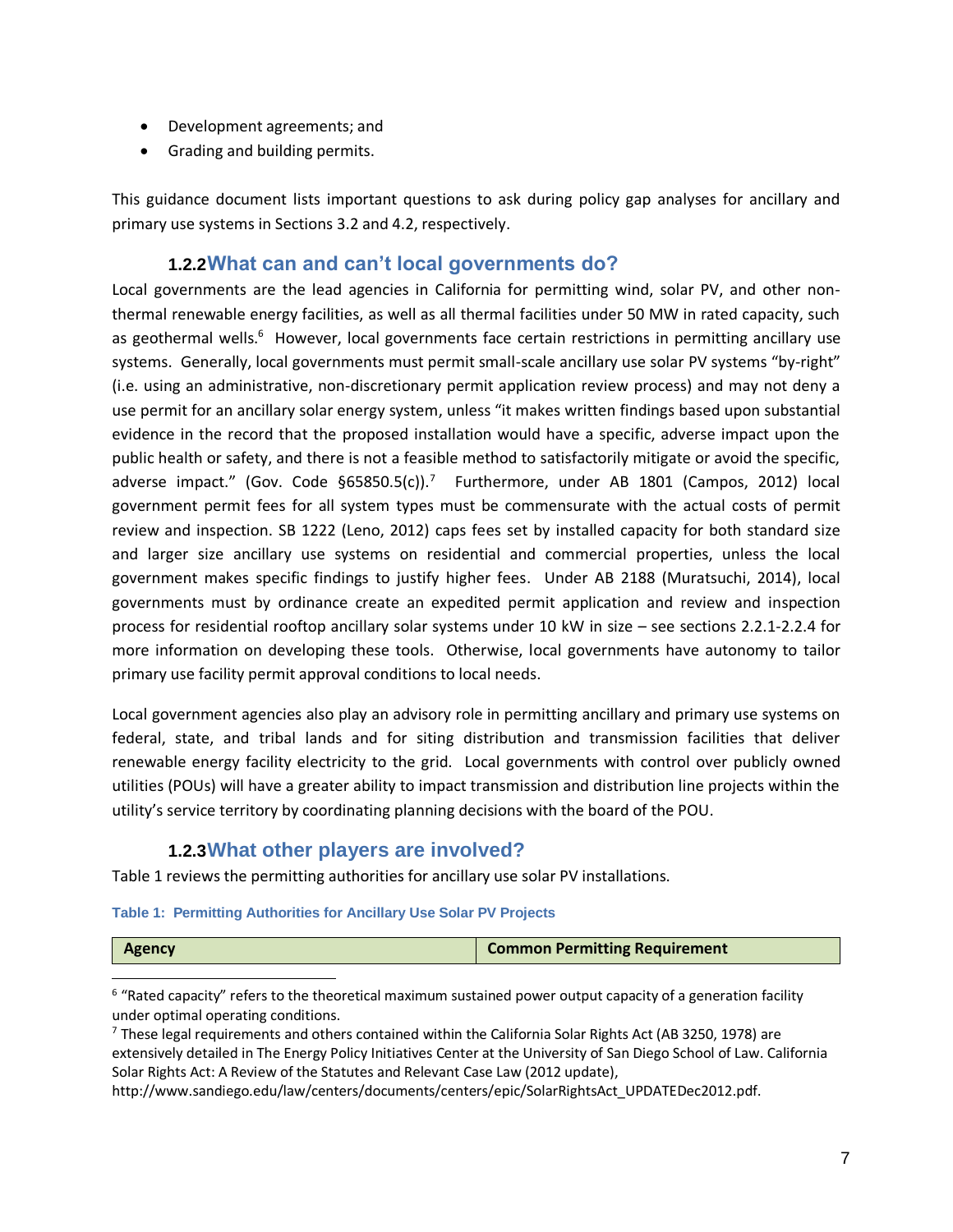| <b>Building Department</b>          | Solar PV rooftop plan review for building<br>code, electrical code, and energy code<br>compliance<br>and<br>Solar PV installation<br>inspection<br>$\bullet$<br>approval |  |  |  |
|-------------------------------------|--------------------------------------------------------------------------------------------------------------------------------------------------------------------------|--|--|--|
| Fire Department                     | Fire safety inspection                                                                                                                                                   |  |  |  |
| POU or Investor Owned Utility (IOU) | Interconnection agreement                                                                                                                                                |  |  |  |

Table 2 outlines the permitting authorities for primary use solar PV projects on private lands.

| Table 2: Permitting Authorities for Primary Use Solar PV Projects on Private Lands $^{\rm 8}$ |  |  |  |  |  |  |
|-----------------------------------------------------------------------------------------------|--|--|--|--|--|--|
|-----------------------------------------------------------------------------------------------|--|--|--|--|--|--|

| <b>Agency</b>                                 | <b>Common Permitting Requirements</b>                    |
|-----------------------------------------------|----------------------------------------------------------|
| Local Government                              | California Environmental Quality Act (CEQA)<br>$\bullet$ |
|                                               | Environmental Impact Report (EIR) review                 |
|                                               | and certification or issuance of a Negative              |
|                                               | Declaration                                              |
|                                               | Ministerial, minor, major, and conditional<br>$\bullet$  |
|                                               | use permit requirements                                  |
| <b>CPUC or POU Board of Directors</b>         | Approval of any required transmission or                 |
|                                               | distribution equipment                                   |
| United States Fish and Wildlife Service*      | Federal Endangered Species Act Section 10a or 7a         |
|                                               | permit                                                   |
| California Department of Fish and Game**      | California Endangered Species Act Incidental Take        |
|                                               | Permit or Natural Communities Conservation Plan          |
|                                               |                                                          |
| POU or California Independent System Operator | Small or Large Generator Interconnection                 |
| (CAISO)                                       | Agreement                                                |

\* Assumes presence of a species listed under the Federal Endangered Species Act.

\*\* Assumes presence of a species listed under the California Endangered Species Act (CESA); CESA Consistency Determination may be applicable.

As indicated in Tables 1 and 2, local governments often have significant opportunities to consolidate permitting processes for ancillary use solar systems, but permitting primary use solar systems and their supporting infrastructure will require coordination with many non-local government agencies.

<sup>&</sup>lt;sup>8</sup> Suzanne Phinney, Emily Capello, Patricia Cole, Ruth Darling, Brian Fedrwo, Emi Kiyan, and Eric Nguyen. Energy Aware: Facility Siting and Permitting Guide (2011). http://energy.ca.gov/2009publications/CEC-600-2009-013/CEC-600-2009-013.PDF.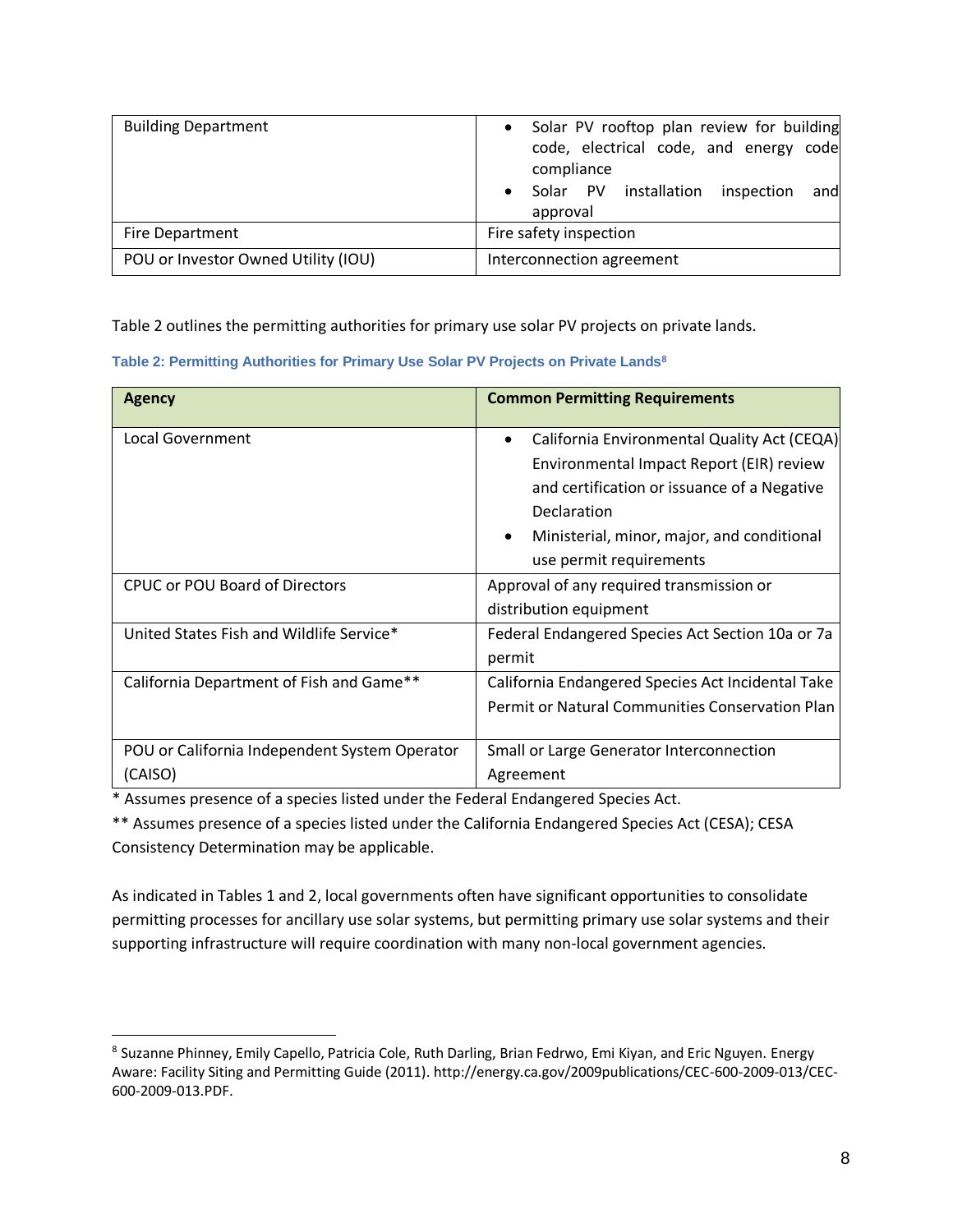# **2. Ancillary Use Solar Projects Policy Toolbox**

An ancillary use solar project is the installation of solar-powered electricity or heat generation equipment that is not the primary use of a parcel. The term "ancillary use solar project" as used here approximates the definition of a "solar energy system" established by the California Solar Rights Act (Civil Code §§ 801.5(a)(1)–(2)).<sup>9</sup>

Local governments can greatly influence the market for ancillary use systems in their community due to the cost impacts of local-level permitting processes. The concurrent development of publicly available information resources for interested parties during the promulgation of an AB 2188-compliant residential rooftop streamlined permitting ordinance can be the primary means for all California communities to pursue solar energy-related goals.

# **2.1 Establishing a Comprehensive Suite of Ancillary Use Permitting Policies and Actions**

Local governments can improve solar permitting policies and practices by strategizing to ensure that goals and priorities are commensurate with financial and administrative limitations. Local planners can establish goals to frame policy development, such as reducing implementation costs and increasing transparency, efficiency, and predictability. Planners can achieve these goals by reducing process hurdles and fee burdens in the pre-permitting, permitting, and inspection periods. In addition, planners can work with other relevant authorities and neighboring jurisdictions to increase coherency between permitting and inspection processes.

*Increasing transparency* is the most important strategy for reducing obstacles in the pre-permitting phase. Before applicants apply for a permit, they should be able to go to a single location on the planning office's Internet website that provides access to a comprehensive assortment of communityspecific tools, guidebooks, bulletins, and general information fact sheets. These resources should clearly establish permitting requirements by providing application forms, checklists, and sample plans and

<sup>&</sup>lt;sup>9</sup> The definition of a solar energy product in Cal Civil Code Section 801.5(a)(1)-(2) places no size limit on systems, their means of implementation platform (rooftop or ground-mounted), or their relationship to the use of the parcel (ancillary or primary). University of San Diego School of Law research indicates that the legislative history behind a recent amendment to the California Solar Rights Act "arguably suggests that Section 801.5(a)'s definition of a solar energy system is intended to apply only to consumer distributed generation systems. In a 2000 bill which revised Section 801.5(a)'s definition of "solar energy system," the Legislature declared that "low polluting disturbed generation resources, installed on customer sites, can reduce customer costs of energy . . . and provide customers with improved reliability in the event of an electricity outage." 2000 Cal. Stat. ch. 537, sec. 801.5, § 1(b). Furthermore, the same bill defined "distributed generation" as "any onsite generation, interconnected and operating in parallel with the electricity grid, that is used solely to meet onsite electric load." Id. at sec. 25620.10, § 4(i)(3))". See Scott Anders, Kevin Grigsby, Carolyn Adi Kaduk, Taylor Day, and Allegra Frost, California Solar Rights Act: A Review of the Statutes and Relevant Cases (updates 2012),

https://lib.sandiego.edu/law/documents/centers/epic/SolarRightsAct\_UPDATEDec2012.pdf.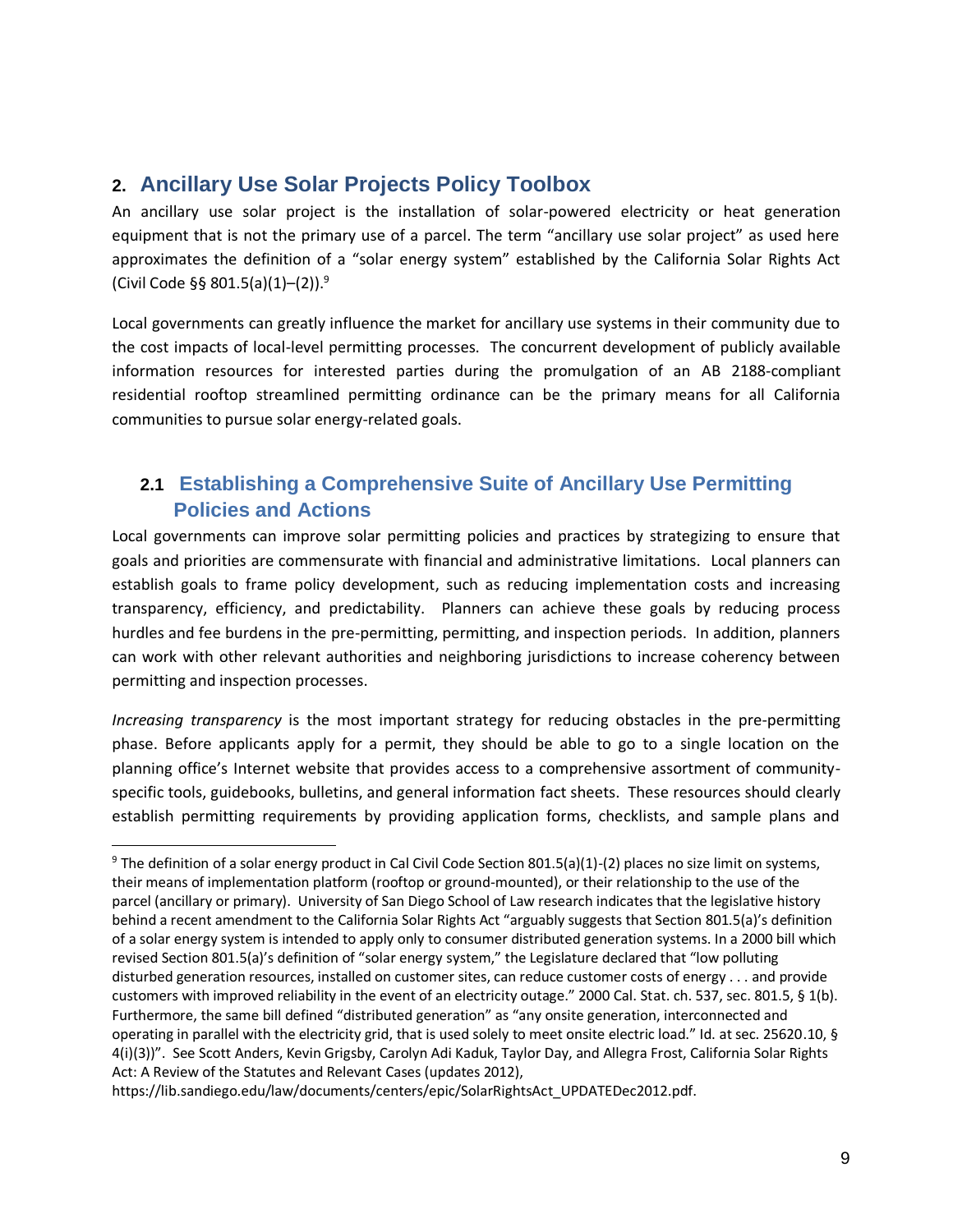diagrams, if available, as well as other information useful to interested parties. Best practice communities' websites also commonly offer means for property owners to assess the costs and benefits of installing an ancillary use solar system, such as cost-savings calculators and solar resource maps. Under AB 2188, ancillary use system permitting checklists must be available to the public on the community's official website. This requirement can give local officials a foundation to build a more robust set of guidance documents to be listed on the same website, including application instructions, application templates, and other information resources for community members interested in solar.

*Increasing efficiency* is the most important goal in the permitting phase. Applicants should be able to use a standardized, ancillary use solar system application for common system types. They should also have the option to submit this application to permitting authorities via multiple channels, including email, an online submission form, or an in-person process for designated simple and standardized systems that may be eligible for same-day approval. AB 2188 requires a local government to allow for electronic application submission unless it makes specific findings as to why electronic submission is unavailable at the promulgation of the streamlining ordinance. Application reviewers should give feedback on inadequate applications within short timelines with a concise explanation of what applicants can do to pass subsequent reviews. Per state law, permit application fees should cover only the costs of permit review, installation inspection, and overhead. SB 1222 sets specific caps for permitting fees by system size. The Sierra Club of Northern California has created a knowledge resource and calculator to calculate the actual cost of ancillary solar system installations that local governments can use to gauge and consider adjusting current fees.<sup>10</sup> AB 2188 requires that any application requiring approval is reviewed and responded to within 45 days of submission.

*Increasing efficiency* is the most important goal in the inspection phase. After a local government grants a permit and during the inspection phase, system installers and owners should become well-informed of system inspection processes before inspection, receive an inspection soon after installation is complete, select inspection times that accommodate their scheduling needs, and easily coordinate multiple inspections, if necessary. Inspectors should have requisite training, give timely notice and concise feedback as to whether projects passed inspection, and detail the reasons for inspection failure. SB 1222 requires that small rooftop systems eligible for expedited review are inspected once in the case that the local government has an agreement with the fire authority to consolidate inspections, or two in the case of local governments that have not signed such an agreement.

*Increasing coherency* is a primary concern for communities that want to further reduce developer costs. Planners can multiply the cost-reduction benefits of efficiency and predictability by coordinating permitting procedures with relevant permitting authorities, surrounding jurisdictions, and the local utility.

 $\overline{a}$ 

 $10$  Sierra Club, "Reducing Local Barriers to the Installation of Solar Power Systems in California," [http://lomaprieta.sierraclub.org/climate-action/solar\\_permit\\_fees.](http://lomaprieta.sierraclub.org/climate-action/solar_permit_fees) Accessed Aug. 25, 2014.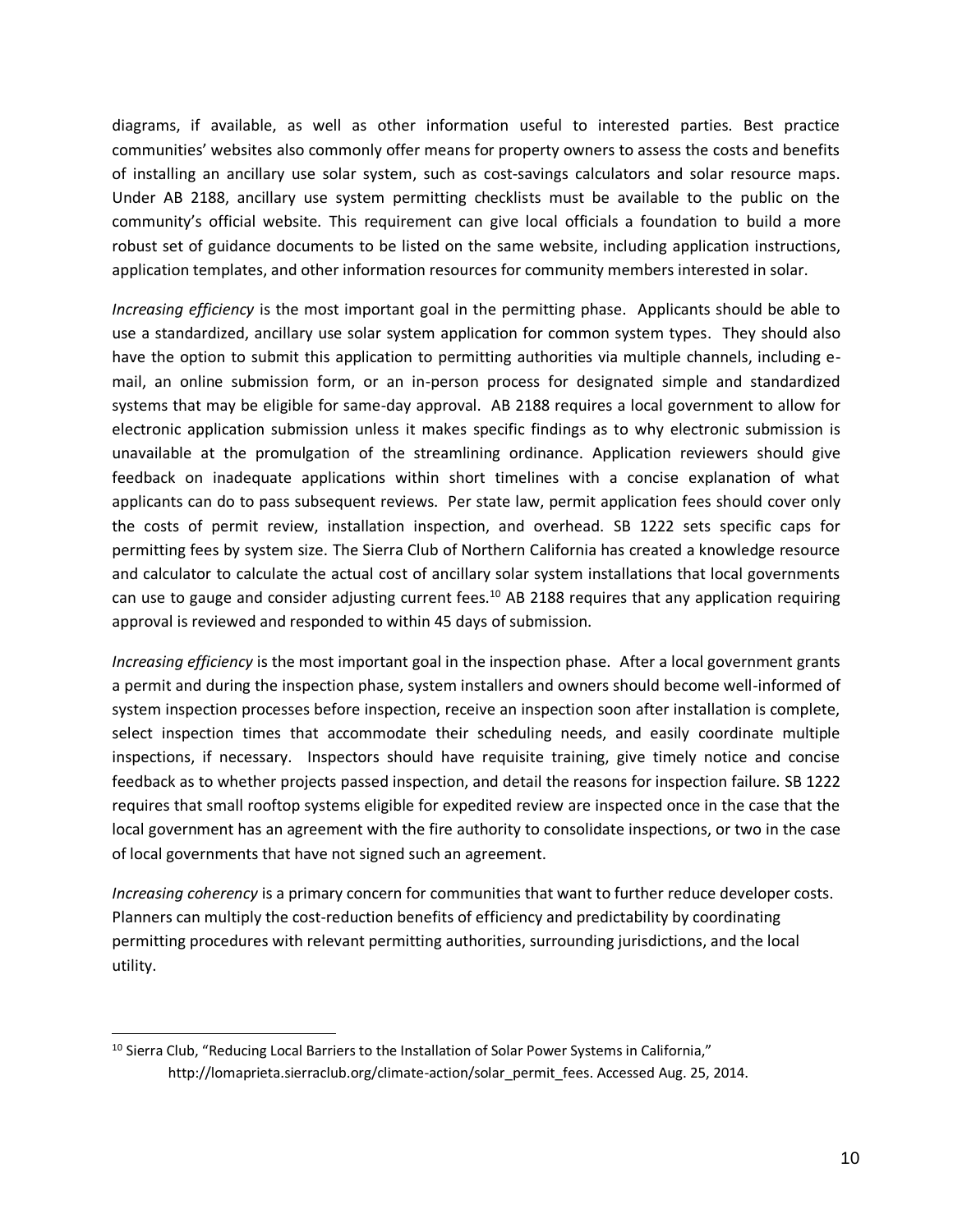These policy strategies are briefly described below. Supportive sample general plan language tied to each policy strategy is provided in Section [4.2.](#page-19-0)

# **2.2 Conduct a Regulatory Gaps Analysis**

<span id="page-10-0"></span>A policy gaps analysis can expedite the development of new general plan policies and implementing regulations. Local jurisdictions can use these guidelines to conduct such an analysis that incorporates the perspective of installers, permit review staff, and building inspectors. Ancillary and primary use system permitting procedures and outcomes must comply with:

- o The General Plan;
- $\circ$  Specific or area plans in the project area;
- o Airport Land Use Compatibility Plans (if in an Airport Referral Area);
- o Land Conservation Act (Williamson Act) and Farmland Security Zone Act Rules (if lands are in an Agricultural Preserve);
- o Local Coastal Plan/Program Compliance and Coastal Development Permit (if in a Coastal Zone);
- o Zoning codes;
- o Encroachment permits (for work in a public right-of-way);
- o Business license of the project developer;
- o Financial agreements;
- o Development agreements; and
- o Grading and building permits.

Planners should ask the following questions in a gaps analysis:

### **Land use restrictions in the community:**

- o Are ancillary use solar PV installations allowed on all zoning designations?
- o Are there community planning priorities that would justify the exclusion of ancillary use solar systems any areas?
- **Availability of information about the costs and benefits of solar to the community:**
	- o Does the community have a solar calculator tool to help property owners assess the costs and benefits of installing an ancillary use system?
	- o Does the community provide a list of local solar installers?
	- $\circ$  Does the community provide the public with contact information for the specific staff or office responsible for solar rooftop permit reviews?
- **Ancillary use solar PV system application process:**
	- $\circ$  Can citizens interested in ancillary use solar installations access a centralized information resource with specific solar project application guidance?
	- o What are the most common reasons why PV system applications are rejected and/or amended, and what should new information resources focus on to reduce these deficiencies?
	- o Does the community have an ancillary solar PV system-specific permit application for both residential and commercial systems, and if not, could errors be reduced by developing one?
	- $\circ$  Are multiple agencies involved in permitting ancillary use PV systems; if so, are there opportunities to coordinate permitting processes between agencies?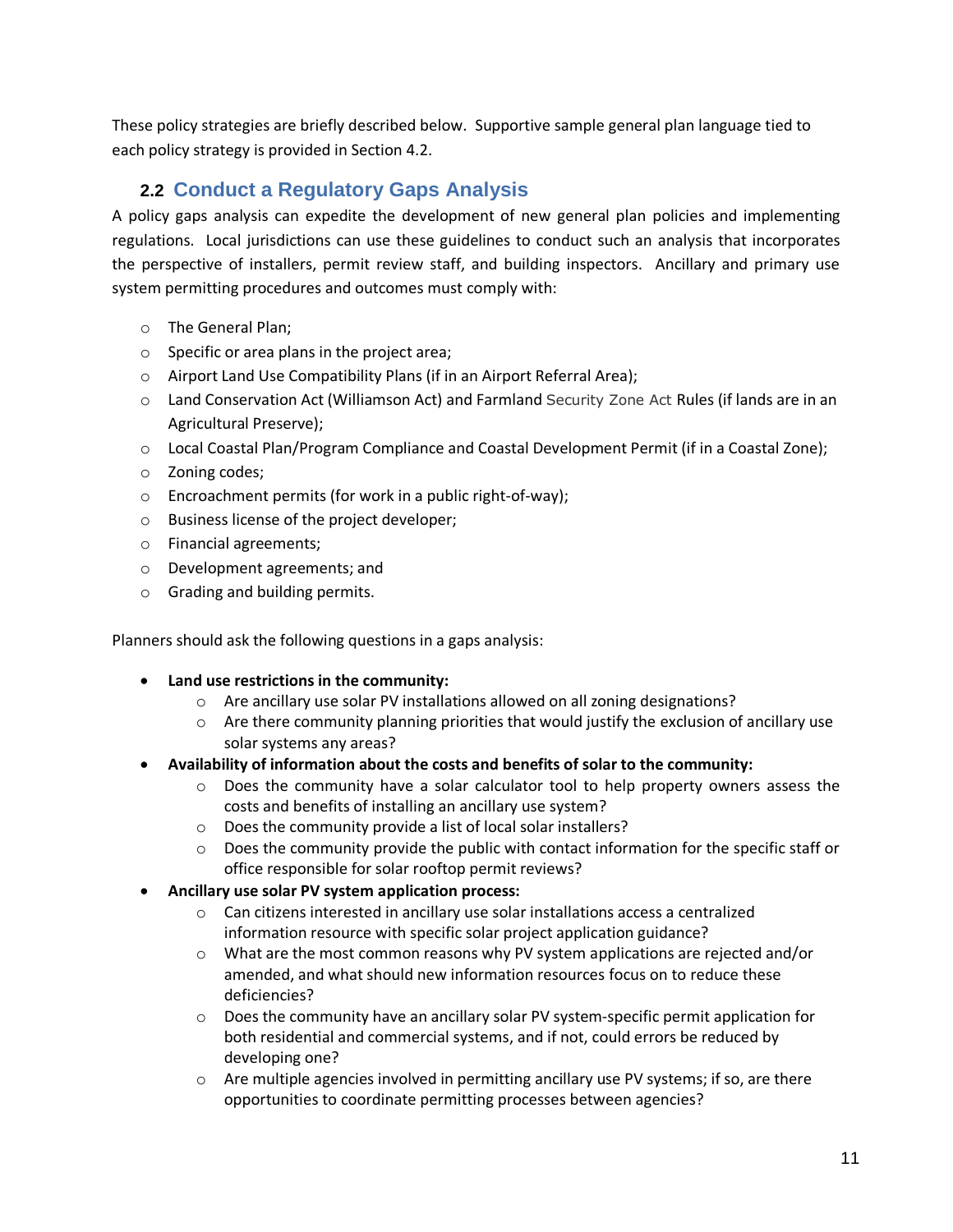- o Does the community have a maximum permit review time ordinance?
- o Does the community designate certain simplified systems for expedited and/or template-based permitting?
- **Ancillary use solar PV system inspection process:**
	- o How are inspection appointments requested and responded to?
	- o How long is the time window for inspection appointments?
	- o Are multiple inspections required and by what agencies?
	- o Do installers know what to expect during inspections?
	- o How are inspectors trained and are they sufficiently knowledgeable?
- **Regional coherency and inter-agency cooperation:**
	- $\circ$  Are building inspection processes aligned and coordinated with electrical safety, fire safety, and interconnection inspection processes?
	- o Do local fire safety codes discuss ancillary use solar PV systems?
	- o Does the community have structures in place to coordinate permitting policy development with neighboring jurisdictions?

### **2.2.1 Maximize pre-permitting information availability**

Regulatory transparency creates a positive market response to existing and new regulations, incentives, and outreach efforts. General plan language should establish the goal of consolidating all local codes and regulations that pertain to ancillary use solar PV system permitting into a single information resource available on the planning or building department website. Under AB 2188 (Muratsuchi, 2014), ancillary use residential system permitting checklists must be developed by ordinance, which presents an opportunity to create checklists for other types of systems, such as commercial rooftop and parking lot systems.

### **2.2.2 Simplify permit applications and expedite application review**

Best practice jurisdictions with efficient ancillary use solar PV system permitting suites create a single solar-specific permit application; develop plan templates for simple systems; set maximum permit review times for all reviews; create elective, expedited permitting processes for simple systems (especially those using plan templates); and consolidate permit reviews in a single agency.

More advanced communities are pursuing online permitting systems that allow permits to be completed and submitted via email or an online form. SB 1222 requires all communities to reduce permitting fees for solar systems within legislatively determined limits. Under AB 2188, local governments must expedite ancillary use system permitting processes for all systems that meet the small residential system permitting checklists developed under the ordinance and reviews are limited to 45 days from time of submission for permits requiring approval.

Using available resources, local governments should be able to develop streamlined permitting process within one year, between inception and formalization through an ordinance, and the effort may not entail the need for additional staff. $^{11}$ 

 $\overline{a}$ 

 $11$  Interview with Truong Huynh, City of Long Beach Acting Superintendent of Building and Safety, August 22, 2013.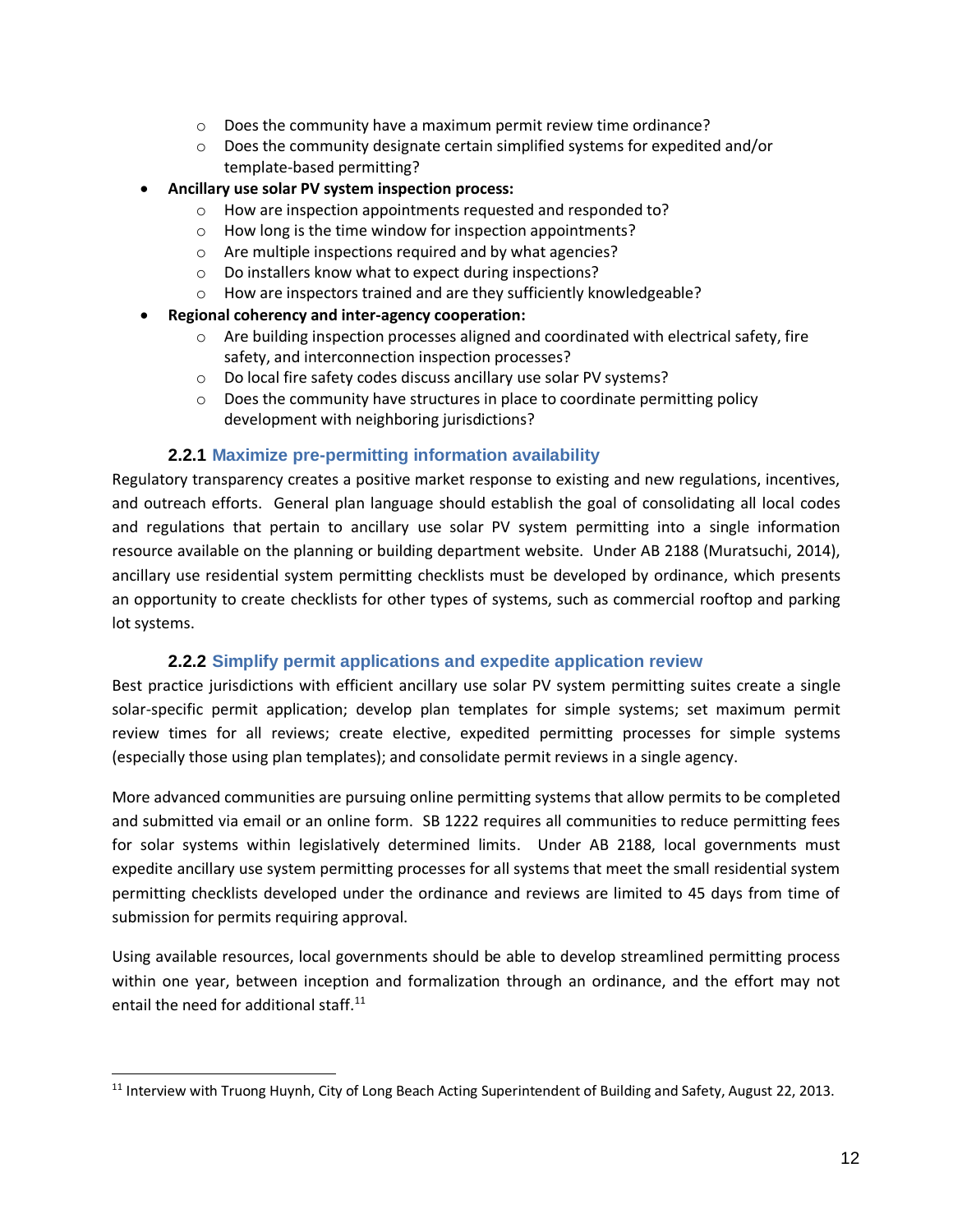#### **2.2.3 Increase inspection predictability**

Ancillary use solar PV systems commonly undergo three inspections: building department inspections (for both structural and electrical safety elements), fire safety inspections (if separate from building department inspections), and local grid interconnection inspections. Best practice jurisdictions have increased the predictability of inspection processes by offering installers and homeowners options on scheduling inspections and giving specific time windows for when inspections will occur. AB 2188 requires that ancillary use system inspections under the control of the local government be consolidated to a single inspection in jurisdictions with agreements with local fire officials and two in jurisdictions without such agreements. Some communities have hired commercial project installers and experts to train residential system inspection staff.<sup>12</sup> Others have used training modules provided by the National Training and Education Resource and Interstate Renewable Energy Council (IREC) for local government staff inspectors.<sup>13</sup>

Interconnection inspections may be required as well, but are outside of the control of planning offices and therefore not discussed here in detail. For communities with POUs, local leaders should work with the POU's board to coordinate interconnection inspections with building inspections. Communities served by IOUs will need to continue to issue final inspection certificates before the IOU will undertake an interconnection inspection.

## **2.2.4 Increase regulatory coherency among agencies and with neighboring jurisdictions**

As discussed above, local governments do not have exclusive jurisdiction over all permitting processes for ancillary use solar PV systems. Planners should therefore coordinate proactively with fire departments/protection districts and utilities on permit processes. Local installers and vendors will also benefit from improved coordination of ancillary use permitting suites with neighboring jurisdictions. Some communities launched their solar programs by first surveying neighboring jurisdictions.<sup>14</sup>

<sup>&</sup>lt;sup>12</sup> Interview with Truong Huhnh.

<sup>13</sup> See National Training & Education Resource, *Photovoltaic Online Training For Code Officials: FREE COURSE*, [https://www.nterlearning.org/web/guest/course-details?cid=402.](https://www.nterlearning.org/web/guest/course-details?cid=402) *See also* Jane Pulaski, *Press Release: Online Solar Training for Code Officials Now Available through Innovative Technology* (Oct. 1, 2012), http://www.irecusa.org/2012/10/online-solar-training-for-code-officials-now-available/.

<sup>&</sup>lt;sup>14</sup> Interview with Truong Huynh.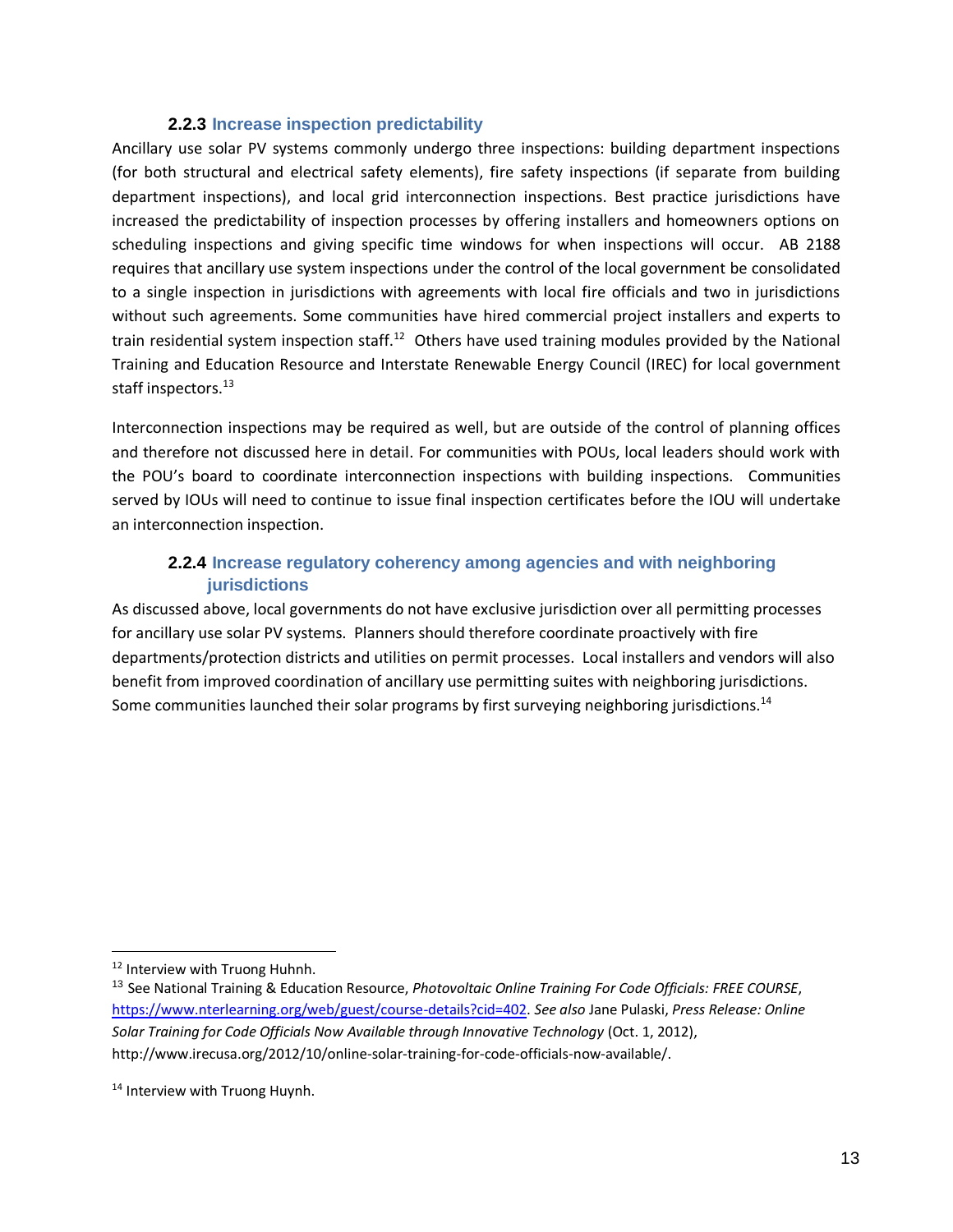# <span id="page-13-0"></span>**3. Activities to Support Primary Use Solar Projects**

Developers install primary use solar projects on a parcel with the purpose of producing electricity for sale to the grid or some other external party, rather than for consumption onsite. Developers generally ground-mount the solar panels and equipment, for a total generation capacity that is typically larger than that of ancillary use projects.

Most communities in California that have created a solar PV primary system-specific permitting process require a minor use, major use, or conditional use permit for primary use systems, depending on zoning designation and project size, with requirements differentiated by specific zoning designations. Some communities have used overlay zoning to create a new zone on top of existing designations that allows for primary use systems. No community allows primary use systems in all zones. Zoning designations should clarify the requirements for minor, major, or conditional use permits, while general plan language should address the impacts of primary use systems on other general plan element topics.

A comprehensive discussion of primary use systems in the general plan should be based on a community audit to identify the highest-priority areas for such systems. In the territory of IOUs, Distribution Resources Plans required under AB 327 (Perea, 2013) that identify optimal electricity grid locations for distributed renewable generation resources, due in July 2015, will facilitate these resource audits.

# **3.1 Supporting Primary Use Systems While Prioritizing the Conservation of Land Resources**

Planners can develop a successful primary use solar PV permitting program by tailoring it to community characteristics in a transparent, efficient, and predictable manner. Planners can increase transparency by:

- Developing a GIS-based map characterizing areas of the community according to their fit as primary use installation sites;
- Engaging with an informed local community that participates in the ordinance development process and implementation; and
- Conducting a quantitative assessment of how increased implementation of renewable energy can promote the community's planning goals, including those related to reducing carbon dioxide emissions, increasing local renewably generated electricity, conserving valuable land resources, growing the market for local labor, and others.

Planners can increase permitting efficiency by:

 Ensuring that informed and empowered local agency staff have sufficient time and authority to play an active role in ordinance development and implementation, as well as to provide structured support to permit applicants during project development.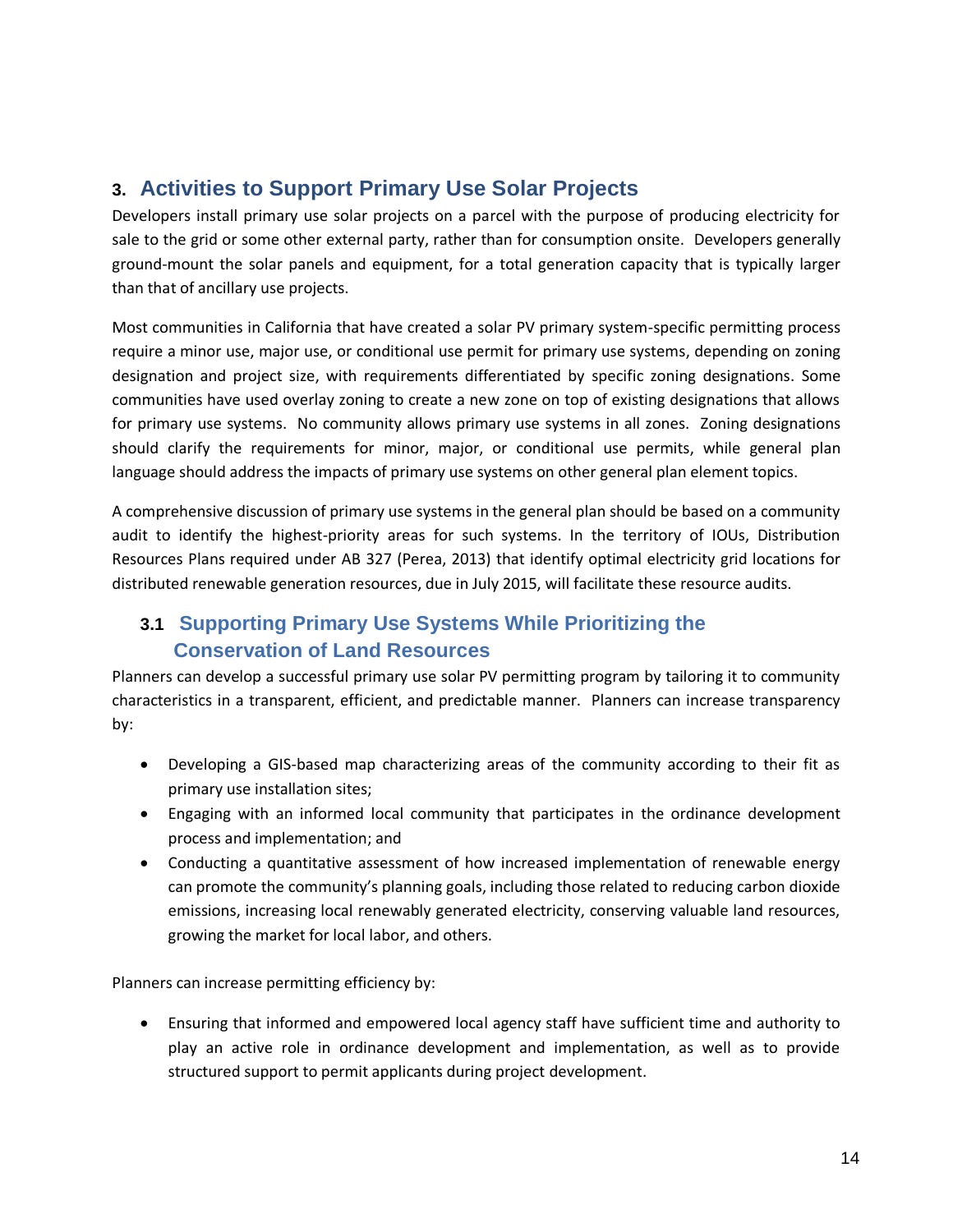Planners can increase predictability with:

- A singular permitting ordinance that clearly identifies zoning designations suitable for primary use systems and the minor use, major use, or conditional use permitting processes for each zoning type;
- Zoning codes that are consistent with this ordinance; and
- Consideration of regional and state pursuits of common community goals.

# <span id="page-14-0"></span>**3.2 Regulatory Gaps Analysis**

As with ancillary use systems, primary use system projects must be consistent with:

- The General Plan;
- Specific or area plans in the project area;
- Airport Land Use Compatibility Plans (if in an Airport Referral Area);
- Land Conservation Act (Williamson Act) and Farmland Security Zone Act Rules (if lands are in an Agricultural Preserve);
- Local Coastal Plan/Program Compliance and Coastal Development Permit (if in a Coastal Zone);
- Zoning codes;
- Encroachment permits (for work in a public right-of-way);
- Business license of the project developer;
- Financial agreements;
- Development agreements; and
- **•** Grading and building permits.

Questions to ask during a regulatory gaps analysis for primary use systems include:

- Which zoning designations allow for primary use solar PV systems currently? Are they solar or energy facility specific, or are these designations more generic (i.e. zoned for industrial development)?
- How much community land is zoned to these designations?
- What is the current process for permitting a primary use solar PV project in zones that allow for it?
- What restrictions or siting standards for primary use solar systems are in place regarding protecting view sheds, farmlands, open space, and other land conservation areas?
- Has the community created any guidance or zoning regulations that pertain to siting transmission lines?
- Does existing general plan language in the land use, conservation, open space, safety, or any other element specifically concern energy production facilities, renewable energy production facilities, transmission lines, or solar power?
- Does the community have policies or programs to partake in regional or state-level electricity transmission or distribution system planning activities that impact the community?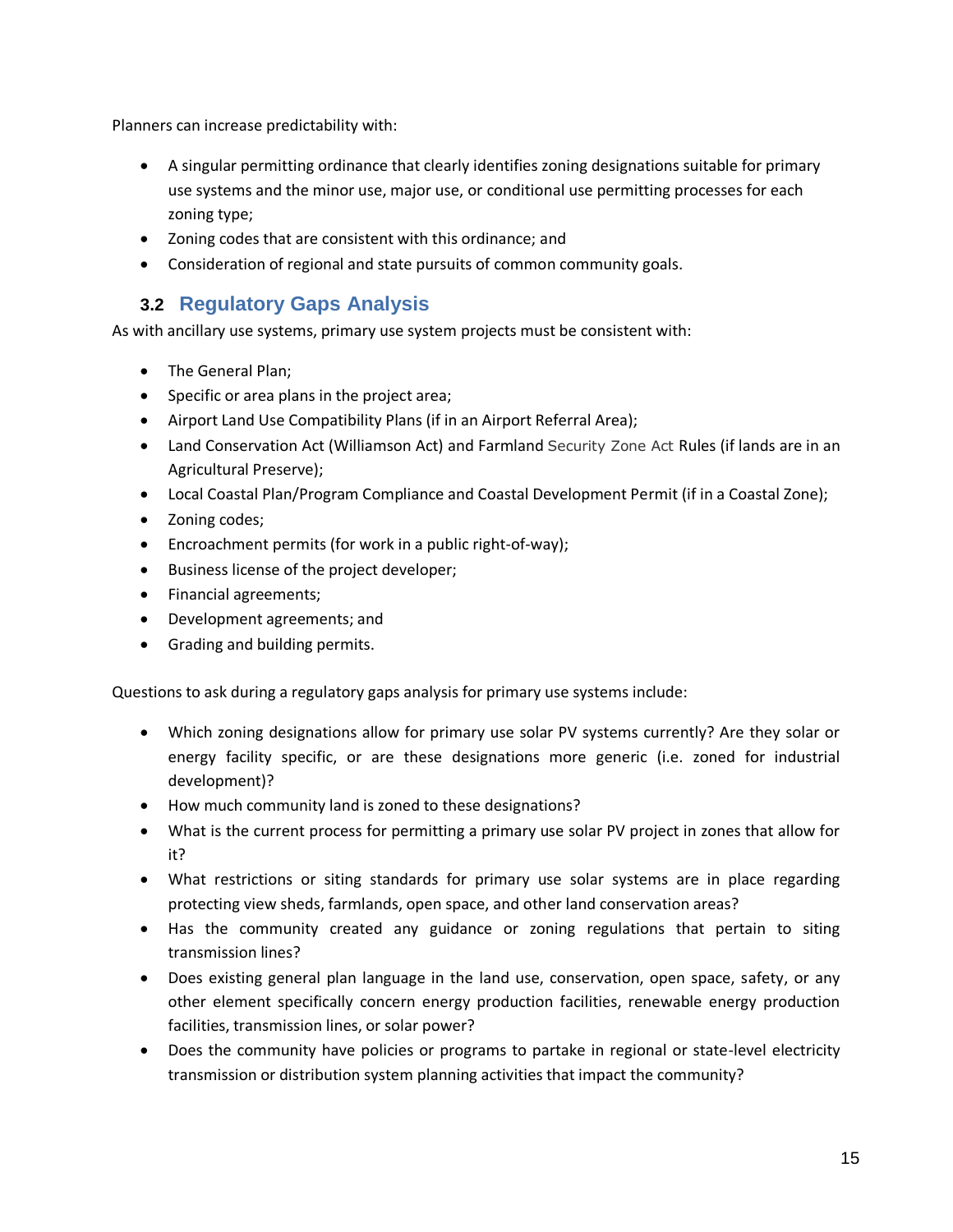#### **Resources**

In 2011, [Alameda County](http://www.acgov.org/cda/planning/landuseprojects/documents/Proposed_Solar_Policies) undertook a regulatory gaps analysis for the siting of primary use solar PV systems in rural county areas. County staff used the findings to generate highly specific, tailored policy language necessary to preserve community planning priorities while allowing the continued development of the sector. This high-quality resource was then used by the Alameda County Board of Supervisors to review policy options and determine a path forward.

# **3.3 Community Audits for Primary Use Systems**

A community land and resources audit assesses current land uses, characteristics, and zoning designations to find areas best suited to primary use solar development; identifies needed zoning code changes; and creates siting standards that minimize impacts on sensitive resources. Furthermore, audit databases can later inform how the community and project developers select desirable project types and locations and how future critical infrastructure is planned.

Planners should inventory renewable energy generation potential, transmission access, distribution network access and upgrade plans, land topographic restrictions, and land use restrictions with overlay maps (preferably stored in a GIS database) that identify and grade parcels in the community based on their primary solar use development potential. Planners should then compare a consolidated map to existing zoning regulations and other regulatory documents to determine whether renewable energy facilities are developable on the highest potential value parcels. Distribution Resources Plans, required for IOUs by July 2015 pursuant to AB 327, may facilitate resource audits.

The most useful audits will measure and characterize:

- Existing electrical infrastructure;
- Renewable resource availability; and
- Sensitive land uses.

If a community lacks the capacity to undertake these audits before a general plan revision, it can call for such an audit for future development within the goal, policy, and implementation activities of the general plan.

#### **Resources**

The resources audit undertaken for the County of Inyo's [Renewable Energy General Plan](http://inyoplanning.org/projects/REGPA/Documents/AttachmentBOpportunitiesandConstraintsTechnicalStudy.pdf)  [Amendment](http://inyoplanning.org/projects/REGPA/Documents/AttachmentBOpportunitiesandConstraintsTechnicalStudy.pdf) in late 2013 and early 2014 exemplifies a thorough resource audit and opportunities and constraints analysis.

[The CEC produced a guidance on the general process of conducting a community energy audit.](http://inyoplanning.org/projects/REGPA/Documents/AttachmentBOpportunitiesandConstraintsTechnicalStudy.pd)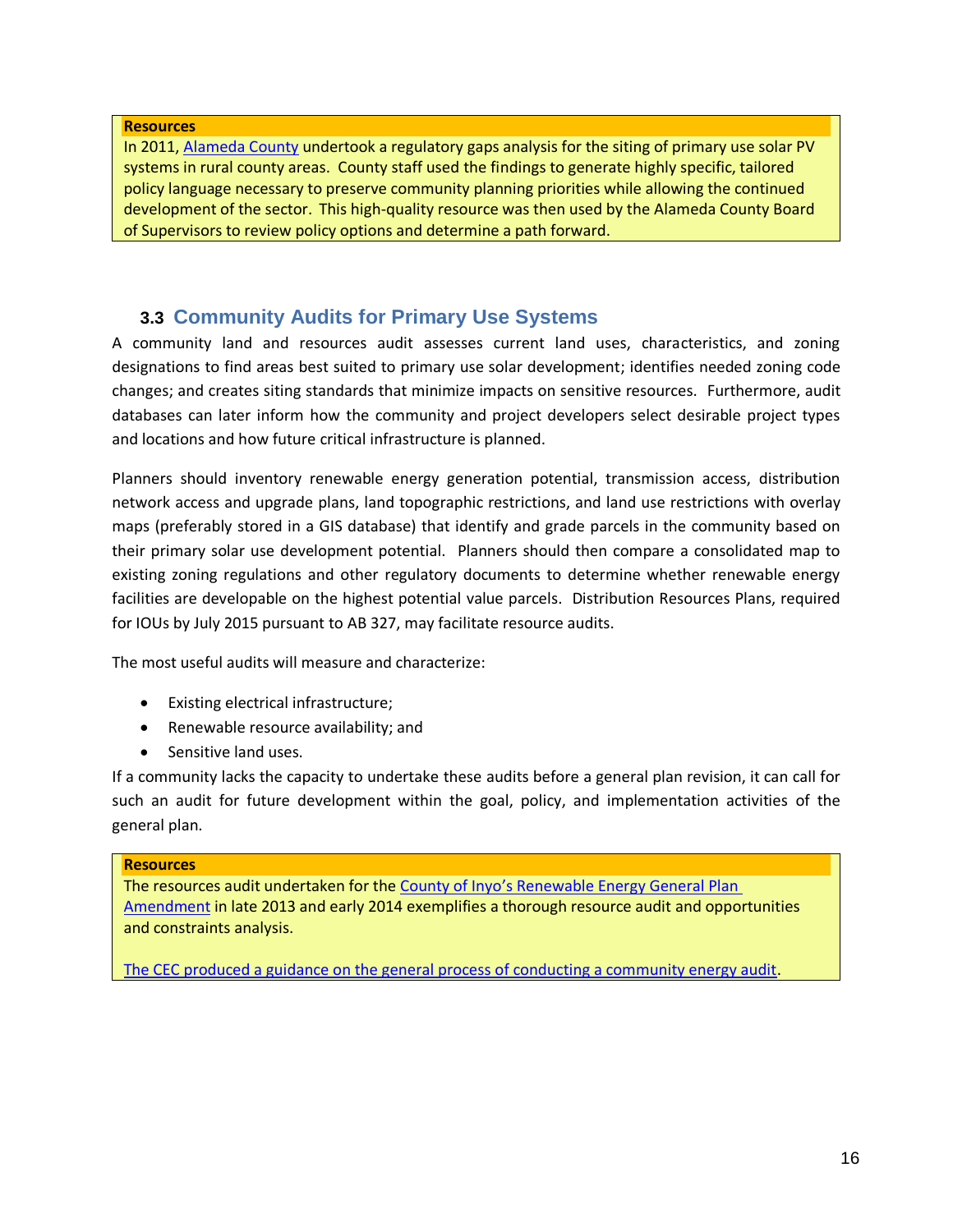# **4. General Plan Language to Support Solar PV Ancillary and Primary Use Systems**

Planners can use general plan language to:

- 1. Preserve and advance community development priorities while easing permitting of ancillary and primary use systems;
- 2. Spur the development of a database that identifies current regulations and areas of the community best suited to primary use systems (not necessary for ancillary use systems as they should be permitted by-right in all zoning designations);
- 3. Create sufficient staffing and other resources to enable efficient compliance with all applicable state and federal laws and undertake cooperative efforts with regional, state, and federal government agencies that are locally active in the sector; and
- 4. Establish the mechanisms by which the local government will fund regulatory activities and guide the development of local financial incentive measures.

# <span id="page-16-0"></span>**4.1 Integrating Solar into Community Planning Priorities**

To develop a supportive renewable energy policy platform within general plans, local government leaders should begin with a regulatory gaps analysis and resource audits to develop goal statements that identify increasing distributed renewable energy generation as a means to achieve community planning priorities.

Renewable energy-supportive general plan goals may discuss improving PV permitting as a means to pursue a number of outcomes, such as increasing energy security, reducing carbon emissions, promoting local and regional economic development, reducing municipal operating costs, conserving land and environmental assets, and reducing air pollution. Thorough general plans contextualize solar energy goals within the community's current energy use by including discussion of the amount of energy consumed in the community, the mix of fuels used to produce that energy, information about existing installed solar capacity, and how policy improvements might improve solar uptake and energy fuels.

# **4.1.1General Plan Language for Communities Ready to Establish Solar PV-related Goals**

Some communities will be able to establish goals for solar energy development within their general plan preparation process. The following exemplify quantitative and qualitative goals to support sample general plan policy and implementation measures.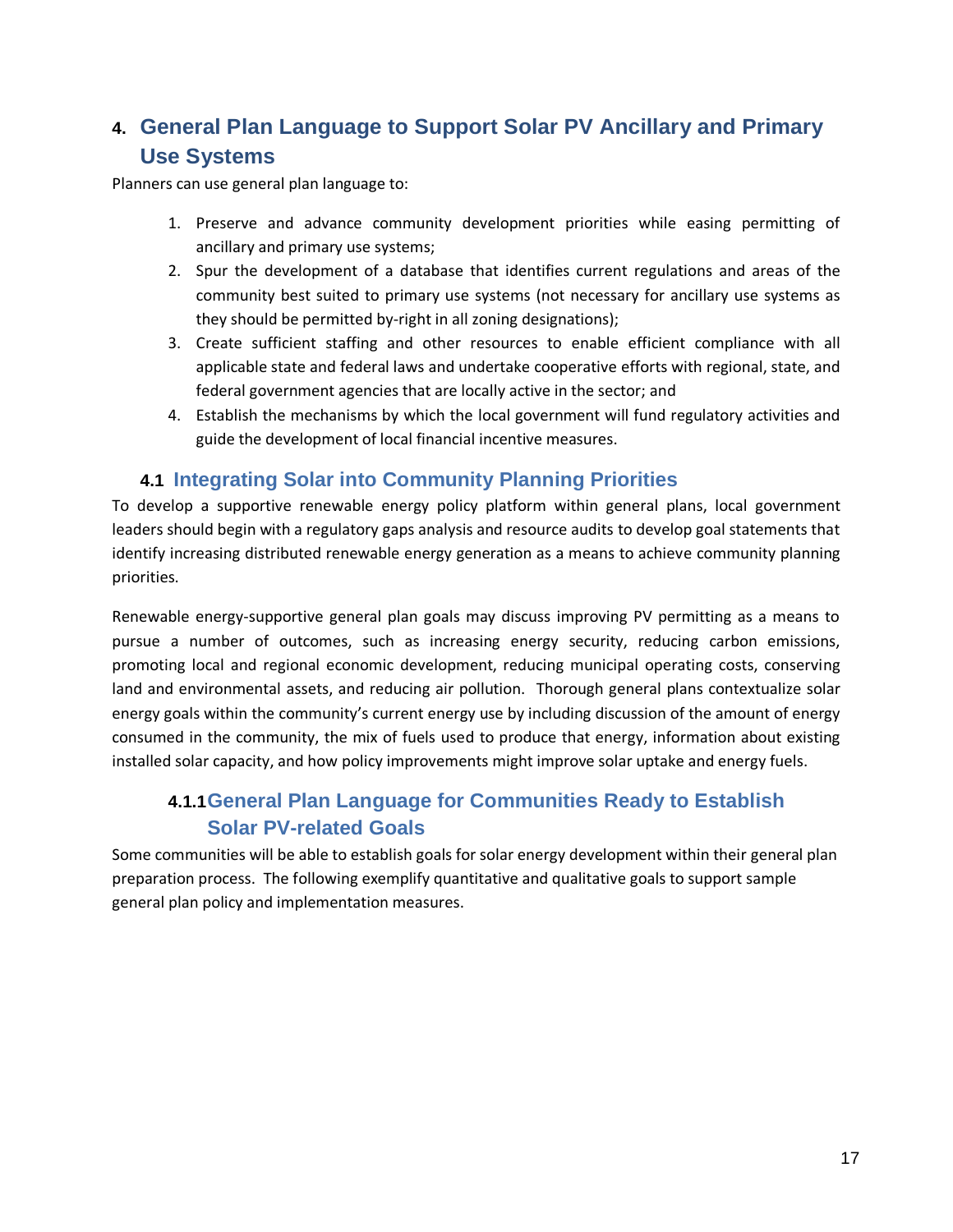**Sample General Plan Language for Communities Ready to Establish Solar PV-related Goals** Sample Goals:

- [X kW] of primary-use solar PV systems have been sited in [the City or County] by [20XX] in a manner that supports the conservation of sensitive land resources.
- The communities receives [X%] of electrical power from solar PV by [20XX].
- Government facilities in [the City or County] receive [X%] of their energy consumption from [onsite] solar PV systems.
- New solar PV energy systems have reduced the environmental impacts of electricity consumption in [the City or County], including [reducing  $CO<sub>2</sub>$  emissions related to energy consumption by X% by 20XX].
- Siting decisions for new solar PV projects optimally mitigate the environmental, agricultural, biological, and recreational resource and human health impacts associated with such development.
- Solar PV projects on [City or County] facilities and lands effectively showcase the application of outstanding, innovative, and locally developed renewable energy technologies and practices, demonstrate the effectiveness of these technologies, and highlight [the City's or County's] energy leadership.

Communities that develop a quantifiable target for solar PV-based electricity generation should explain the assumptions behind the target. For example, planners might phrase a statement as, "[The City or County] has 600 acres of rooftop space; if 10% of this space was converted into solar panels; [the City or County] could be producing 30 MW of electricity from our rooftops alone, or enough power to provide electricity to 22,500 homes."<sup>15</sup>

# **4.1.2General Plan Language for Communities Not Yet Prepared to Establish Solar PV-related Goals**

Planners in communities that lack the capacity to undertake a comprehensive solar potential assessment within the general plan development process should plan to seek resources to construct a data-based summary of the community's existing energy production and use and how solar development plans may impact these characteristics. Planners should begin by reviewing current electricity use and then establishing the assumptions used to predict future growth scenarios. Best practice communities use community electricity consumption audits to establish quantified targets for renewable energy penetration within set timeframes.

Jurisdictions may want to look to Butte County's discussion of energy growth assumptions as a template, using the following assumptions as the foundation of current growth projections:

Electricity demand is expected to grow in the future at a rate of  $[2-3%$  per year].

<sup>&</sup>lt;sup>15</sup> Based on the assumption that one MW of solar energy production requires approximately six acres of land and can provide electricity for around 750 homes.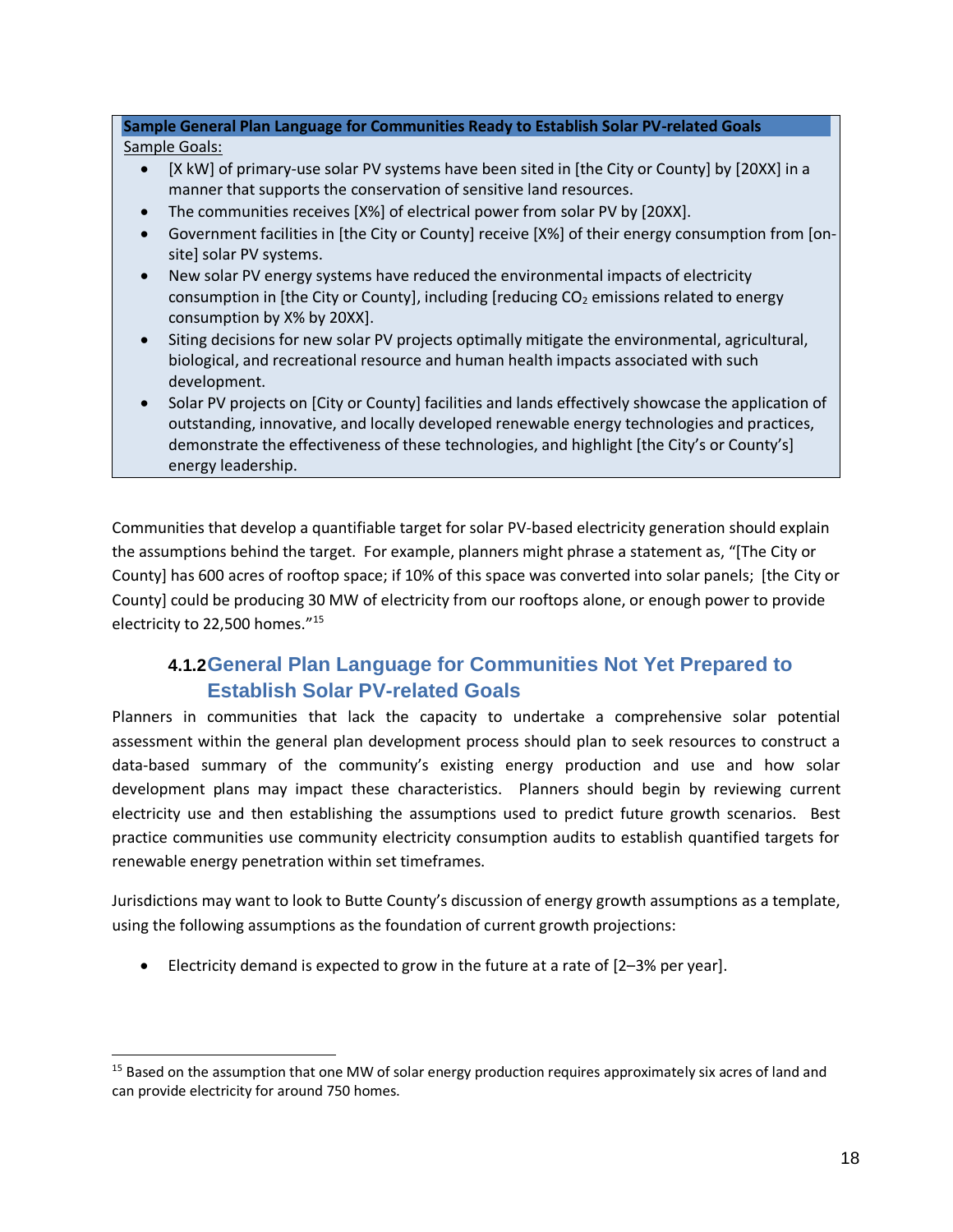- Electricity produced from solar PV facilities will become cost competitive with electricity from other sources as technology advances, costs decrease, and costs of other energy sources increase.
- It is assumed that approximately [X MW] of solar PV generation will be developed in [the City or County].
- It is assumed that [the City or County] will retain a leading role in guiding and regulating development of solar resources in [the City or County].
- It is assumed that potential negative impacts to people or environmental, agricultural, biological, and recreational resources from solar PV projects can be mitigated with adequate site standards designed to mitigate impacts.

### **Sample General Plan Language For Communities Planning on Conducting a Solar Assessment Post General Plan**

Sample Policy :

 [The City or County] shall develop the resources necessary to amend solar PV project permitting procedures and zoning codes so that they are tailored to solar project type and technology to facilitate transparent, predictable, efficient, and cost-effective PV system permitting.

Implementation Measures:

- Prepare a community-wide [Solar/Alternative Energy] Promotion Study that will:
	- $\circ$  Identify possible sites and resources for the production of energy using local renewable resources such as solar, [wind, small hydro, geothermal, and biogas].
	- o Evaluate land characteristics, environmental, economic and other constraints affecting [solar/renewable] energy development.
	- $\circ$  Identify measures to protect and develop supportive infrastructure such as utility easements, rights-of-ways, and land set-asides without negatively impacting sensitive land uses and environmental assets.
	- o Evaluate permit processes for approval of ancillary- and primary-use solar energy systems.
- Amend solar PV project permitting procedures to include:
	- $\circ$  The creation of efficient permitting and review procedures appropriate to the issues presented by different types of solar PV projects;
	- $\circ$  Zoning codes that facilitate reduced and expedited permit review requirements for ancillary use solar PV project types.
	- o Primary use project permitting that allows efficient permitting on high-priority lands with clear and concise site and development standards required for a minor, major, or conditional use permits.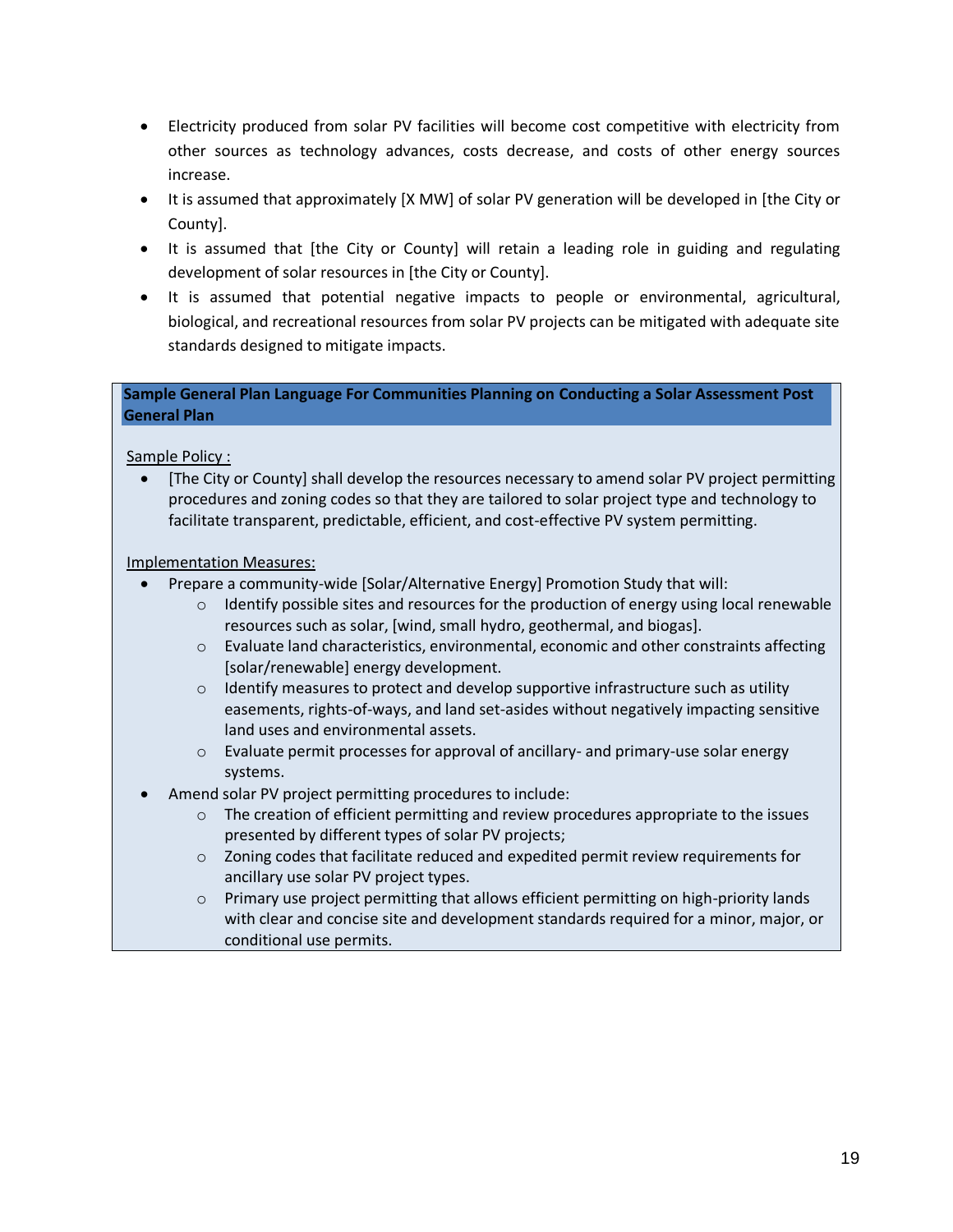#### **Resources**

The [County of Butte's General Plan](http://www.buttegeneralplan.net/products/2010-10-26_GP2030/Butte_County_General_Plan.pdf) includes a description of the typical energy consumption profile of the county, using generalized California proxy data unspecific to the county provided by the CEC. The energy profile then discusses the County's accomplishments in implementing renewable and alternative energy systems, including solar PV systems.<sup>16</sup>

The [City of San Diego's Solar Energy Implementation Plan](http://www.sandiego.gov/environmental-services/pdf/sustainable/SolarImplementationPlan-May2010.pdf) begins with a detailed overview of the city's energy consumption and the types of energy sources the city relies on, the implications of these characteristics (primarily with respect to energy prices), and state solar goals and policies and their estimated impact on the city's solar implementation efforts.

# **4.2 Land Use Element**

<span id="page-19-0"></span>The land use element should include policies to establish universal administrative permitting in all zones for ancillary use systems, as well as policies and measures to increase the transparency, efficiency and predictability of permitting regulations. For primary use systems, the land use element should establish goals and policies for rezoning high-value locations for primary use PV projects, developing siting standards and project character-dependent permitting processes to mitigate negative impacts, ensuring the continuance of current incentive programs and measures, and creating new ones. Maps presented in this element should highlight lands that are currently zoned for primary use systems and lands that will be rezoned for such systems.

# <span id="page-19-1"></span>**4.2.1 Sample General Plan Language to Support Ancillary and Primary Use Solar PV Systems**

Communities that want to support ancillary use solar PV systems should begin by allowing ancillary systems to be constructed and used in any zoning designation. In response to the California Solar Rights Act of 1979 (specifically Cal. Gov. Code § 65850.5), which limits the ability of local governments to prevent the installation of ancillary use systems, $17$  most communities have established a nondiscretionary, administrative or ministerial permit review process for ancillary systems on all land uses in all zones. To the degree the information is available, planners should include renewables-favoring zoning code changes to be implemented after general plan promulgation on the Land Use map.

The following Sample Land Use Element Language is divided into two parts for ancillary and primary use solar PV. Although AB 2188 requires much of these measures to be implemented by ordinance for residential rooftop systems, communities can use the following general plan language to expand upon this ordinance to develop additional resources to assist parties interested in residential rooftop systems and to pursue similar resources, zoning code revisions, and implementation measures that are facilitate the development of ancillary use systems on commercial rooftops and parking lots.

<sup>&</sup>lt;sup>16</sup> Butte County General Plan, pp. 223-226.

 $17$  See Footnote 9 for an explanation of the uncertain application of the Solar Rights Act to primary use systems.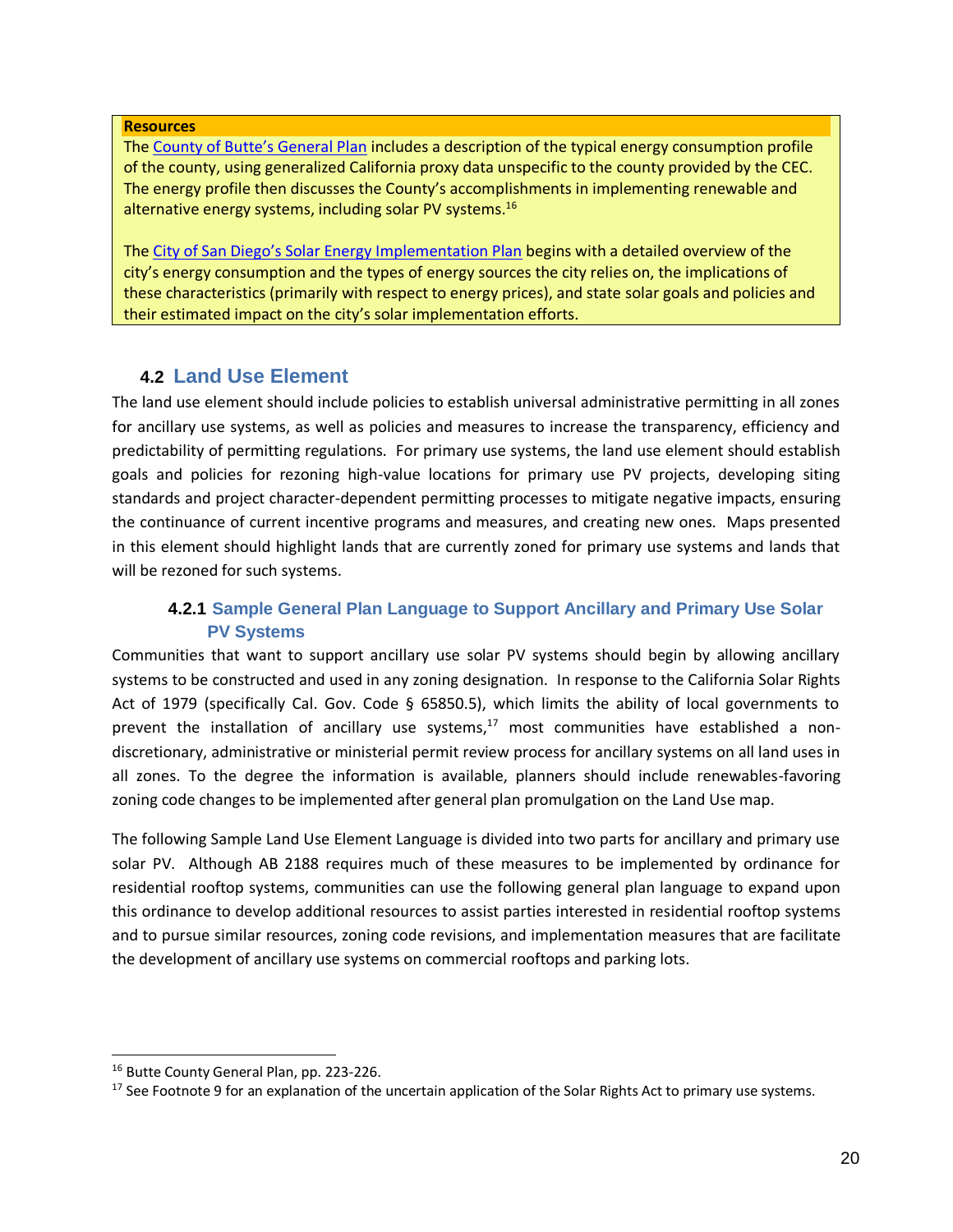#### **Sample Land Use Element Language for General Support of Ancillary Use Systems**

#### Sample Policies:

- [The City or County] shall enable ancillary use solar PV systems of [a certain size and character] to be permitted by-right in all land use zones in a way that ensures installations are safe and support other community planning priorities.
- **Ancillary Use Pre-Application Transparency:** [The City or County] shall prioritize developing information resources to enable property owners, installers, and technicians to easily access the permit application and inspection requirements for ancillary use solar PV installations, and property owners and renters to understand the specific costs and benefits of ancillary use solar PV installations.
- **Ancillary Use Application and Permitting Efficiency:** [The City or County] shall enable a streamlined process for the administrative permitting of ancillary use solar systems within all zoning designations.
- **Ancillary Use Inspection Predictability**: [The City or County] shall work to establish a timeefficient and cost-effective ancillary use solar PV system inspection process that minimizes inspection time windows, consolidates multiple inspection requirements into a singular inspection process, promotes compliance with toolkits that detail inspection processes, and guarantees that inspection staff are well-trained.
- **Coordination with Others**: [The City or County] shall work cooperatively with agencies that have concurrent jurisdiction over the permitting of ancillary solar PV systems in the community to reduce permitting costs and timelines, and will participate in regional efforts to coordinate ancillary use solar installation permitting practices.

#### Implementation Measures:

**General**

- Promulgate a solar permitting ordinance that creates a streamlined solar specific permitting process for all ancillary use solar PV systems and stipulates the permitting processes necessary for primary use systems in all applicable zoning designations.
- Amend zoning codes to allow ancillary use solar PV systems to be permitted by-right in all zoning designations.
- Design and promulgate building codes applicable to ancillary use solar PV system installations that reflect and uphold community priorities regarding height limits, setbacks, safety, and other community planning priorities. Allow deviations from building development standards such as height limits or setbacks when doing so is necessary to allow for the efficient implementation of solar PV system components.
- Continue current programs regarding local financial incentives and planning assistance for solar energy projects.
- Investigate new solar PV incentive programs, such as [name incentive programs], for their appropriateness to our community.

### **Pre-application Transparency Implementation Measure**

 Consolidate all information regarding the permitting of ancillary use solar PV installations into a single Internet website hosted on the planning department domain and provide a hard copy package of this information to interested parties in person and by mail request. Documents in this resource will include [copies of all codes and ordinances applicable to rooftop solar installations, checklists and model plans applicable to rooftop solar installations, hard-copy and electronic solar-specific permit applications, contact information for planning staff, links to other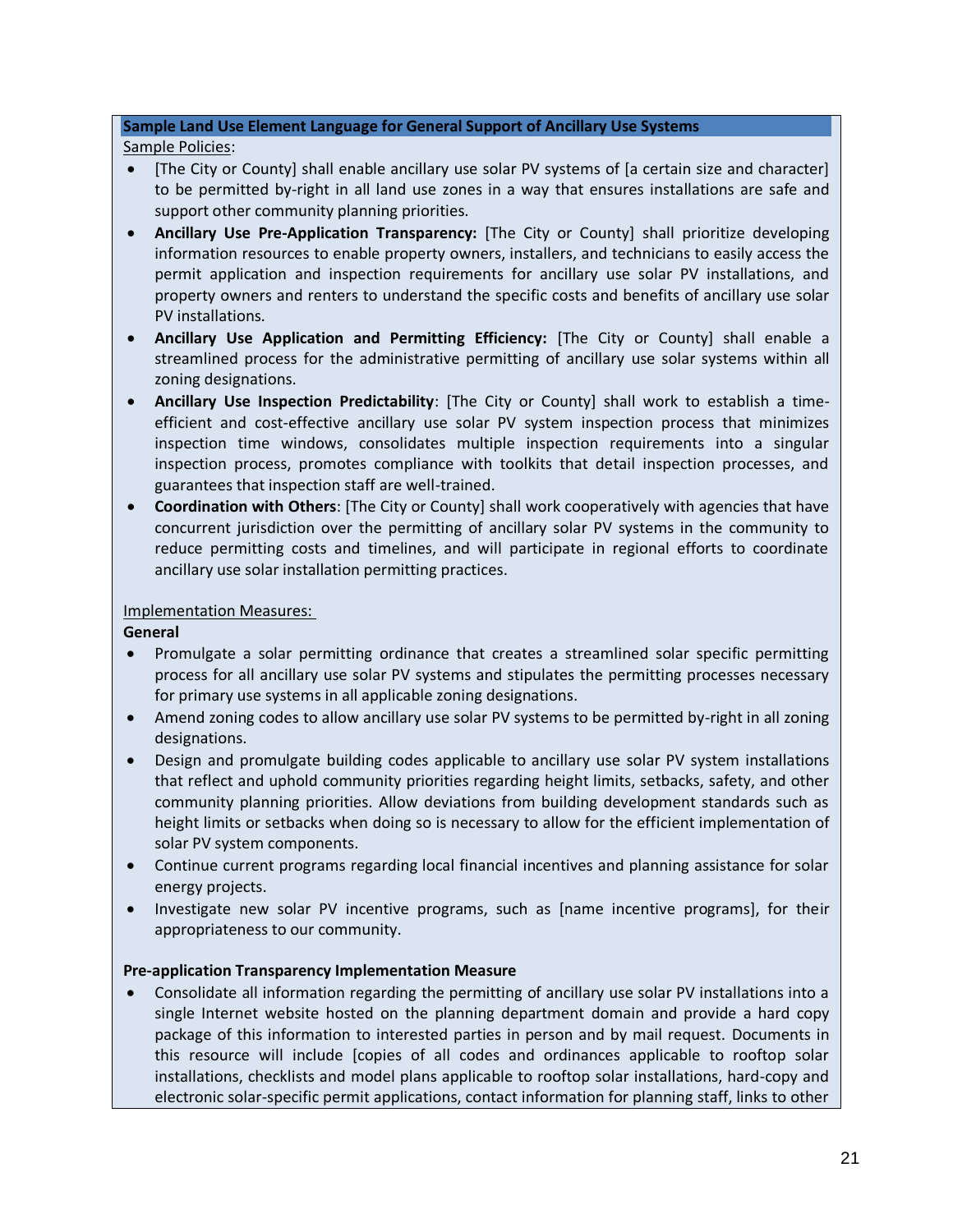agencies that are involved in the rooftop solar PV installation permitting process, information about incentives offered by [the City or County], utilities, and state and federal agencies, and guidebooks and information resources for installers].

- Compile a list of local installers and vendors of solar equipment and make this list available to the public through the planning department website.
- Dedicate general funds or pursue grant funding to purchase or develop a solar energy calculator and mapping tool that identifies: existing solar PV [and solar water heater installations] in [the City or County], calculates every parcel's rooftop PV potential, calculates electricity bill savings,  $CO<sub>2</sub>$  reductions, up-front costs, and provides information about incentive and financing options. Dedicate staff to the development of case studies to be added to this tool to indicate variance in expected costs and benefits for certain representative systems.

#### **Improving Permitting Efficiency Implementation Measures**

- Create an ancillary use solar PV system-specific permit and plan templates for standardized systems. Establish maximum permit review times for all ancillary solar PV system reviews, consolidate permit reviews among agencies to the extent possible, and expedite permitting for designated standardized systems.
- Create a permit application specific to all ancillary use solar PV systems tailored to [the City or County] that consolidates all permitting information requirements into a single application and allows expedited permitting for compliant systems.
- Adopt the means for ancillary solar system developers to submit relevant permits online via the planning department's online permitting web portal or via email.
- Consolidate ancillary use solar PV system permit reviews by eliminating unnecessary permit processes and consolidating permit approval authority in a single staff position or department.
- Create an expedited over-the-counter ancillary use solar PV system permitting process for standardized systems.
- Align ancillary use solar PV system permitting fees with state laws that set maximum permitting fees and require permitting fees to be commensurate with actual permitting and inspection costs.

#### **Increasing Ancillary Use Inspection Predictability Implementation Measures**

- Work with all relevant permitting agencies, including local government, fire, and utility permitting authorities to consolidate inspections to the degree feasible into a singular one-time inspection after installations have been completed.
- Implement an ancillary use solar PV system inspection process that specifies a maximum [2 hour] inspection window for [City or County-required] inspections.
- Implement an ancillary use solar PV system inspection scheduling process that lets installers and owners remotely request convenient inspection appointment times and receive confirmation of building, electrical, and fire inspection appointments within [48 hours].
- Create a guidance document that clearly describes the inspection process for ancillary solar PV systems and make this document available to the public so that installers can better ensure installations will pass inspections.
- Adapt existing public resources to create a comprehensive ancillary use solar PV system inspector training program tailored to [the City or County's] inspection process.

#### **Coordination with Others Regarding Ancillary Use Systems Implementation Measures**

Work with [fire departments or fire protection districts] to adapt and promulgate by ordinance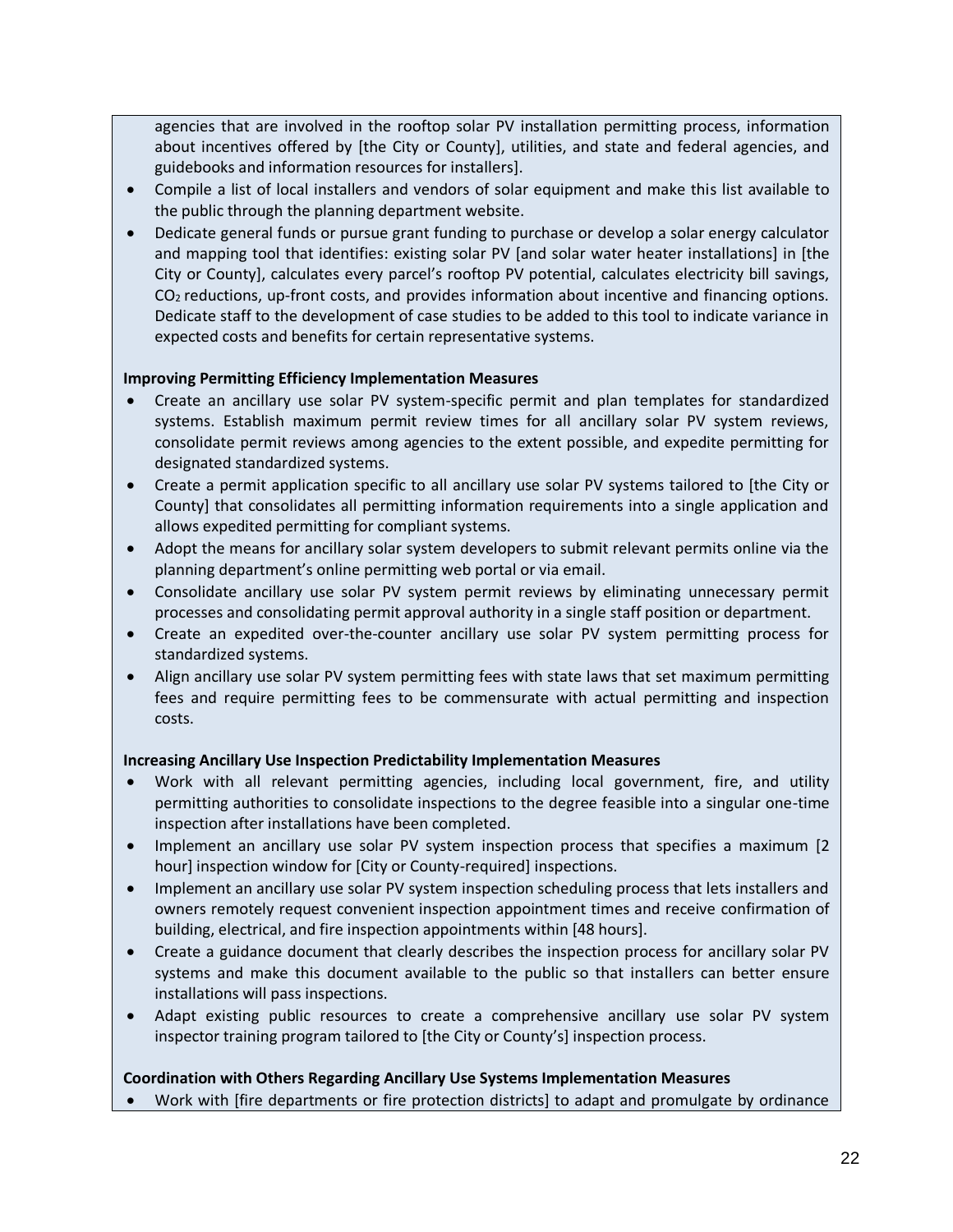the California Fire Marshal's suggested fire-safety related ancillary use solar PV system permit requirements into local building codes.

- Work with electric utilities to coordinate interconnection agreement-related inspections with building permit and inspection processes to the maximum extent feasible.
- Proactively participate in regional ancillary use solar PV permitting coordination activities by dedicating sufficient staff and general fund resources to ensure participation.

#### **Sample Land Use Element Policy and Implementation Measures for Primary Use Systems**

Sample Policy:

 Primary use solar PV system permit applications in [Prime Agriculture, Agricultural Services, Timber Mountains, Industrial, and Public] land use designations shall be considered upon the submission of minor, major, or conditional use permit applications to ensure that significant adverse environmental impacts associated with such development can be successfully mitigated.

Implementation Measures:

- Promulgate a solar permitting ordinance that clearly establishes the permitting requirements for all primary use systems in all applicable zones.
- Maintain an updated Land Use Ordinance that includes the most current permitting regulations for primary use solar projects and related definitions.
- Continue current programs regarding local financial incentives and planning assistance for primary use solar PV projects.
- Investigate new solar PV incentive programs, such as (name incentive programs), for their appropriateness to our community.

#### **Resources**:

#### **General**:

The CCPDA's [model solar energy facility permit streamlining ordinance \(the Model SEF Ordinance\)](http://www.ccpda.org/en/component/docman/doc_view/140-appendix-a-ccpda-model-sef-permit-streamlining-ordinance) is a high quality resource that communities should look to when creating a comprehensive permitting ordinance for ancillary use and primary use projects. The Model SEF Ordinance and guidance documents designate zoning code changes and administrative, minor, and conditional use permitting processes for both ancillary and primary solar installations under 20 MW, give a concise set of policy language and a comprehensive list of site standards requirements appropriate to four tiers of solar installations for 16 different land uses and 11 different use/size combinations. See Section [4.9.1](#page-40-0) below for more information on developing a similar ordinance.

The County of San Diego's Zoning Code Section 6952 (adopted by Ord. No. 10072 N.S., adopted 9-15-10) stipulates permitting procedures by zoning designation for both ancillary and primary use systems. Ancillary systems (referred to as "onsite uses") are allowed as an accessory use to all Agricultural, Civic, Commercial, Industrial and Residential use types in all zones, in accordance with requirements regarding setbacks, height, permitting information requirements, and additional requirements for systems in Special Area Designations.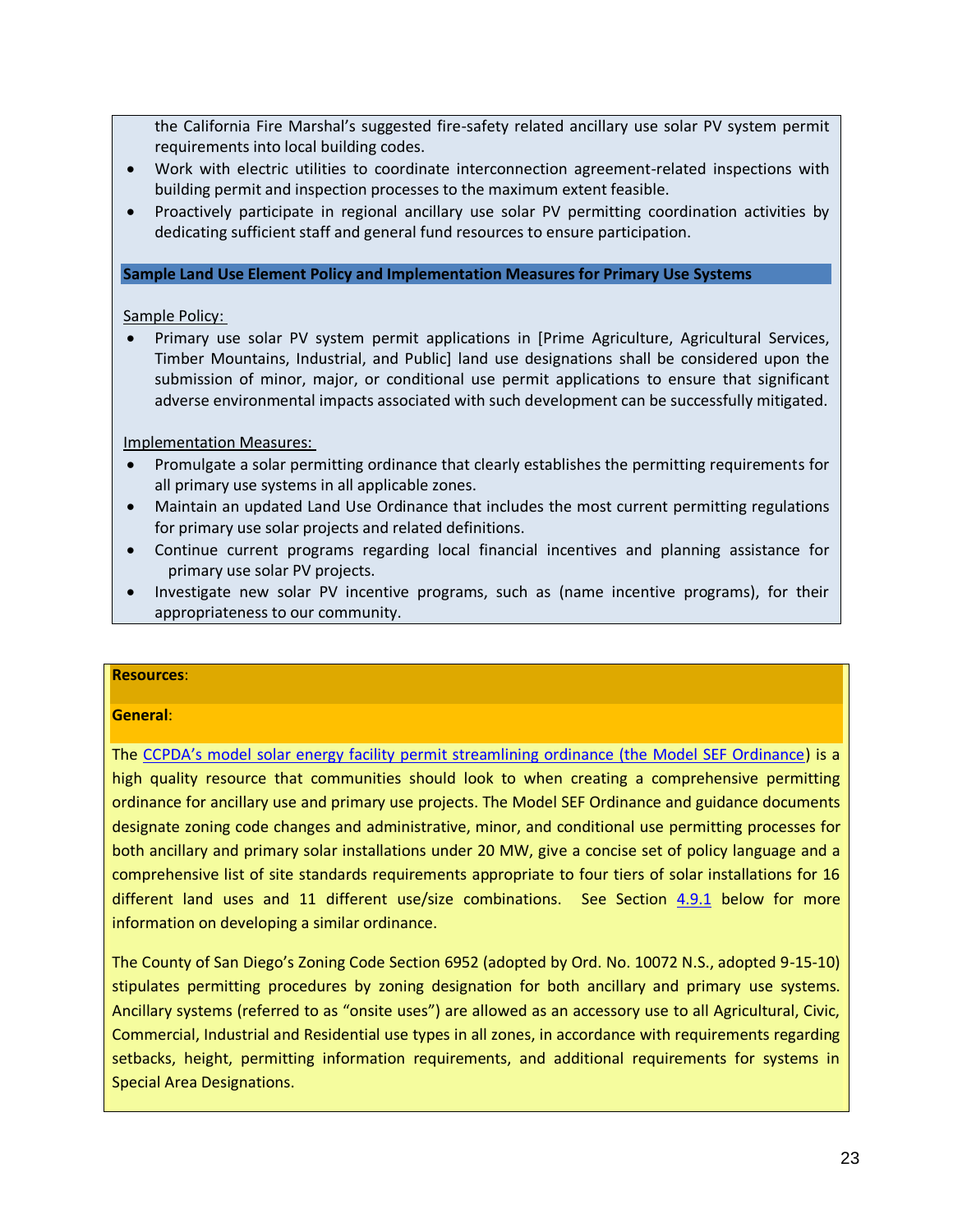**Pre-application Period Transparency Resources**

The [Interstate Renewable Energy Council has published a model permitting checklist](http://www.irecusa.org/wp-content/uploads/permitting-handoutv6-1.pdf) and [a model](http://www.irecusa.org/wp-content/uploads/2013/09/Model-Inspection-Checklist.pdf)  [inspection checklist](http://www.irecusa.org/wp-content/uploads/2013/09/Model-Inspection-Checklist.pdf) for communities to use.

Other resources include:

[The County of Alameda's Solar Fact Sheet](http://www.acgov.org/pwa/documents/Residential-Roof-PV-Permit.pdf)

[City of San Diego's Development Services Department's Residential Solar](http://www.sandiego.gov/development-services/homeownr/residentialsolar/index.shtml) PV Systems

City of Sa[n Jose's list of Solar Permits a](http://www.sanjoseca.gov/index.aspx?nid=1505)nd Fees

City of Berkeley's Solar [PV System Submittal Requirements](http://www.ci.berkeley.ca.us/uploadedFiles/Online_Service_Center/Planning/Solar%20PV%20System%20Submittal%20Requirements%207-31-13.pdf)

[The County of Sacramento's Submittal Checklist for Online Residential PV Systems](http://www.building.saccounty.net/BIDocs/EC-31%20-%20PV%20Solar%20Checklist.pdf)

A comprehensive list of solar [maps and calculators produced by California cities and counties](http://www.gosolarcalifornia.org/tools/calculators.php) can be [found at the California Energy Commission and CPUC's Go Solar California website](http://www.gosolarcalifornia.org/tools/calculators.php). [Santa Clara County](http://www.sccgov.org/sites/planning/PlansPrograms/Solar/Documents/Solar_maps.pdf)  [also produced high-quality solar resource assessment maps.](http://www.sccgov.org/sites/planning/PlansPrograms/Solar/Documents/Solar_maps.pdf) These calculators have been specifically tailored to California's climate, electricity, and gas prices, as well as incentive programs.

A [California-wide database of solar installers, contractors, and retailers is available from the CEC and the](http://www.gosolarcalifornia.org/database/search-new.php)  [CPUC's Go Solar California effort](http://www.gosolarcalifornia.org/database/search-new.php). The database is searchable by company type, company name or location, and type of system (solar PV, wind, fuel cell, or geothermal). This resource can be a starting place for composing a community-specific catalog of installers.

#### **Improving Permitting Efficiency Resources**

OPR's [guidebook](http://opr.ca.gov/docs/California_Solar_Permitting_Guidebook.pdf) on ancillary system permitting includes several model documents, including a permitting checklist and standard plans for single-family home systems that can be easily implemented by California cities and counties.

The [Solar ABC Initiative produced a detailed guidebook](http://www.solarabcs.org/about/publications/reports/expedited-permit/pdfs/Expermitprocess.pdf) for the use of standardized plans to expedite permitting for ancillary use systems. The Solar ABCs model has proven exceptionally popular and many cities have adapted it for their permitting processes.

The [Sierra Club established a roadmap](http://www.solarpermitfees.org/NorCalPVFeeReport.pdf) for undertaking solar PV permitting fee assessments.

The City of San Diego's expedited permitting process allows for over-the-counter review of applications that use plan templates for residential rooftop PV projects. Plan templates can be used for a residential PV project when installed on a sloped roof if the panel weighs five pounds per square foot or less. When the three completed plan templates are submitted with the manufacturer's specifications for all equipment, the project qualifies for over-the-counter same-day review and slightly reduced permit fees.

**Increasing Ancillary Use Inspection Predictability Resources**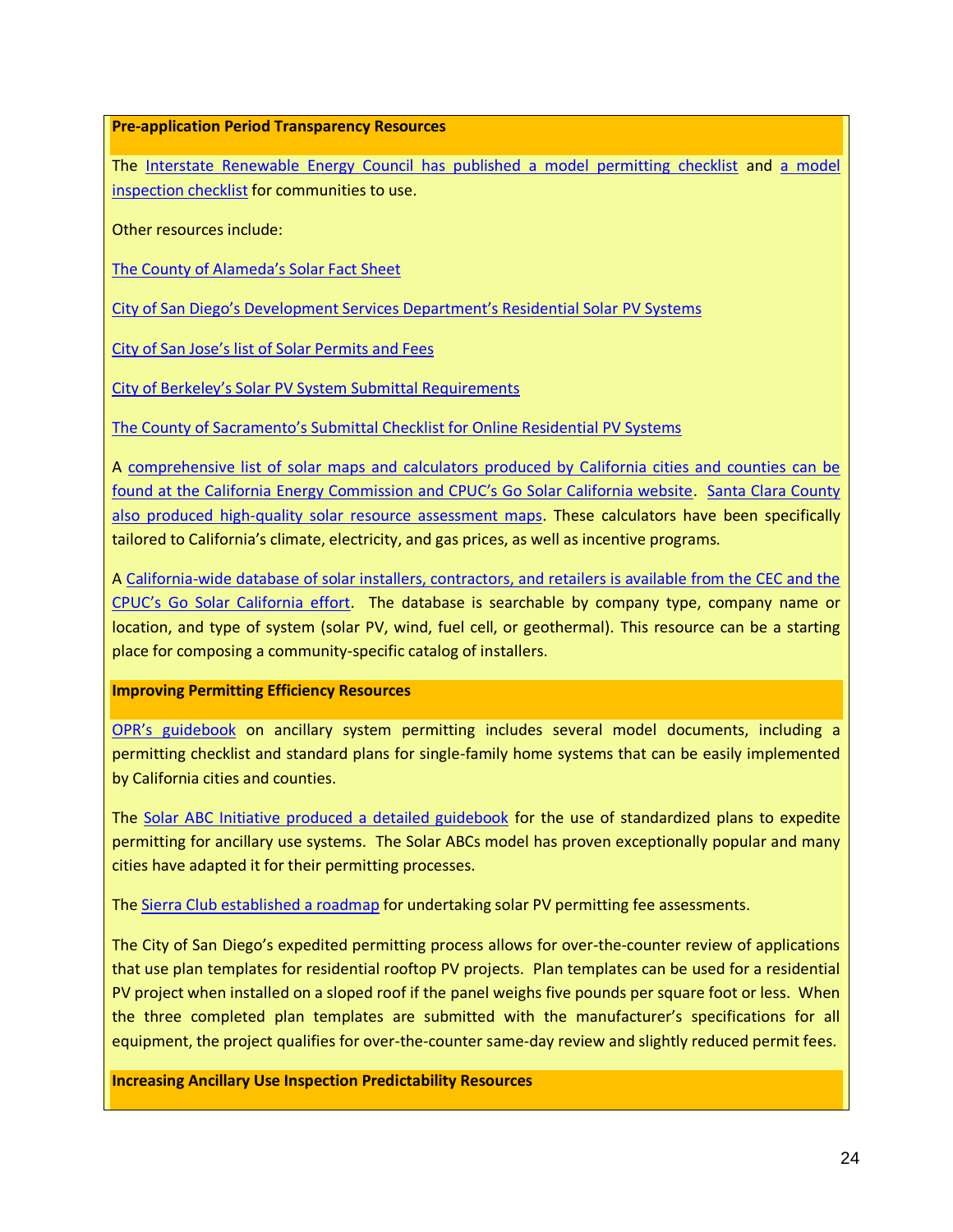[The City of San Diego, California, offers the Residential PV](http://www.sandiego.gov/development-services/pdf/pvinspectionguidelines.pdf) Systems Inspection Guidelines to clarify permit inspection processes that includes a checklist-format outline of the requirements fo inspections by system, responsibilities of the parties within the inspection process, safety-related inspection job site requirements, requirements for service equipment, rooftop PV array installation requirements, wiring and box requirements, inverter and disconnect requirements, and overcurrent and utility disconnect requirements. A similar guideline is offered by the [City of San Jose in the form of the Solar PV](http://www.sanjoseca.gov/documentcenter/view/1760) System: [2010 California Electricity Code Residential Inspection Checklist.](http://www.sanjoseca.gov/documentcenter/view/1760)

[OPR's guidebook on ancillary system permitting](http://opr.ca.gov/docs/California_Solar_Permitting_Guidebook.pdf) includes a sample memorandum of understanding that cities and counties can use to coordinate and align reviews by building and fire inspection authorities.

[The Interstate Renewable Energy Council](http://http/www.irecusa.org/wp-content/uploads/2010/07/PV-Field-Inspection-Guide-June-2010-F-1.pdf)'s guidebook can be used to facilitate the expedient inspection of small-scale PV systems. The [Interstate Renewable Energy Council offers free training](http://www.irecusa.org/workforce-education/solar-instructor-training-network) for both code officials and PV system installers on its guidance.

#### **Coordination with Others Regarding Ancillary Use Systems Resources**

In 2012, [Solar Sonoma County and over 50 collaborators published](http://www4.eere.energy.gov/solar/sunshot/resource_center/sites/default/files/solar_implementation_plan_final-05-10-10.pdf) the Sonoma County Solar [Implementation Plan](http://www4.eere.energy.gov/solar/sunshot/resource_center/sites/default/files/solar_implementation_plan_final-05-10-10.pdf) that detailed the goals, market barriers, and recommendations for standardizing the permitting of ancillary use PV systems in all jurisdictions in the county. The report establishes justifications for the standardization effort, created goals and objectives, reviewed barriers and resources, and established strategies and actions regarding policies and regulations, financing and incentives, education, and market transformation. [The outcome of the effort is a website](http://www.solarsonomacounty.org/mobile/contractor-tools/contractor-tools.aspx) that lists all permitting requirements for each jurisdiction in the county in a standardized format that links to guidelines, standard applications, permitting fees, and other requirements and informational resources.

In September 2010, community representatives, scientists, and academics leading the East Bay Green Corridor effort began the process of standardizing the permitting of solar PV installations in eight city jurisdictions as well as developing a standard-plan based expedited permitting process. The results have been made available on the [East Bay Green Cor](http://www.ebgreencorridor.org/rapid_pv_permit_introduction.php)ridor's website, and the participating city websites refer interested parties to this database for permitting information in their city.

The [Vote Solar Initiative's Project Permit website](http://votesolar.org/campaigns/projectpermit/) gives an overview of the ancillary system permitting practices in many California communities and can be used as a quick reference for communities interested in knowing to degree to which neighboring jurisdictions have implemented best practices in this guidance.

The [DOE-sponsored Solar Roadmap project](http://www.solarroadmap.com/what-is-srm/) gives tailored advice to communities desiring to improve solar permitting process, supported by a team of experts. The roadmap requires the completion of a short survey and allows users to benchmark and track community progress towards clean energy and economic development goals by streamlining solar permitting, educating buyers and supporting more effective decision-making, supporting the vendor community, improving access to financing tools and programs, accessing peers who are facing similar issues, quantifying potential impacts of expanding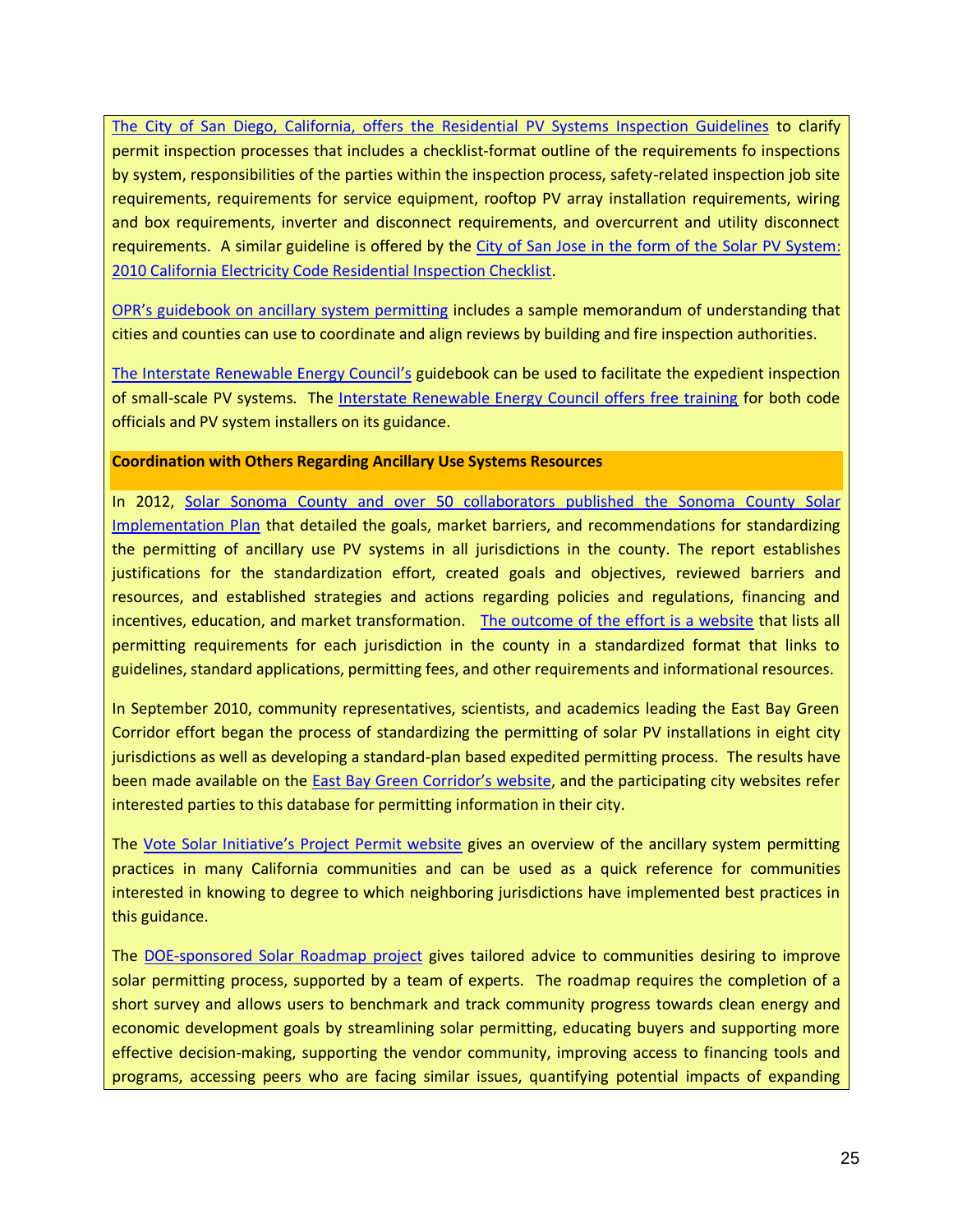renewable energy generation, accessing training, and measuring progress.

#### **Primary Use Solar Permitting Resources**

[Title 21 of the Inyo County Code](http://www.basinandrangewatch.org/Inyo-RenewableEnergyOrdinance--revised%208-3-10.pdf) exemplifies a high-quality permitting ordinance that encourages and regulates the development of renewable energy resources within Inyo County. This ordinance shows how one community has adjusted and simplified the CCPDA Model SEF Ordinance to local needs and may be a good comparative document for jurisdictions considering simplifying the CCPDA template.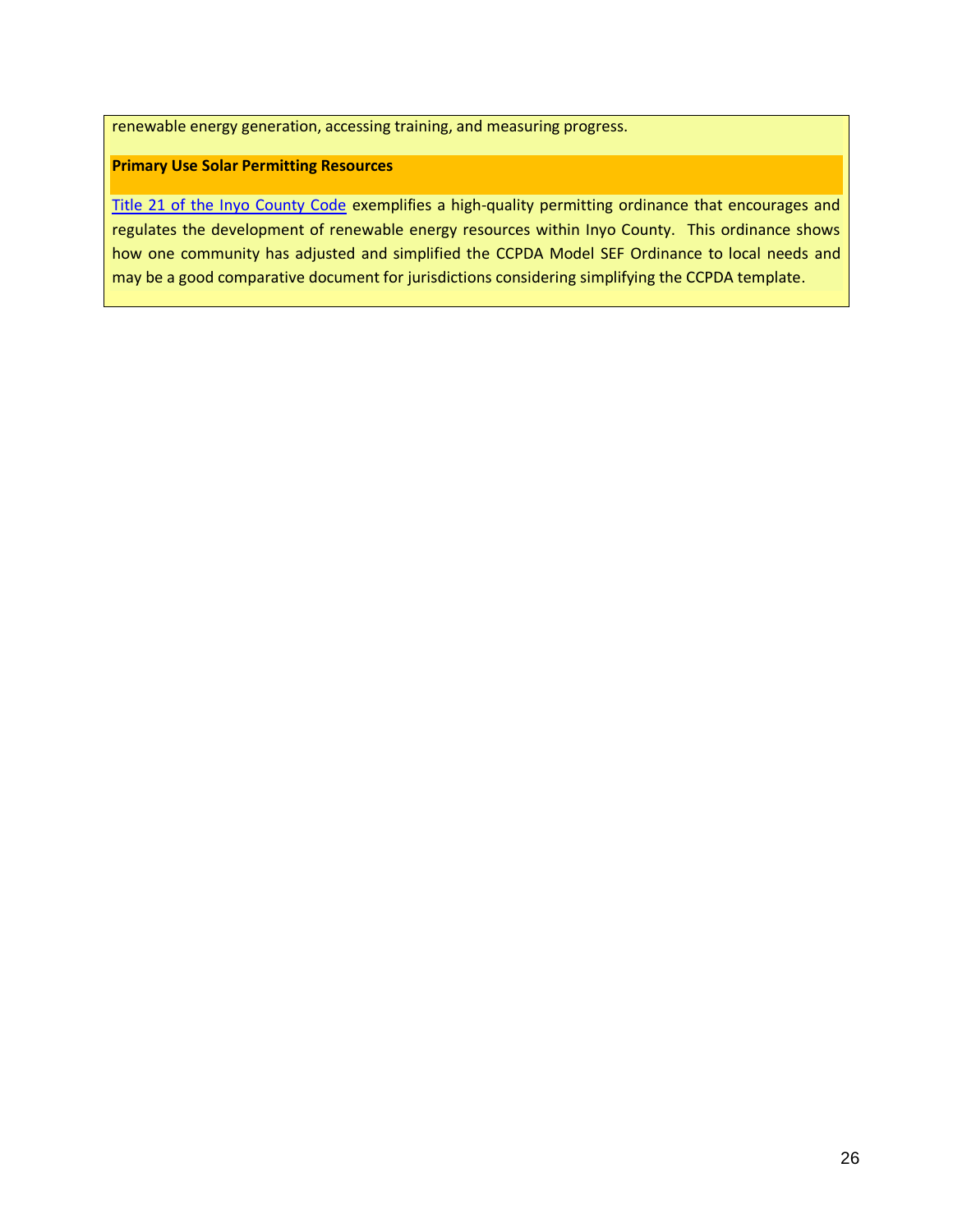# **4.3 Circulation Element**

A general plan's circulation element should directly discuss issues regarding identifying and securing the infrastructure necessary to deliver renewable energy to the grid. The circulation element should incorporate a discussion of transmission corridor selection and siting decisions that mitigate impacts on:

- Biological resources;
- Visual resources;
- Cultural resources;
- Agricultural lands; and
- Airport lands.

To ensure that lands that become the site of new corridors maintain value, cities and counties should consider zoning codes that accommodate ancillary uses that are compatible with transmission and distribution lines. In addition, as transmission and distribution line siting is not solely a local issue, jurisdictions should affirm their commitment to regional and state-level cooperation for future siting activities.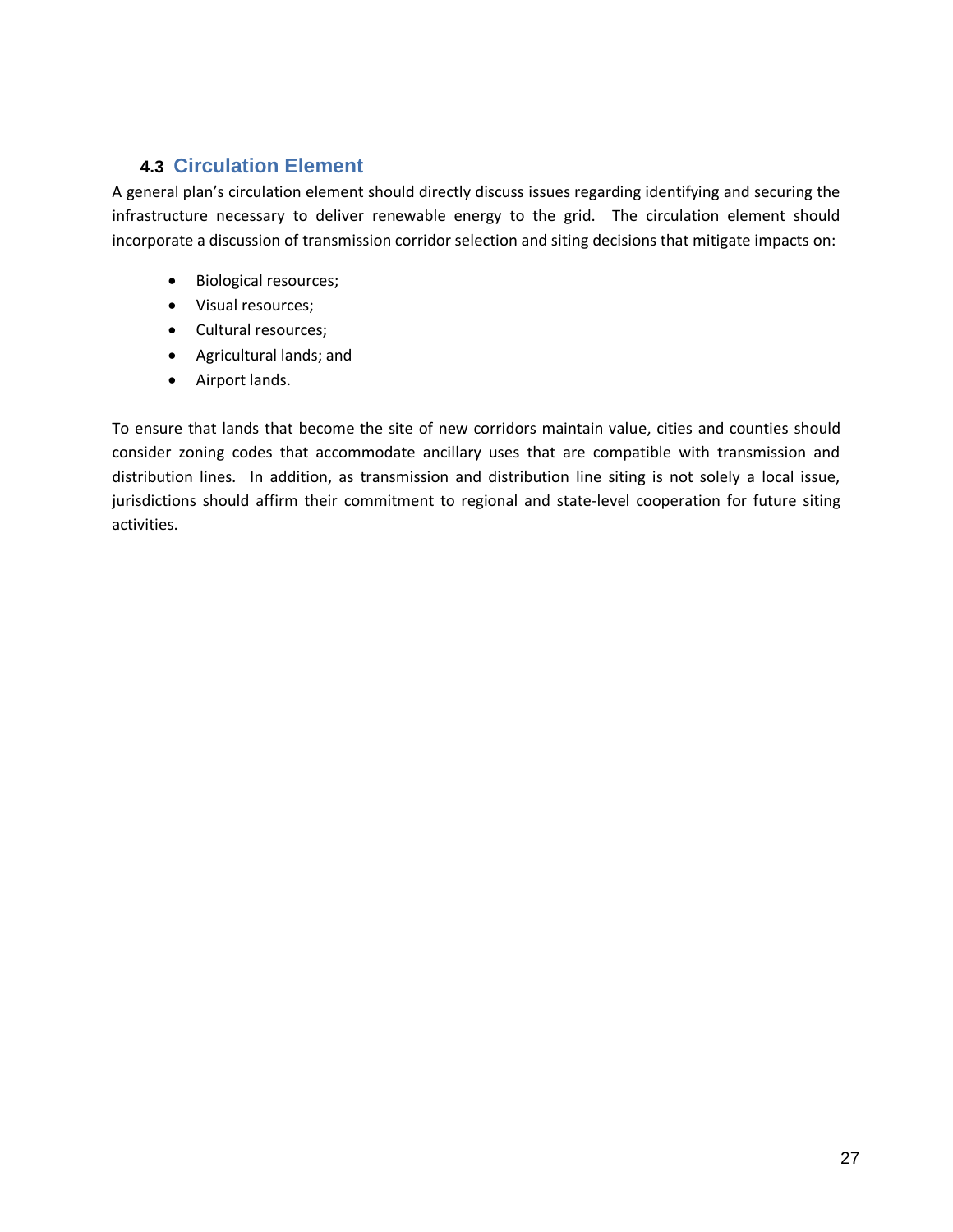### **4.3.1 Circulation Element General Plan Language**

### **Sample General Plan Language:**

#### Sample Policies:

- To support community goals for the development of distributed renewable systems, [the City or County] shall ensure that relevant infrastructure siting authorities have sufficient information to know of the community's preferred siting locations that maximize renewable energy interconnection opportunities, reduce costs for renewable energy developments, and preserve sensitive lands when siting electricity transmission and distribution infrastructure.
- [The City or County] shall encourage appropriate secondary land uses (such as nurseries, RV storage, and useable open space and parks, among others) in zoning codes pertaining to overhead transmission facility rights-of-way, when appropriate. Trails can also be included as a secondary land use, pursuant to agreement with [the local utility].

#### Implementation Measures:

- Require all transmission and distribution lines to be located in designated federal and other energy facility corridors such as those owned by investor-owned utilities and merchant power companies, transportation corridors, and other infrastructure corridors. In doing so, prioritize the reuse of existing easements and rights-of-way and follow field boundaries for electricity transmission lines.
- Investigate creating a new preferred transmission corridor zoning designation to accommodate additional transmission capacity.
- Develop transmission infrastructure siting standards that minimize impacts on environmental, agriculture, wildlife, urban areas, and recreational activities for areas designated for future transmission corridors.
- Make a map of [the City or County's] preferred transmission corridors available to utilities and other agencies with jurisdiction over transmission and distribution siting.
- Develop procedures to ensure that utility transmission corridor plans are periodically reviewed and [City or County] staff are aware of and communicate [City or County] priorities in transmission and distribution planning projects for which other governmental agencies are lead agencies or an approving authority.
- Identify, in conjunction with utilities, merchant power companies, government agencies and other stakeholders, prospective joint use corridors for transmission and distribution lines that mitigate environmental, agricultural, biological, human, and recreational resource impacts.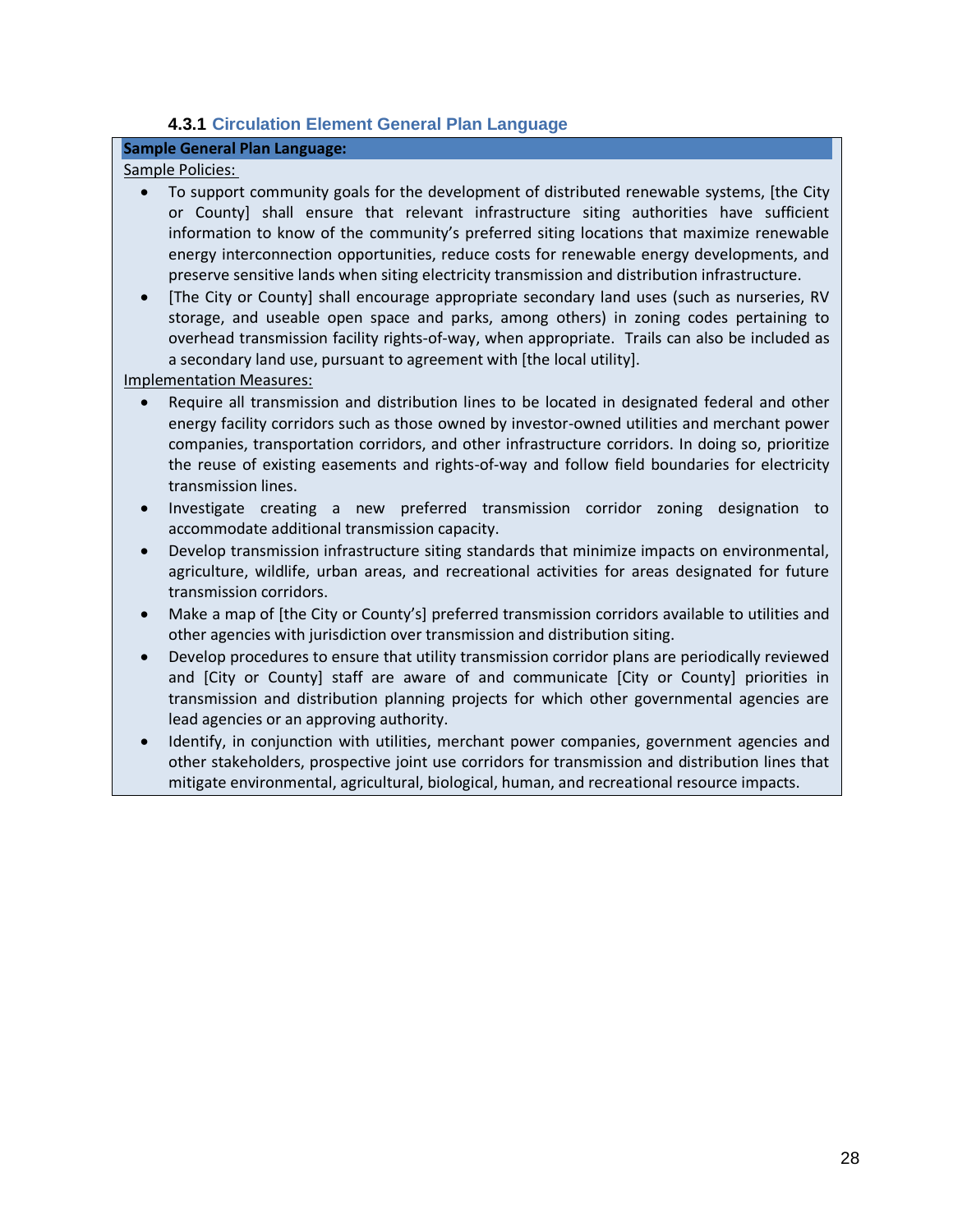# **4.4 Conservation Element**

While renewable energy production offers numerous environmental benefits, the projects can create negative impacts on local environments. Conservation Elements should incorporate these concerns in discussing renewable energy goals.

Conservation element policies can discuss the conservation benefits of renewable energy in two ways: the promotion of renewable energy as a means of promoting sustainability and the strategic identification of assets that offer opportunities for the development of ancillary and primary use solar PV projects, such as with new construction, brownfields and public buildings and lands. It is important to note that most ancillary project permitting decisions will be exempt from undertaking CEQA review under SB 226 (Simitian, 2011). However, ancillary use projects that entail impacts on endangered and protected species or native trees, as well as all primary use projects, will require CEQA analysis, either through an Environmental Impact Report (EIR), mitigated negative declaration, or negative declaration. Primary use renewable energy project developers who are planning projects should therefore be aware of requirements for mitigating negative impacts on visual, environmental, agricultural, biological, and recreational resources and human health. To give developers a clearer view of necessary mitigation measures and to reduce costs during CEQA review, local governments can develop siting standards that explicitly state the means of reducing negative impacts of primary use developments.

### <span id="page-28-0"></span>**4.4.1 Conservation Element General Plan Language to Promote Sustainability**

Planners can reuse the general goals for integrating distributed renewable energy into a general plan, as discussed in Section [4.1](#page-16-0) above, to outline a community's sustainability goals in expanding solar PV penetration.

The primary means of supporting sustainability goals through solar sector development is to reduce regulatory hurdles and develop incentives for ancillary solar projects. The Conservation Element can incorporate the policies and programs necessary to increase the transparency, efficiency, and predictability of ancillary use permitting processes discussed in Section [4.2.1.](#page-19-1)

In addition, several measures can spur deployment of solar PV and other renewable technologies, including incorporation of renewable energy systems within new and retrofit construction, the use of solar PV systems on municipal facilities, and the development and implementation of green power purchasing schemes. These options are discussed below.

#### **Private Building Policies**

The Conservation Element can link the development and enforcement of new building energy and related codes and standards with solar PV development. Voluntary solar design guidelines can encourage new construction that includes the structural and electrical features necessary to facilitate the implementation of solar PV panels in the future if the owner chooses to do so. Implementation measures to support these policies can take different forms depending on community characteristics. Jurisdictions that have weaker new construction markets and lower new construction profit margins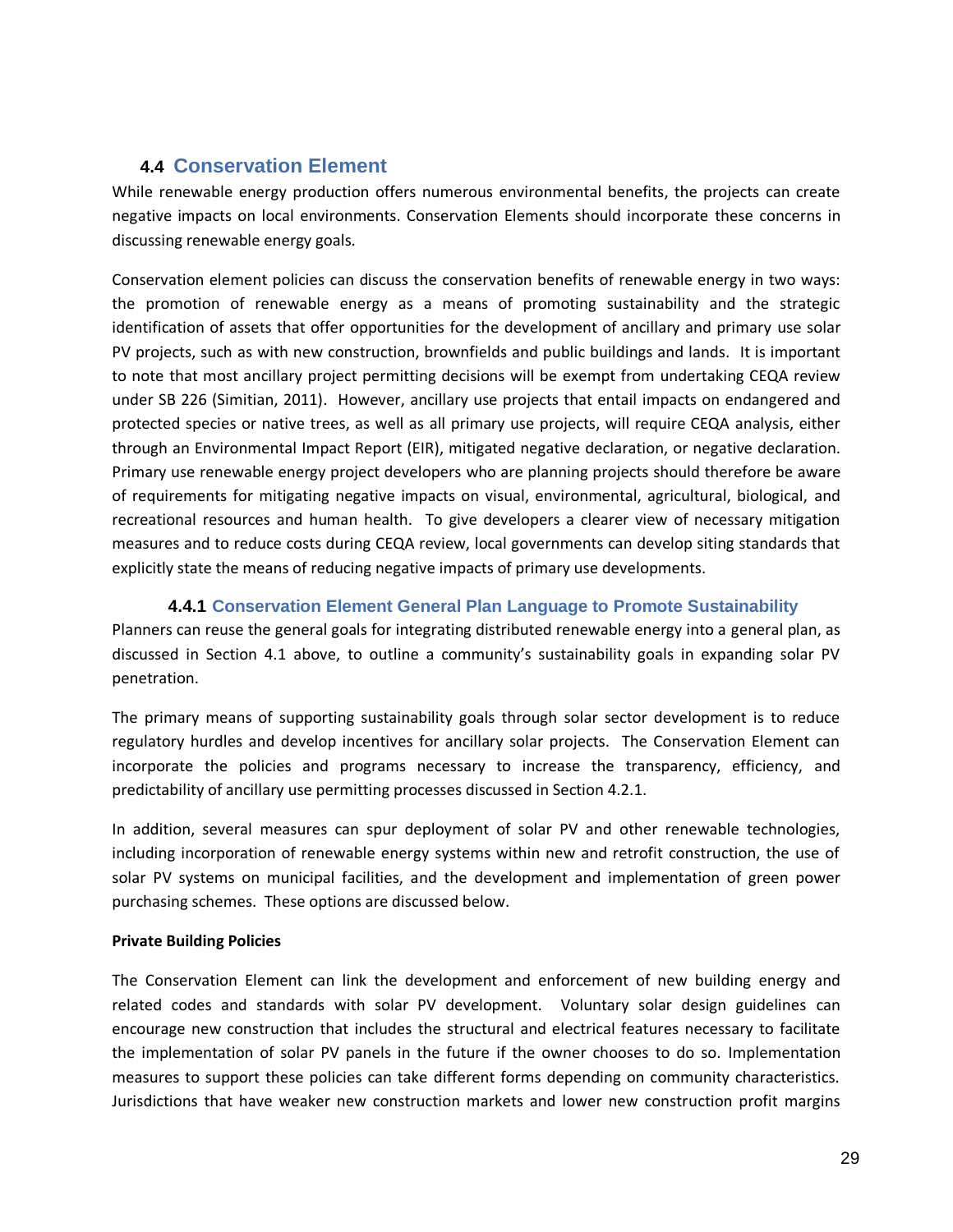may want to consider undertaking an exploratory study of the effects of mandatory renewable integration in new construction before requiring it by law. Other communities have created voluntary building standards that developers can look to as an easy resource to incorporate PV-readiness into new homes. Finally, some communities have promulgated solar-ready ordinances that require a certain generation capacity per unit in new residential construction, differentiating minimum capacities by building type.

#### **Sample General Plan Language:**

#### Sample Policies:

- [The City or County] shall support the integration of solar PV systems and access to solar resources into new construction to the maximum extent feasible by integrating solar PV system requirements into building codes.
- Developers shall give homebuyers the option of incorporating solar PV systems into their homes.
- New developments shall be designed to maximize the solar orientation and access of new homes.
- New commercial and industrial projects greater than [25,000 square feet] shall meet [a portion of their energy needs] through on-site renewable energy generation. This requirement can be met through a solar roof, solar water heaters, or other means.

#### Implementation Measures:

- Conduct a market study to explore the market feasibility of requiring solar systems in new residential and non-residential construction.
- Develop solar design guidelines for new residential and commercial construction that guarantee solar access for a maximum number of units in new subdivisions.
- Amend the building code to address requirements for solar energy access and use [on single family homes, multifamily homes, etc.].
- Adopt pre-wiring and pre-plumbing standards for solar PV and solar hot water systems through a 'solar ready' ordinance that allow owners to install a minimum of [X kW per unit] of solar PV capacity at their discretion in the future.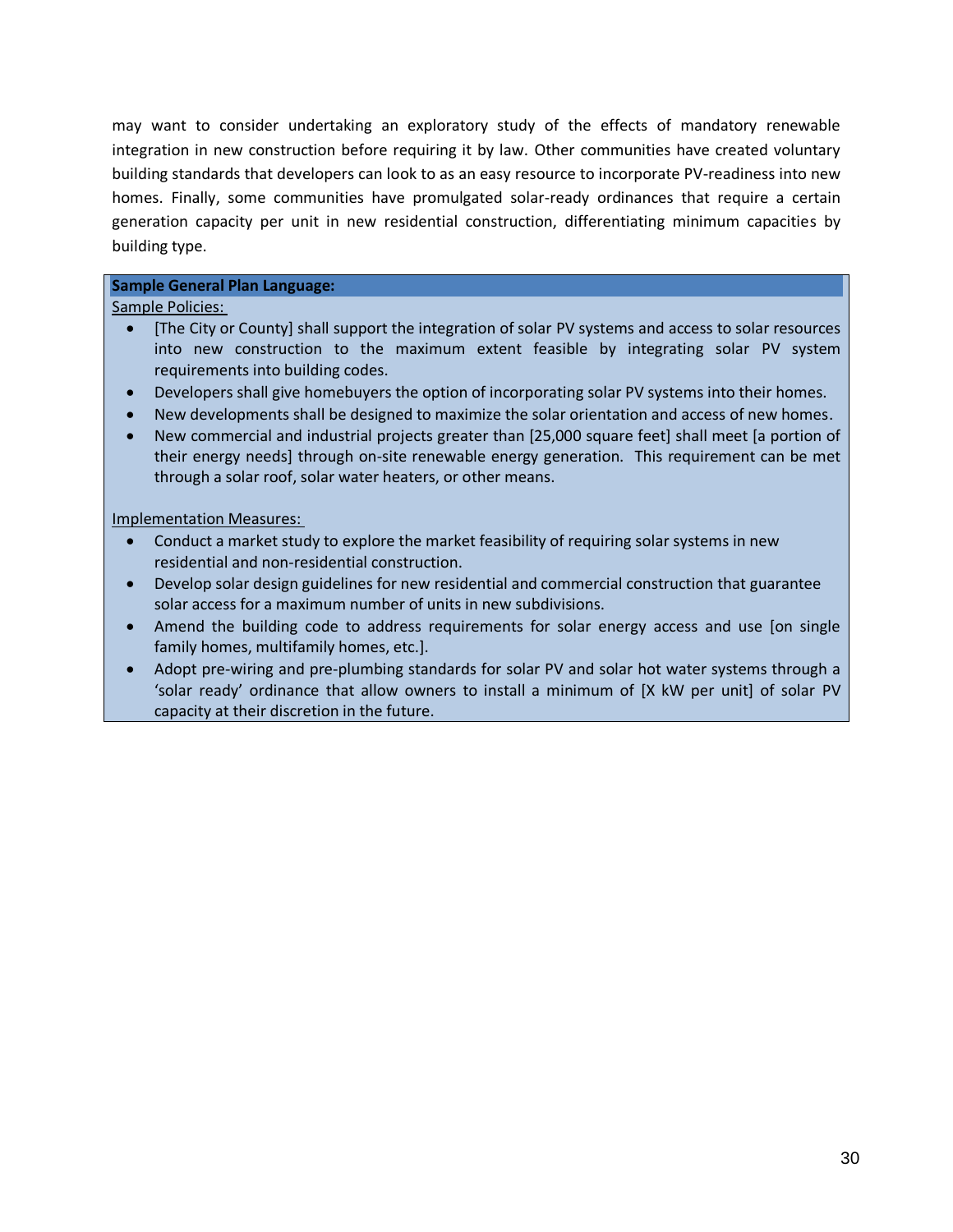#### **Resources**

Th[e National Renewable Energy Laboratory](http://www.nrel.gov/docs/fy10osti/46078.pdf)'s guide identifies the important aspects of building design and construction that enable the installation of solar PV and heating systems at some point after the building has been constructed. Although primarily for developers, planners can use the guide to develop community-specific solar ready building codes for new construction. [A second](http://www.nrel.gov/docs/fy12osti/51296.pdf)  report detailed [the legislative and other instruments](http://www.nrel.gov/docs/fy12osti/51296.pdf) that several communities have used to require solar-ready new construction. It includes a model ordinance for new developments to construct solar-ready homes.

[San Jose Environmental Services Division](http://www.dsireusa.org/incentives/incentive.cfm?Incentive_Code=CA11R&re=1&ee=0)'s voluntary subdivision design guidelines specify that the long axis of new dwellings should face within 30 degrees west and 45 degrees east of true south. Because houses in a subdivision usually face the street, planners in San Jose found that the easiest way to achieve solar orientation was to orient the streets within 30 degrees of the true east-west axis. The guidelines also include aesthetic concerns such as public visibility and view shed protection.

Lancaster's feasibility study resulted in the development of a [residential zoning code](http://www.cityoflancasterca.org/index.aspx?page=1279) that requires all developers to install a certain minimum generating capacity per unit in different types of new construction or [buy credits from another installation](http://library.municode.com/HTML/16042/level3/TIT17ZO_CH17.08REZO_ARTVSOWIALENUS.html) in the city to ensure the delivery of the same capacity to the city.

#### **Local Government Facility Policies**

Local government-owned assets offer many communities a large area of low-cost ancillary and primary system development potential. Opportunities on county or municipal buildings and lands include office building rooftops, parking lots, zoos, schools, libraries, community centers, convention centers, fairgrounds, jails, airports, water treatment plants, landfills, and other assets. As local governments are not tax-paying entities and therefore do not qualify for tax incentives and benefits for installing solar, they often use public-private partnership agreements to enable third parties to finance, build, and operate the facilities.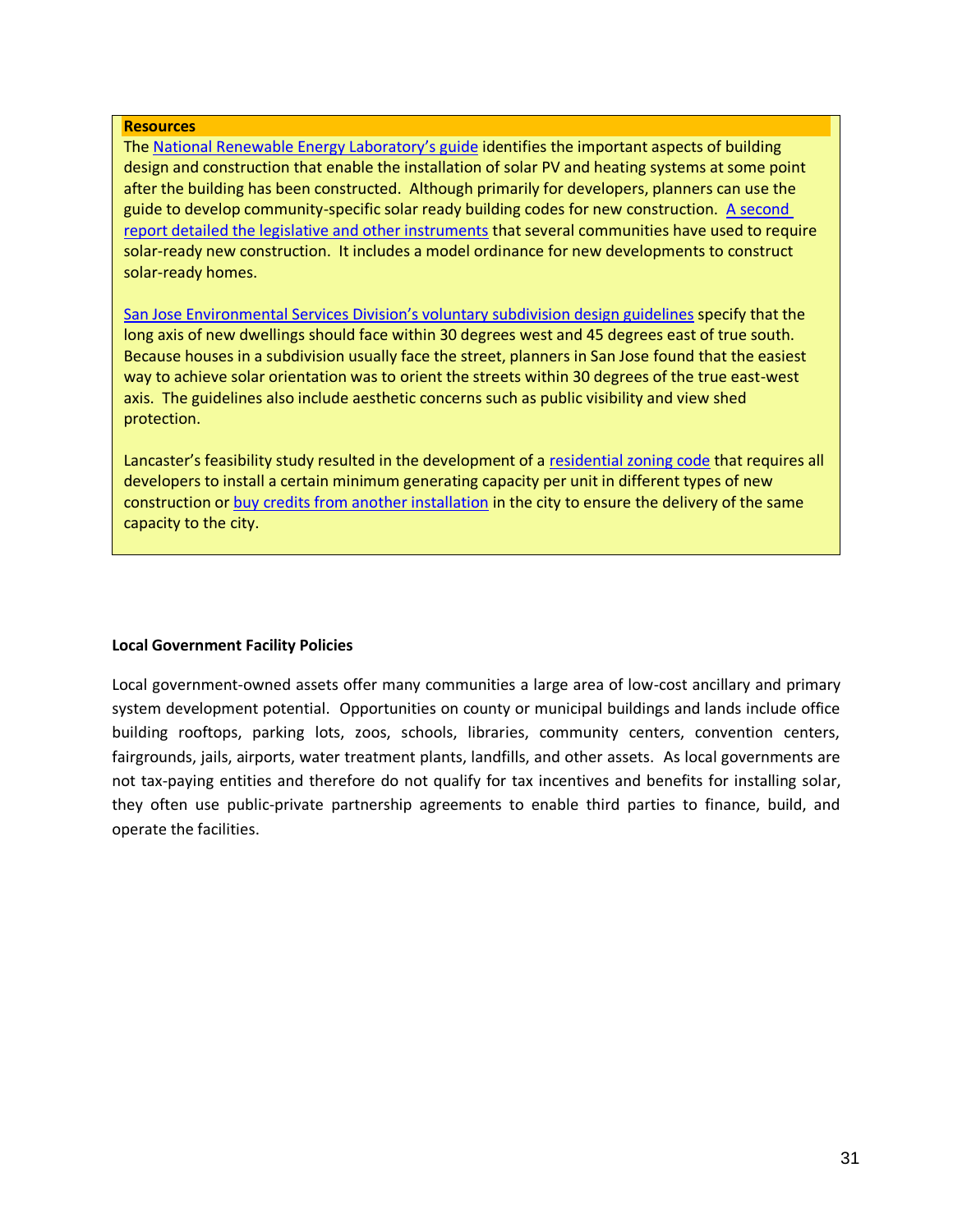#### **Sample General Plan Language:**

#### Sample Policies:

- [The City or County] shall use government facilities to showcase the application of outstanding, innovative, and local developed renewable technologies and practices, demonstrate the effectiveness of these technologies and to highlight [the City's or County's] energy leadership.
- [The City or County] shall use new government and public facility construction and renovation opportunities to advance community renewable energy generation goals by incorporating renewable energy into facilities [to the maximum extent feasible; with the goal of supplying X% of the facility's total electricity consumption from solar PV].

Implementation Measures:

- Incorporate where feasible solar energy systems into [City or County] capital improvement projects.
- Develop minimum standards by ordinance for on-site renewable energy generation for all newly constructed [City or County] facilities.
- Support the installation of solar PV systems and other forms of renewable energy production by seeking funding to develop renewable energy projects on public buildings and lands.
- Develop and implement renewable power purchase agreements that commit [the City or County] to purchasing renewable energy from third-party companies who have installed solar PV systems on city facilities.

#### **Resources**

The [City of San Diego's Sustainable Buildings Policy](http://docs.sandiego.gov/councilpolicies/cpd_900-14.pdf) (Council Policy 900-14) requires all newly constructed city facilities to incorporate a minimum of 15% self-generation using renewable technologies when site factors allow for a reasonable payback.

Th[e California Department of General Services, Division of the State Architect, interpreted](http://www.documents.dgs.ca.gov/dsa/pubs/IR_16-8_rev10-16-12.pdf)  requirements for plan [review and construction inspection of solar PV and thermal system projects](http://www.documents.dgs.ca.gov/dsa/pubs/IR_16-8_rev10-16-12.pdf) on California public elementary schools, secondary schools, and state-owned or state-leased essential services buildings. Although it requires tailoring to local building codes, this guidance can help local governments that want to ensure building code compliance when integrating solar PV systems with local government buildings as well.

Th[e Department of Energy produced a case study](http://www1.eere.energy.gov/solar/pdfs/51057_sacramento.pdf) that gives a detailed overview of the City of Sacramento's use of public-private partnership agreements to develop solar installations on public buildings and lands. The city used the program to develop templates for a solar request for a quote, a solar license agreement, and solar Power Purchase Agreement.

### **Green Power Purchasing Programs and Community Shared Solar**

Communities can additionally support sustainability goals by committing the jurisdiction and the POU, if present, to purchase renewably generated electricity to power government buildings and offer residents and businesses renewably generated electricity. See Section [5.1](#page-46-0) for details regarding the mechanics of Green Power Purchasing Programs. Another iteration of this type of policy is a Community Shared Solar program that allows residents and business to purchase ownership shares of a locally developed solar electricity facility, with the electricity generation reducing the customer's energy bill.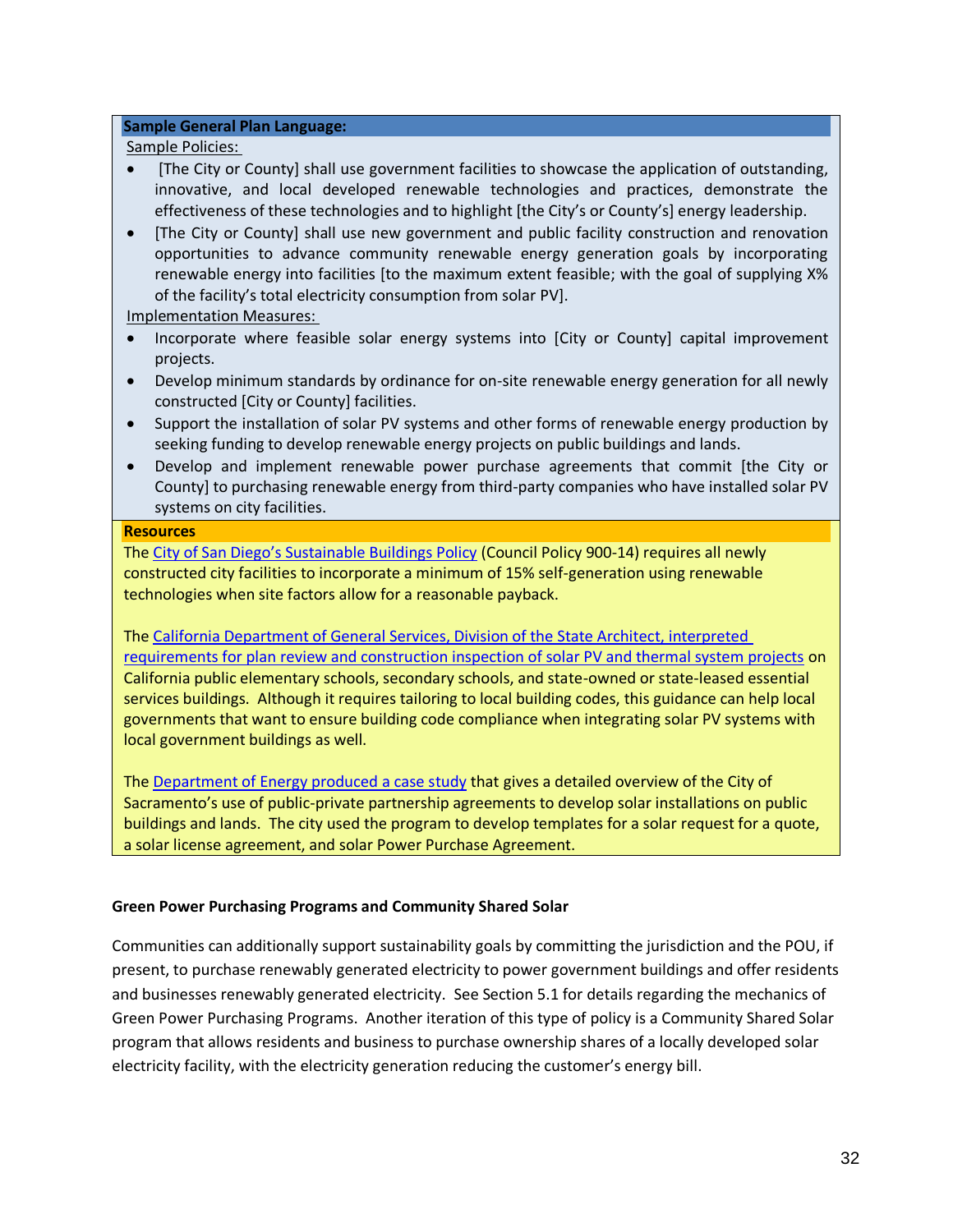#### **Sample General Plan Language:**

Sample Policies:

- [The City or County] shall institute [a City or County] electricity purchasing policy that give preference to the purchase of renewable energy when feasible.
- [The City or County] shall work with [the local POU] and third party developers to develop a community shared solar program that allows residents to purchase shares or portions of the generated output of a third-party developed facility directly to offset electricity bills.

Implementation Measures:

- Work with [the City or County POU, the IOU, or other third party provider] to develop a green power purchase program that commits the local government to purchasing [X% of expected annual electricity] from [solar PV; renewable electricity generators].
- Work with the [the City or County POU or other electricity providers] to develop a green power purchasing program that allows residents and businesses to voluntarily pay for renewably generated electricity.
- Institute [City or County] purchasing policies that give preference to utilizing renewable energy to power government operations when feasible.
- Work with the [the City or County POU] to develop a renewable portfolio standard goal for [the utility].
- Work with [the POU, IOU] and private third parties to develop a community shared solar site and program [that utilizes government land assets as the site of the shared solar facility].

#### **Resources**

The U.S. Department of Energy's [national community shared solar program guidebook](http://www.nrel.gov/docs/fy12osti/54570.pdf) will help various local community stakeholders understand the benefits of community shared solar programs and work together to develop and implement these programs.<sup>18</sup>

Th[e Interstate Renewable Energy Council model program rules](http://www.irecusa.org/wp-content/uploads/2013/06/IREC-Model-Rules-for-Shared-Renewable-Energy-Programs-2013.pdf) for community-shared solar programs give guidance on developing these programs. The rules address issues such as system size, interconnection, eligibility for community participation, allocation of the benefits flowing from participation, net metering of system production, and other features.

 Vote Solar's [compendium of shared solar laws in the United States](http://www.sharedrenewables.org/) provides many resources and case studies for state and local communities exploring shared solar programs.

### **"Brownfields to Brightfields"**

Local governments can create a program to site solar and other renewable projects on brownfields as a means of conserving land resources and improving the financial appeal of brownfield property. Communities with large-scale underdeveloped land resources should consider both making a list and map of these sites and committing planning department staff time to begin building a cleanup and

<sup>&</sup>lt;sup>18</sup> U.S. Department of Energy, Office of Energy Efficiency and Renewable Energy, A Guide to Community Shared Solar: Utility, Private, and Nonprofit Project Development (2012).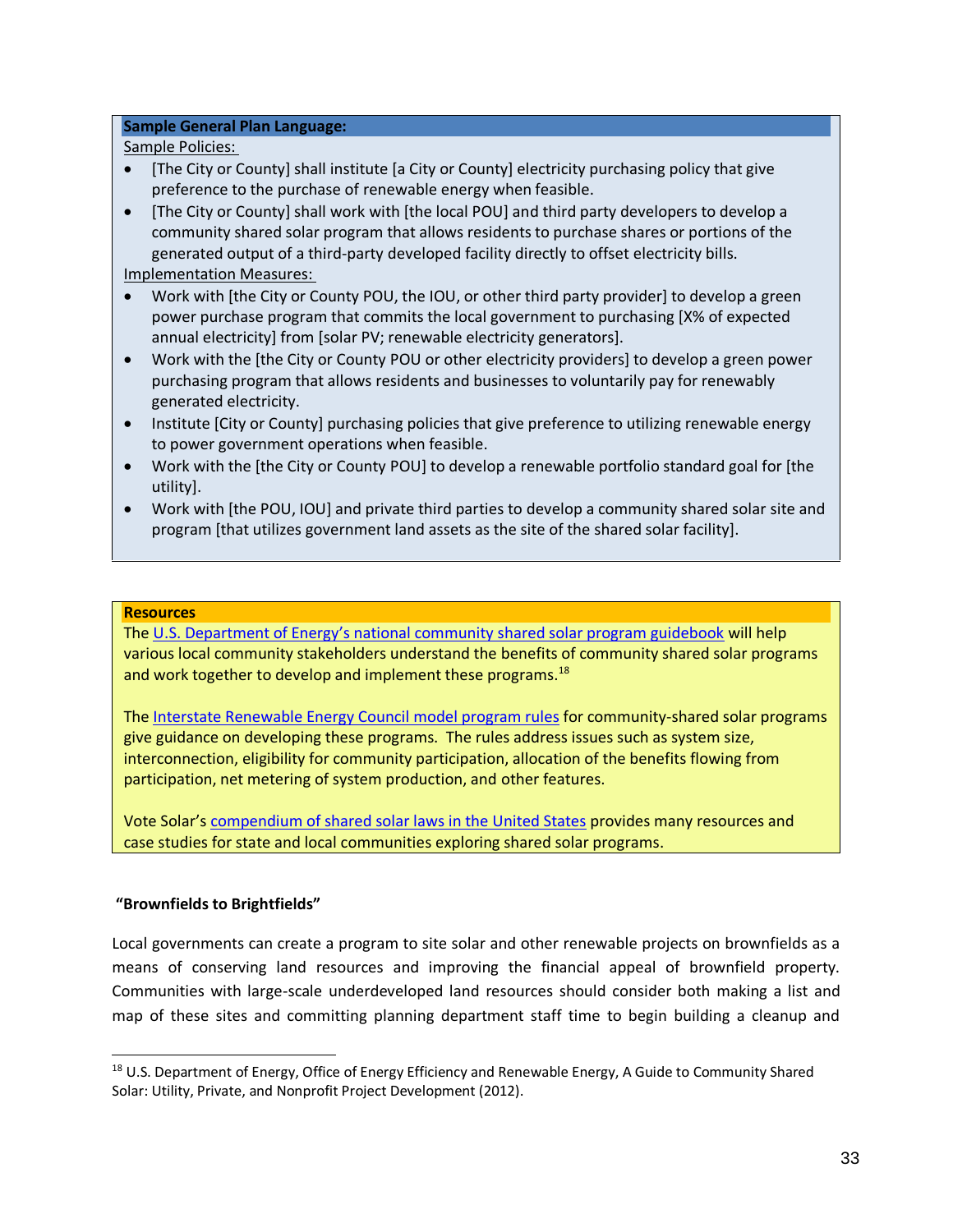financial assistance program to ready these sites for renewable energy projects.<sup>19</sup> SB 43 (Wolk, 2013), which allows IOU customers to purchase 100% renewable energy from small- and mid-sized solar systems under the new "green tariff shared renewables" program, supports the development of 100 MW of solar projects to be built within communities that are disproportionately affected by environmental pollution and other hazards that can harm the public's health. Brownfields within these communities should represent a large share of these projects.

#### **Sample General Plan Language:**

Sample Policy: [The City or County] shall promote the siting of solar PV and other renewable energy projects on brownfields and other former industrial properties.

Implementation Measures:

- Investigate the development of a brownfields rehabilitation program that directly promotes the reuse of brownfield sites for the generation of renewable energy.
- Work with state and federal programs with brownfield rehabilitation programs to ensure local renewable energy-oriented programs are coordinated with these efforts.
- Identify and undertake a study of a brownfield in [the City or County] to determine the potential to redevelop the site into a primary-use solar PV facility.

#### **Resources**

The EPA's [handbook](http://www.epa.gov/oswercpa/docs/handbook_siting_repowering_projects.pdf) reviews brownfield-to-brightfield projects and provides tools to help interested parties determine the overall feasibility of siting renewable energy production and some key considerations for integrating renewable energy development during all phases of typical cleanup processes.

Th[e National Association of Local Government Environmental Professionals](http://www.nalgep.org/uploads/pdf/publi02.pdf)' guidebook discusses several case studies of brownfield-to-brightfield efforts, giving guidance on determining the suitability of sites, the economic feasibility of projects, and action items that communities can take to promote renewable energy development on brownfields in their communities.

The Nati[onal Renewable Energy Laboratory's study](http://www.nrel.gov/docs/fy13osti/57357.pdf) of the potential to develop a solar PV facility on a site near the San Francisco Bay can help communities develop an assessment of barriers and opportunities for specific brownfield sites.

### **4.4.2Conservation Element General Plan Language Regarding Impact Reductions**

Three primary means of mitigating the negative impacts of solar projects that local governments should discuss in a general plan include:

<sup>19</sup> California Department of Toxic Substances Control, Brownfields (undated), available at <http://www.dtsc.ca.gov/SiteCleanup/Brownfields/index.cfm> (accessed Aug. 30, 2013).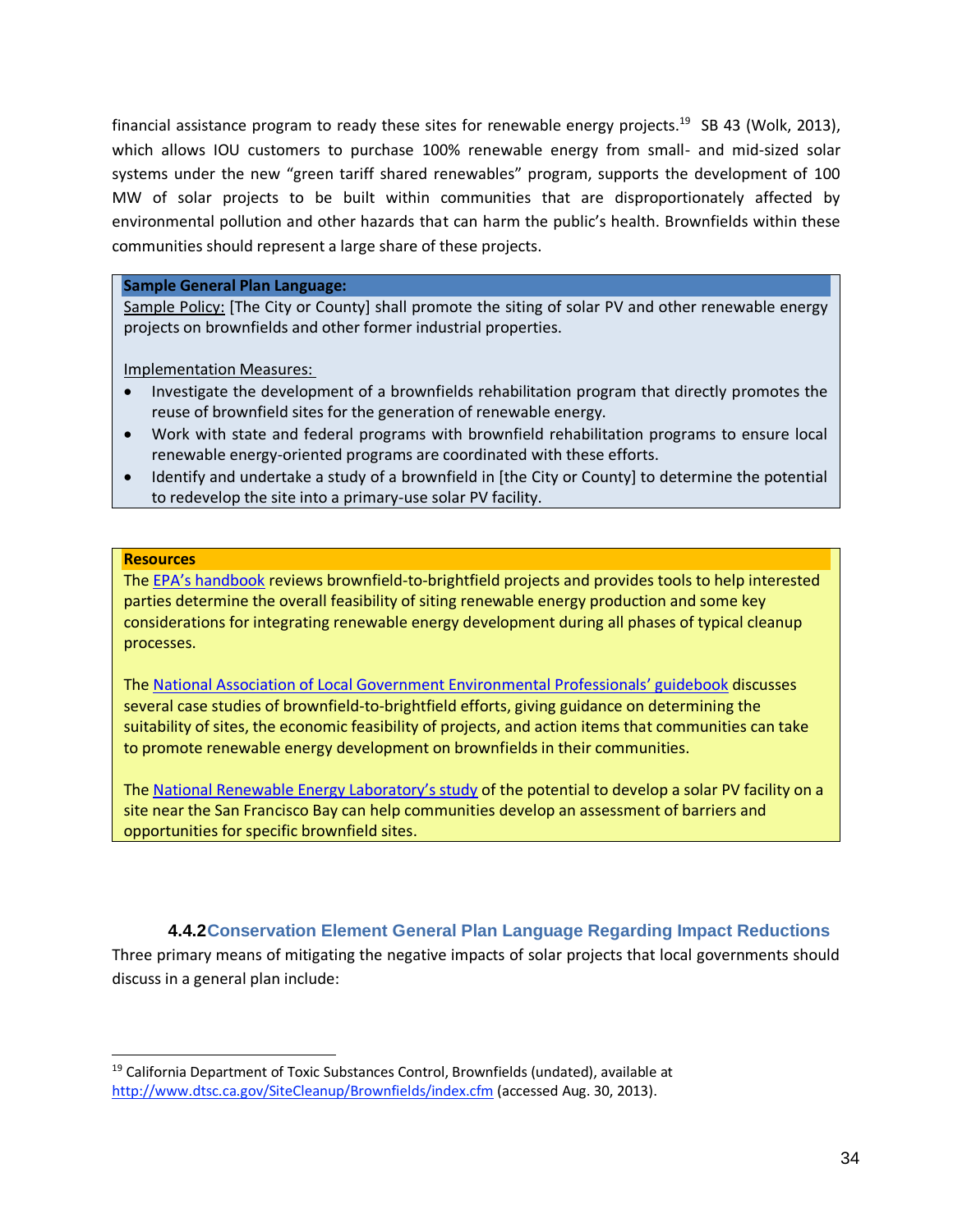- The allowance of ancillary use solar installations in all, or most, zoning codes with an administrative permitting process that allows for application review to protect public health and safety;
- The allowance of primary use solar facilities on the most-appropriate and lowest-impact lands with siting standards that reduce negative impacts on visual, environmental, agricultural, biological, and recreational resources and human health; and
- The conditions under which agricultural lands may be converted to primary use solar PV facilities.

#### **Ancillary Use Systems Siting Standards**

#### **Sample General Plan Language:**

Sample Policy: Ancillary use solar PV installations shall be permitted in all zoning codes so long as fire and other human health and safety impacts of such systems are sufficiently mitigated through the implementation of solar PV system specific construction standards and building codes.

Implementation measure: Develop ancillary use solar PV siting standards that establish the means to mitigate the fire and public safety impacts of such systems.

#### **Primary Use Systems Siting Standards**

Local governments should create siting standards that detail the requirements of the minor use, major use, or conditional use permit applied to primary use solar projects. The California Environmental Quality Act (CEQA) Guidelines allow a community to develop siting criteria as well as mitigation measures required for particular impacts (CEQA Guidelines § 15126.4(a)(2)). Siting standards can protect community land conservation priorities and alert project developers to specific data needed to determine impacts and mitigation measures. This process will result in more complete permit applications and improve review efficiency. Local officials should develop siting standards with direct reference to a community's approved habitat conservation plan (HCP) or a natural community conservation plan (NCCP). In addition, some communities require that any solar facility located in a sensitive habitat or biotic resource identified in a general plan or other planning document record a protective easement that assures the protection of these resources.

#### **Sample General Plan Language:**

Sample Policy: Primary use solar PV installations shall be permitted in [stipulated zones] under a [minor use, major use, conditional use] permit so long as the negative visual, environmental, agricultural, biological, human, and recreational resource impacts of such systems can be sufficiently mitigated.

Implementation Measure: Develop primary use solar PV project siting standards that establish mitigation criteria for negative visual, environmental, agricultural, biological, human, and recreational resource impacts of such systems.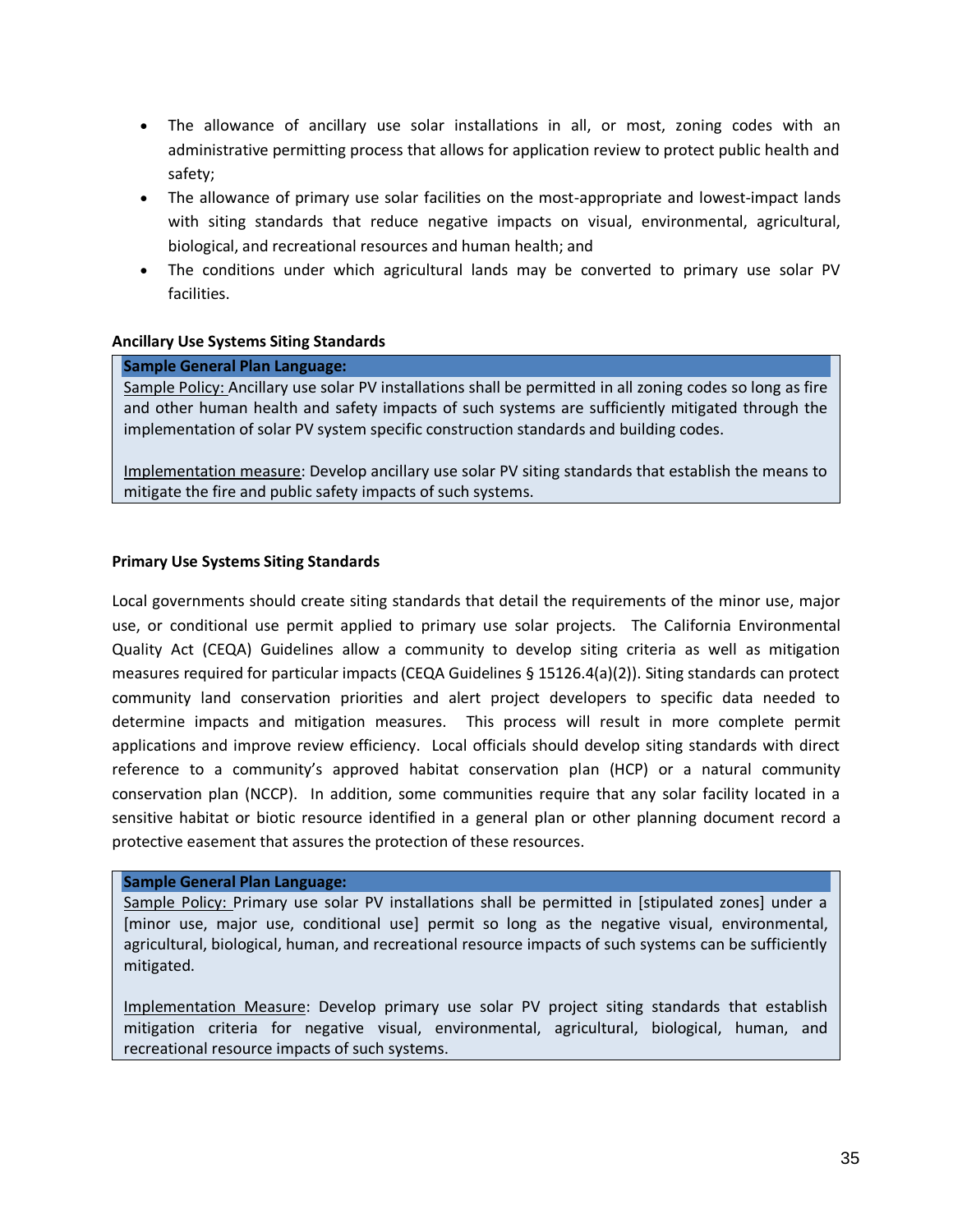In addition, local governments can discuss transmission line siting standards in the Conversation Element. See the discussion of transmission line siting standards in Section [4.2.](#page-19-0)

#### **Sample General Plan Language:**

Sample Policy: The siting of new transmission lines projects shall be, to the extent possible, within designated preferred transmission corridors and compliant with siting standards that mitigate the visual, environmental, agricultural, biological, human, and recreational resource impacts of such projects.

Implementation measure: Develop transmission line siting standards to apply to designated preferred transmission corridors.

#### **Resources**

Th[e CCPDA model solar ordinance](http://www.ccpda.org/en/component/docman/doc_view/140-appendix-a-ccpda-model-sef-permit-streamlining-ordinance) includes siting guidelines that planners can adapt to a jurisdiction's specific environmental issues, geomorphic issues, and transmission access requirements for projects.

Sonoma County's Solar Energy Facilities – Special Use Standards (Sonoma County Code 26.88.206(E)) include standard mitigation requirements that apply to use permitting processes for primary use facilities.

San Bernardino County imposed a moratorium on commercial-scale solar developments in 2013 to allow for the development of appropriate siting standards. These siting guidelines and requirements were incorporated into the San Bernardino Development Code § 84.29 in December 2013 and represent a high-quality example of various siting requirements for both ancillary and primary use systems.

The CEC's [Electric Program Investment Charge \(EPIC\)](http://www.energy.ca.gov/2014publications/CEC-500-2014-038/CEC-500-2014-038-CMF.pdf) program, starting in 2017, will be researching [the local environmental impacts of renewable energy technologies, including solar.](http://www.energy.ca.gov/2014publications/CEC-500-2014-038/CEC-500-2014-038-CMF.pdf) This research will result in the development of environmental tools and information for the development of future renewable energy conservation plans.

#### **Agricultural Land Conservation and Williamson Act and Farmland Security Zone Act Contracts**

Certain constituencies may desire additional guidelines and procedures that pertain to farmland conversion for renewable projects. In some instances, solar energy facilities may be complementary to an existing agricultural use, such as livestock grazing. In such cases, to reduce the need for an agricultural land loss mitigation program under CEQA, the community should create an agricultural land management plan to ensure long-term monitoring and maintenance of the lands' productive capacity.

Special requirements exist for lands that are protected under Williamson Act and Farmland Security Zone Act contracts. Project developers may site solar and wind facilities on contract lands so long as the projects meet one or more of following conditions: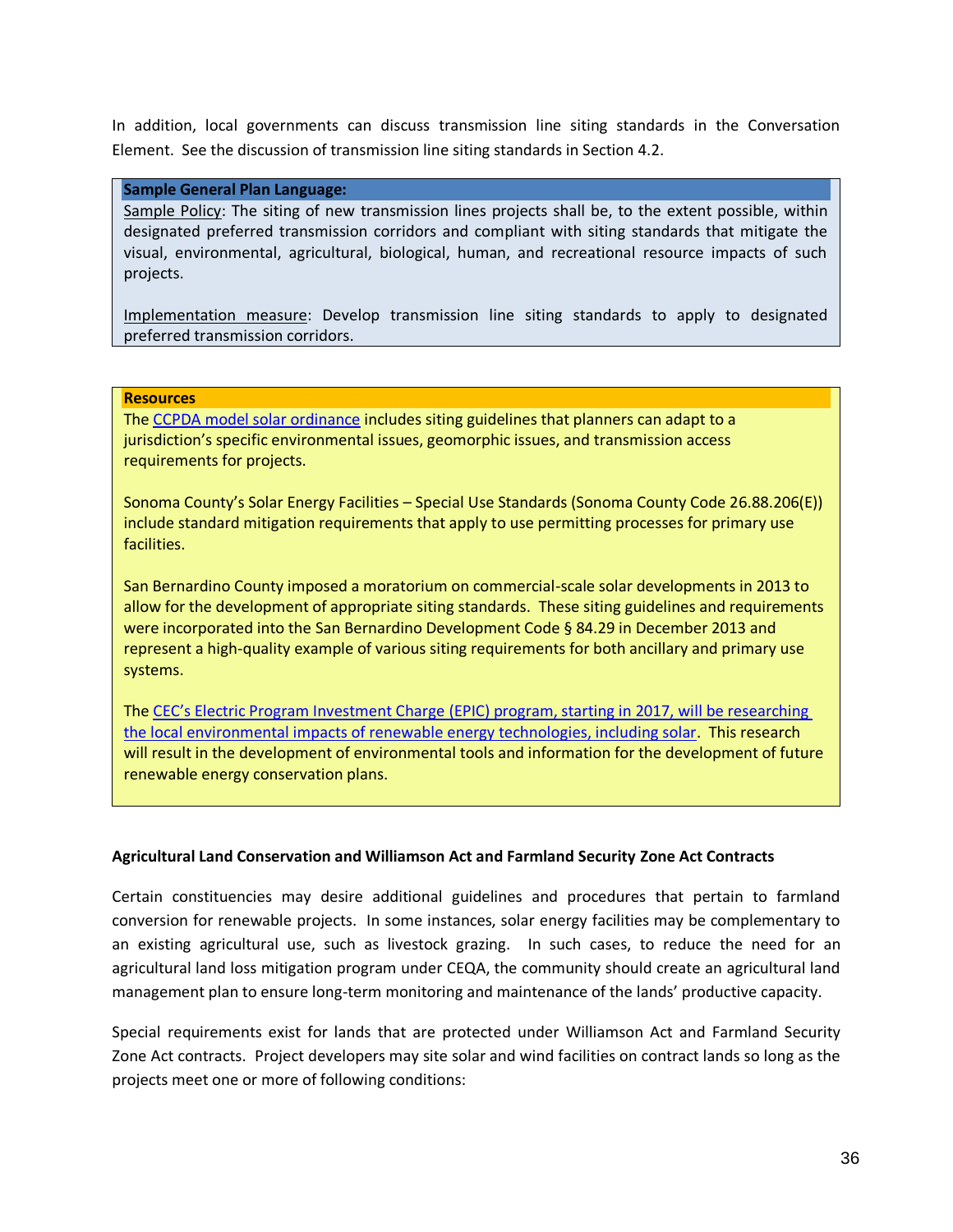- The use is compatible with contracted agricultural operations as specified in Agricultural Preserve Rules;
- The contact is not renewed: or
- The contract is cancelled.

Local governments formulate their own Agricultural Preserve Rules that govern compatible uses with oversight from the Agricultural commissioner. Determinations of consistency with these requirements occur on a parcel-level basis and require the finding of compatibility by the legislative body of the local government, in consultation with the Agricultural Commissioner or the assigned advisory body.

SB 618 (Wolk, 2011; California Fish & Game Code §§ 2805, 2835, 3511, 4700, 5050, and 5515; California Gov. Code §§ 51190 et seq., Review and Tax Code § 402.1) may allow the jurisdiction to forgo Agricultural Preserve Rules amendments for certain contracted lands. The law enables Williamson and Farmland Security Zone contracts to be rescinded and replaced with 20-year solar easements (or less in some circumstances, but never less than 10 years) on demonstrably marginally productive or physically impaired lands.<sup>20</sup>

#### **Sample General Plan Language:**

Sample Policy: [The City or County] shall maintain at least the present level of agricultural production while increasing the production of electricity from solar PV systems on agricultural land.

Implementation measures:

- Investigate the creation of an agricultural conservation easements program that allows conversions of agricultural lands to be offset by in lieu fees and conservation easements that will preserve agricultural lands elsewhere in the community.
- Develop measures to allow the co-location of primary use solar energy facilities on certain agricultural lands where doing so will not reduce the agricultural productivity of the property.
- Review Williamson Act and Farmland Security Zone Act Agricultural Preserve Rules for opportunities to establish compatibility standards for primary use solar systems on certain parcels where doing so will not reduce the agricultural productivity of the property.
- Ensure local compliance with SB 618 by developing a program to facilitate the conversion of Williamson Act and Farmland Security Zone Act contracts into solar easements.

#### **Resources**

Planners can [find guidance on the implementation of SB 618 at the local level](http://www.conservation.ca.gov/dlrp/lca/Documents/Senate%20Bill%20618%20-%20Advisory%20Statement%20(FINAL)%202-1-12.pdf) from the California Department of Conservation, which released [specific regulations](http://www.conservation.ca.gov/dlrp/lca/Pages/SolarUseEasements.aspx) on the law.

Ordinances in Tulare, Kern, Fresno, San Bernardino, and San Diego counties address Williamson Act constraints and other provisions that facilitate permitting for renewable energy systems on Williamson Act lands.

<sup>&</sup>lt;sup>20</sup> See the newly published official regulations that detail the procedures, fees, standards, and criteria for solar-use easement contracts. California Department of Conservation, Solar-Use Easements Senate Bill 618 (2014), http://www.conservation.ca.gov/dlrp/lca/Pages/SolarUseEasements.aspx.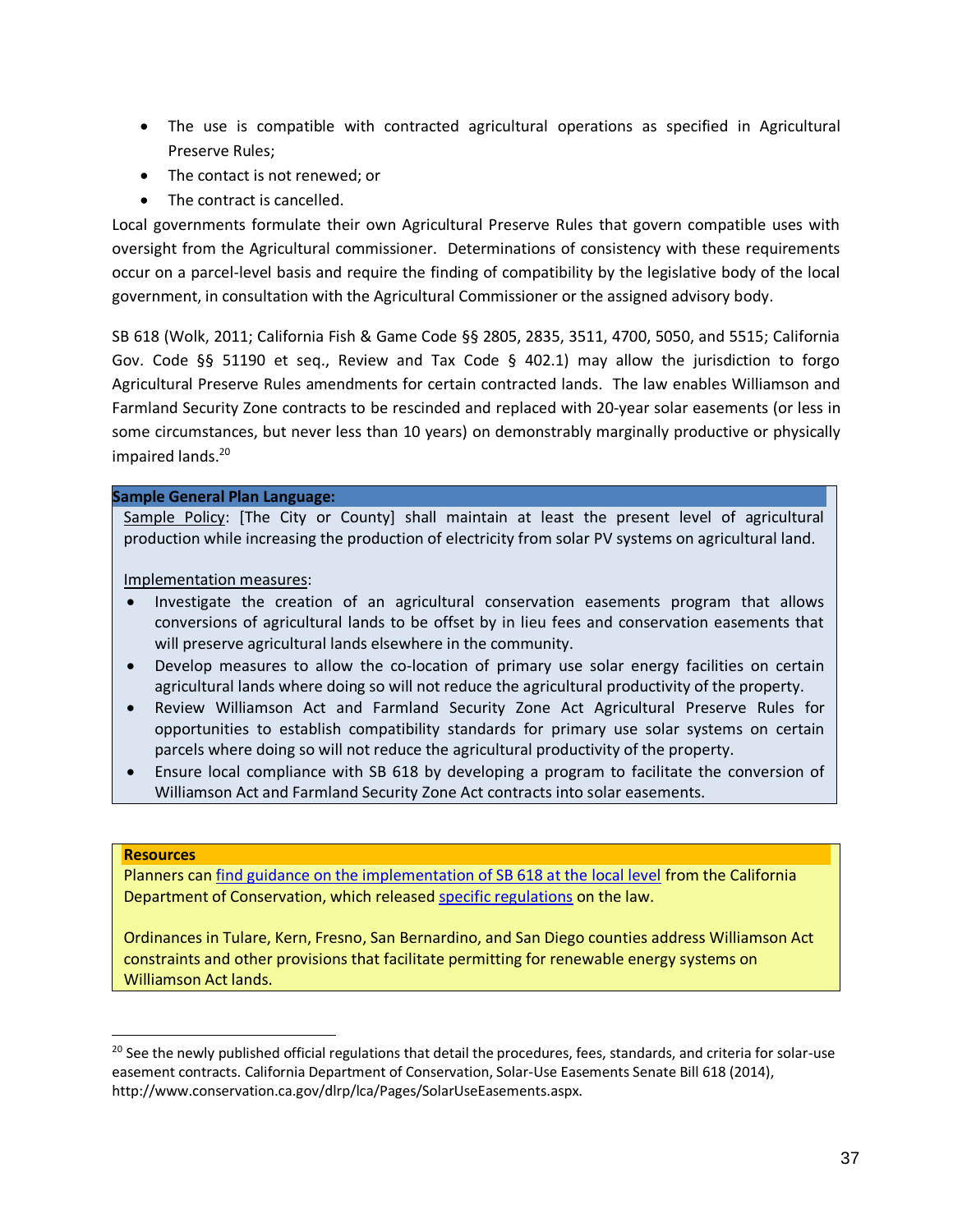# **4.5 Open Space Element**

Open space lands can be highly desirable for primary use renewable energy facilities but are also often prized by a community for leisure, recreation, and environmental conservation. General plan policies should aim for a balance between the two concerns with language that allows planners to consider such uses on a case-by-case basis guided by community-developed siting standards.

# **4.5.1 Open Space Element General Plan Language**

#### **Sample General Plan Language:**

Sample Policy: [The City or County] shall promote the use of designated open space lands for primary use solar PV projects so long as doing so sufficiently balances the community's open space priorities.

Implementation Measure**:** Develop siting standards and minor, major, or conditional use permit provisions pertaining to the siting of primary use solar PV projects on open space lands.

# **4.6 Safety Element**

The safety element should contain language that specifically references fire protection and defensible space requirements for solar installations and transmission lines. Planners should coordinate with local fire departments before integrating solar fire safety issues into the safety element.

# **4.6.1 Safety Element General Plan Language**

#### **Sample General Plan Language:**

Sample Policy: Primary use solar PV installations and related infrastructure shall be permitted only when potential hazards related to fire, flooding, human health and safety, air traffic, and agricultural equipment have been sufficiently mitigated.

Implementation Measure: Develop primary use siting standards and minor, major, or conditional use permit provisions that sufficiently mitigate hazards regarding fire, flooding, human health and safety, air traffic, and agricultural equipment.

#### **Resources**

The Office of the State Fire Marshal's Solar PV [Installation Guideline](http://osfm.fire.ca.gov/pdf/reports/solarphotovoltaicguideline.pdf) contains the optional preparation of standards that fire safety professionals and regulators agree are more likely to guarantee the safety of fire personnel around solar PV systems. However, the standards are voluntary because they are more restrictive than building and fire codes currently required by state law. Some communities have implemented these guidelines into local codes, such as Orange County and San Francisco County. [Solar ABCs has a useful document](http://www.solarabcs.org/about/publications/reports/fireguideline/index.html) to help understand the State Fire Marshal's Guideline. The [National Fire Code contains similar guidelines](http://www.nfpa.org/aboutthecodes/AboutTheCodes.asp?DocNum=1) for ancillary systems.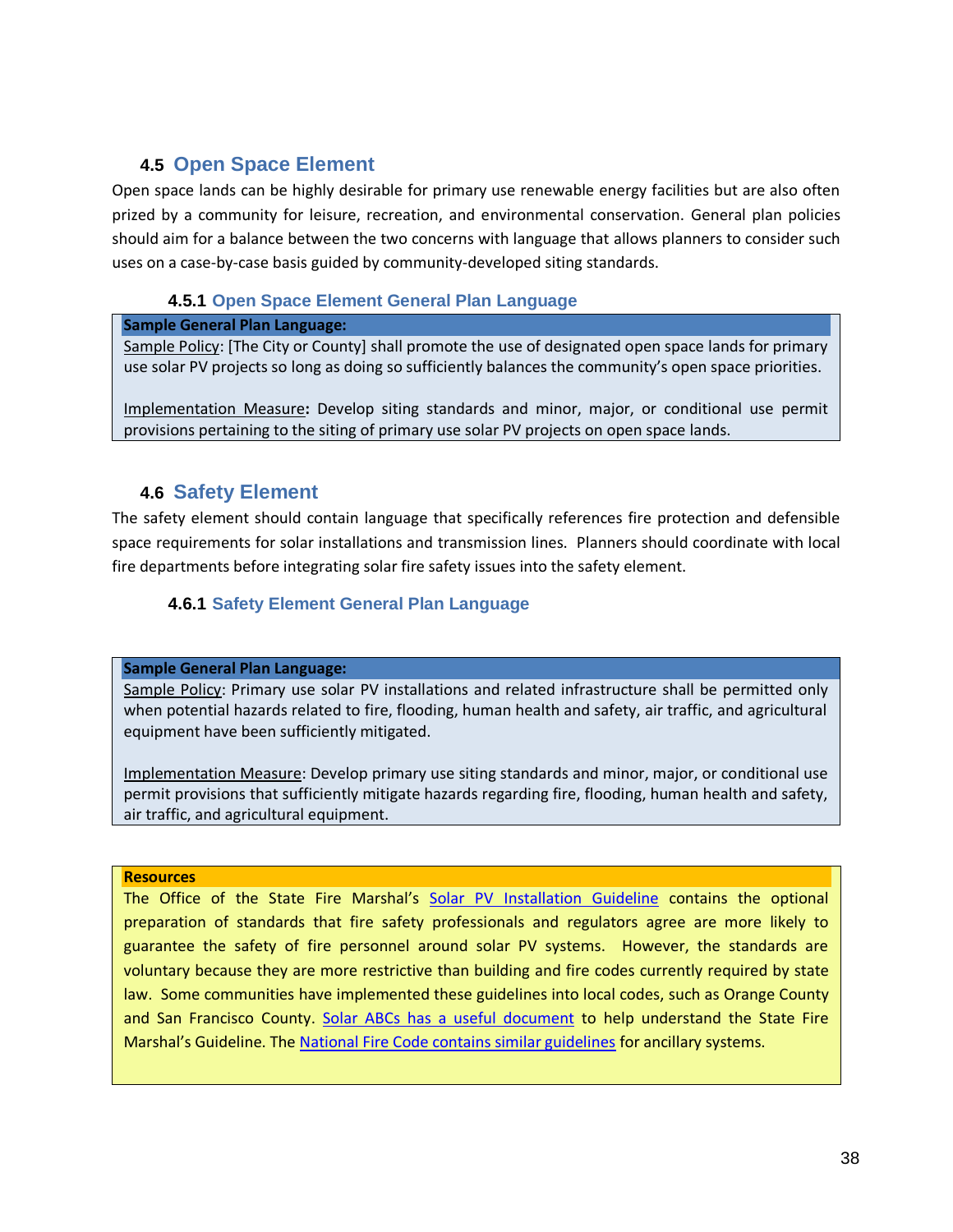# **4.7 Optional Energy and Renewable Energy Elements**

Some California communities have created stand-alone energy elements in their general plan to focus the community's attention on issues such as resource extraction, energy-related land uses, and energy project-related economic development. The benefit of a stand-alone energy element is the consolidation of goals, policies, and activities across several different energy fuels and impacts.

#### **Resources**

[Kern County's Energy Element](http://www.co.kern.ca.us/planning/pdfs/kcgp/KCGPChp5Energy.pdf) is a voluntary general plan element that unifies the County's policies and activities under three objectives: resource management and supervision; creating land, resource, and facility development standards to provide for the protection of the environment, public health and safety; and promoting energy resource development. These objectives, developed through planning processes that integrated the community's input, offer a simultaneous focus on renewable sector expansion and protection of land assets, with clear standards that apply to different project types. The Kern County Energy Element addresses several fuel types, including petroleum resources, wind, geothermal, solar, and hydroelectric resource development, as well as transmission lines.

Due to an immense geothermal and solar resource potential, Imperial County integrated a [Geothermal/Alternative Energy and](http://www.icpds.com/CMS/Media/Geothermal-TransmissionElement-(2006).pdf) Transmission Line Element into the 2006 County General Plan that recognizes the value and inevitability of increased transmission corridor development within the County. The element describes the process to determine the least disruptive corridor route. The goal of the element is to formalize and solidify the county's input into the processes by which transmission corridors will be determined by state and other authorities.

# **4.8 Community Benefit Considerations**

Local governments may want to incorporate a discussion of policies that ensure that the local economy benefits directly from solar PV projects. Developers may argue that doing so may raise costs and slow solar development, and communities will have to balance solar PV and other planning objectives when considering community benefit policies. The most common policies to promote community economic development are permitting eligibility requirements that suggest or mandate project developers hire a certain proportion of labor from the local workforce, which can be beneficial in jurisdictions with strong California community colleges with relevant training courses. Planners can also induce local job growth through the implementation of a Community Benefits program that assesses fees on projects for permanent job losses due to solar development on other sectors, such as losses due to agricultural land turnover when converting farmlands.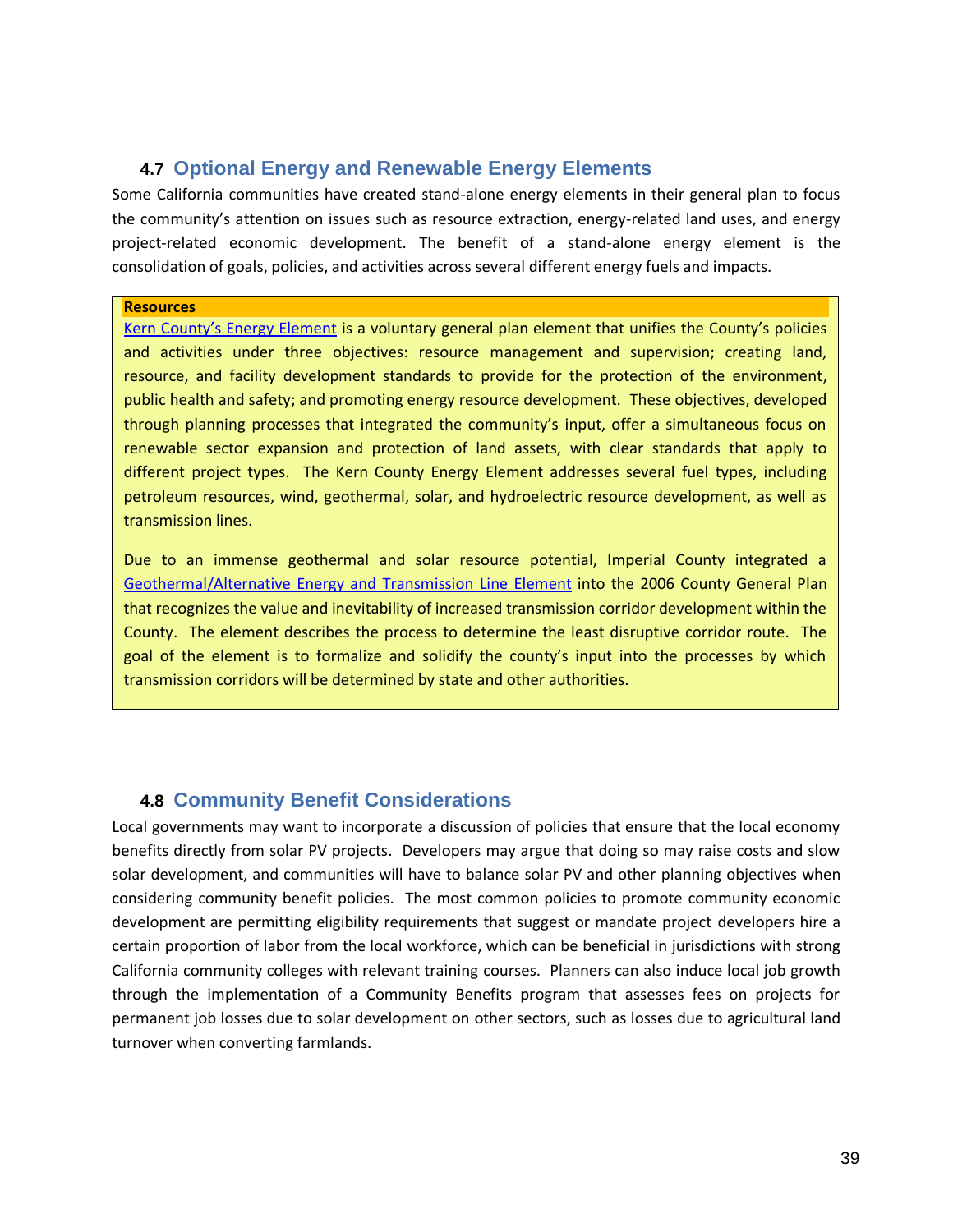#### **Sample General Plan Language:**

Sample Policy: [The City or County] shall ensure that solar project development leads directly to local economic benefits by working with project developers to maximize the use of local labor in project development and partnering with local educational institutions to provide high quality solar PV workforce job training to community residents.

Implementation measures:

- Link residential and government facility solar energy installation incentive programs with local economic development by contracting with entities that agree to include local hiring and purchasing requirements in their program implementation plans.
- Encourage the establishment of applicable solar PV installation and maintenance training programs in the local school systems in cooperation with the solar industry

In addition, due to the potential large-scale land use, environmental, and resource impacts of primary use projects, community members should play an ongoing role in the review of primary use project applications.

#### **Sample General Plan Language:**

Sample Policy: [The City or County] shall ensure that community members are able to access information about all primary use solar PV project applications and have multiple opportunities to participate and comment on the permit application review process for primary use solar PV projects.

Implementation measure: [The City or County] will provide adequate information about solar project development and opportunities to the public, including publicly accessible databases of permitted projects and lands found to be suitable for projects, public forums to allow information concerning solar development to be circulated between industry, government staff, and the public; and sufficient online and print resources to ensure the public has adequate opportunities to inform themselves of the current status of solar development and express their opinions on the development of the resource.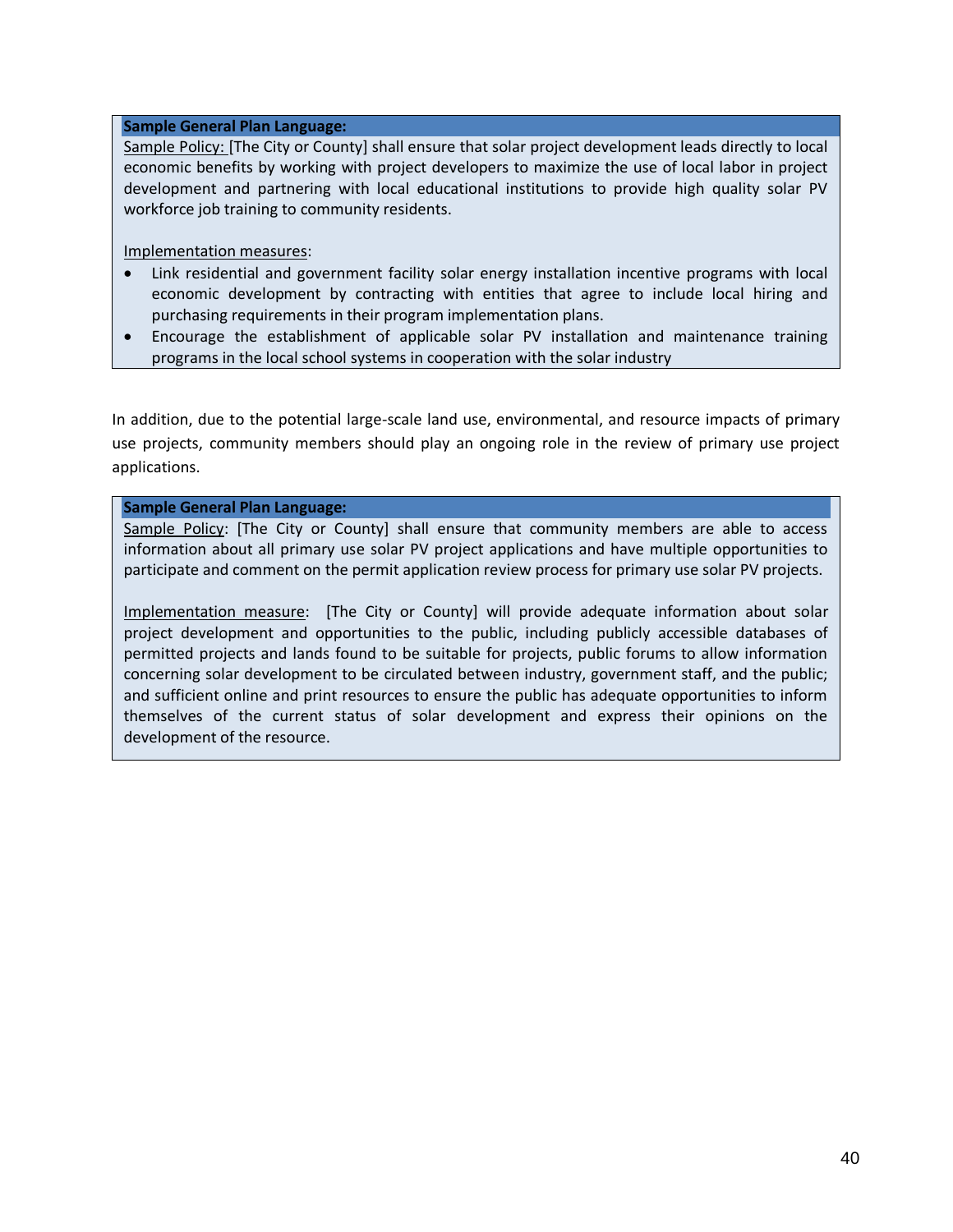# <span id="page-40-0"></span>**4.9 Implementing the General Plan Policies**

# **4.9.1 Promulgate a Clear and Concise Ancillary and Primary Use Solar Permitting Ordinance that Expedites Permitting Using Best Practices**

After general plan promulgation, communities should consider promulgating a solar permit streamlining ordinance by resolution of the city council or the county board of supervisors.

The CCPDA's Model SEF Ordinance offers a template for the development of a consolidated ancillary and primary use system permitting ordinance. The model ordinance establishes:

- Set-back requirements and height requirements;
- The ongoing need for building permits according to the jurisdiction's existing requirements;
- Right-to-farm ordinance concordance requirements; and
- Easements between multiple-connected parcels.

To mitigate negative project effects, the model ordinance includes:

- Special requirements for floodplains;
- Mitigation measures for visibility of projects of certain types;
- Conformance requirements for development standards in the underlying zone; and
- Differentiations of permitting discretionary reviews based on project type.

In addition, the model ordinance includes stipulations as to when a facility can be considered abandoned and what is required after a finding of abandonment. Whether based on the CCPDA Model SEF Ordinance or built organically by the community, the model ordinance should discuss the following issues:

- Definitions of different technology types and sizes subject to the ordinance's stipulations;
- The permitting processes applicable to different types and sizes of solar facilities, according to zoning designation;
- Setbacks and height limitations;
- Requirements for other permits, such as building and fire safety permits;
- How Williamson Act and Farmland Security Zone Act contract lands are to be treated under the ordinance and existing laws;
- Requirements for easements;
- Additional impact mitigation requirements for special areas, such as floodplains, wetlands, protected lands, scenic areas, cultural and historical areas, Williamson Act contract lands; and special status, threatened, endangered, candidate, or fully protected species areas;
- Requirements regarding decommissioning, such as requiring developers to submit and gain approval for an end-of-life site restoration plan or post bonds to cover abandonment.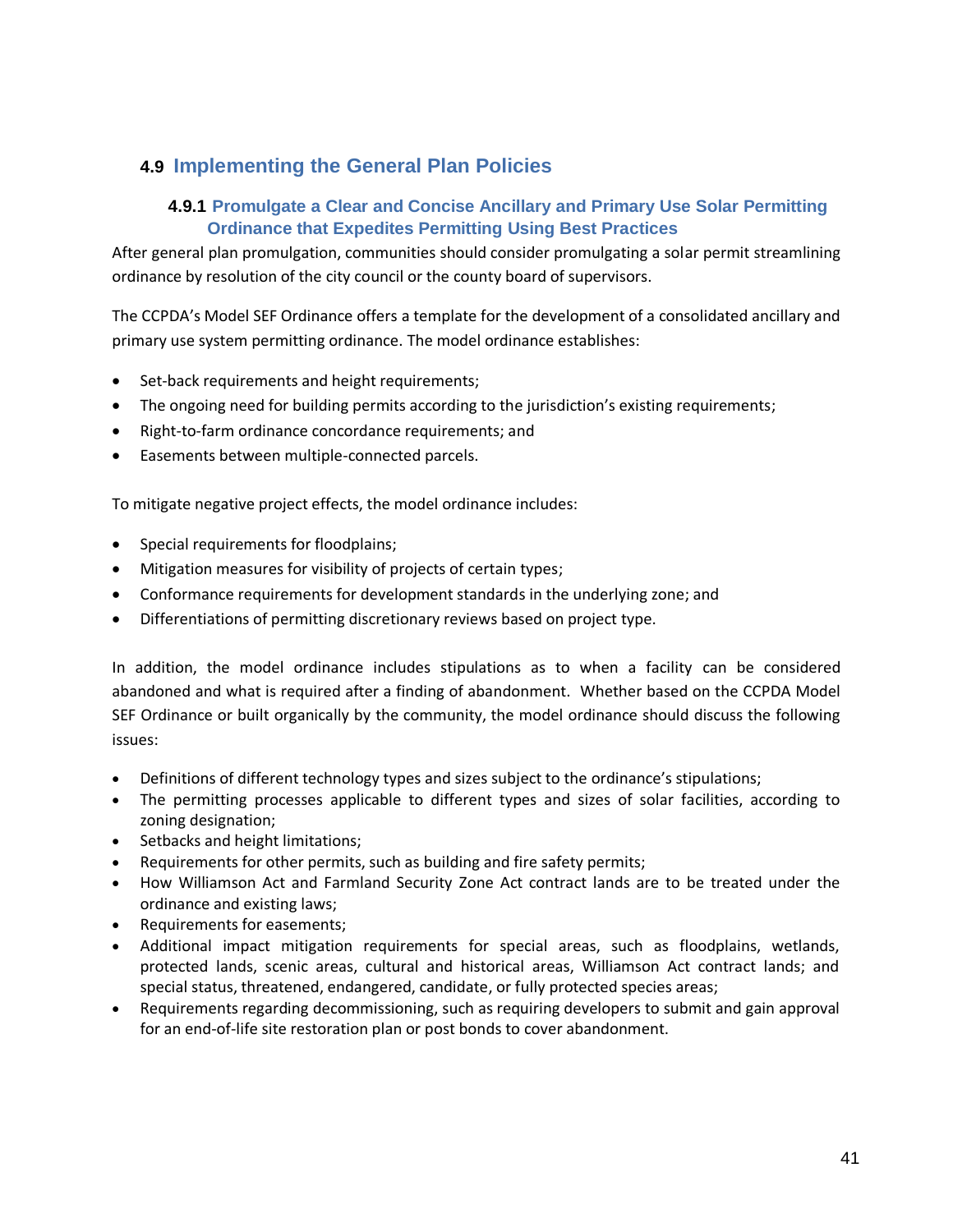### **4.9.2 Revise Zoning and Create New Zoning Maps**

After planners use preliminary audits to identify lands suitable to primary use projects and research and promulgate basic siting criteria by ordinance, local officials will need to codify these changes in zoning code revisions and apply them to particular parcels.

#### **4.9.3 Coordinate with other agencies and utilities and begin agency staff training**

Planning departments should continue to coordinate with utilities, state and regional agencies, and local stakeholders after general plan promulgation to ensure that all parties approach future projects with the same understanding of local goals and policies. In particular, as other cities and counties develop similar plans and policies, they should maintain frequent communication to allow for planning additions for supportive infrastructure, such as transmission and distribution lines.

As discussed in Chapter [3,](#page-13-0) planners should consult existing sources of information and partnerships among a wide variety of agencies. These resources and entities include:

- Utilities and independent renewable power producers operating in the community and in surrounding communities;
- CEC staff and reports;
- Other state and federal agencies, including the CPUC, the California Department of Conservation, California Environmental Protection Agency, the Department of Forestry, the Department of Water Resources, the Air Resources Board; and the U.S. Departments of the Interior, Energy, and the U.S. Environmental Protection Agency;
- Surrounding local governments at both the county and city level;
- University research centers and associated national laboratories specializing in renewable energy and land use issues in California;
- Energy industry trade groups such as the California Solar Energy Industries Association, the Largescale Solar Association, the Electric Power Research Institute, the Independent Power Producers Association, and the California Municipal Utilities Association; and
- Local land stakeholders, members of the community, and any interested party.

Planners should consider creating training documents that orient staff to both the ancillary and primary use facility permitting processes to ensure they understand the process and their role in it and can engage the public formally and informally with consistent messaging.

### **4.9.4 Create early consultation processes for project developers**

Developers who can communicate easily with permitting officials during project development will likely submit better permit applications that result in superior projects. As a recognized best practice, several jurisdictions now have a dedicated point of contact in the form of a staff person at the planning department who specializes in responding to questions regarding ancillary and primary use projects.

In many communities, the most successful primary use programs have been implemented by staff members that come to their positions with experience coordinating diverse business and community stakeholders in land use decision making processes and are given sufficient jurisdiction to advocate for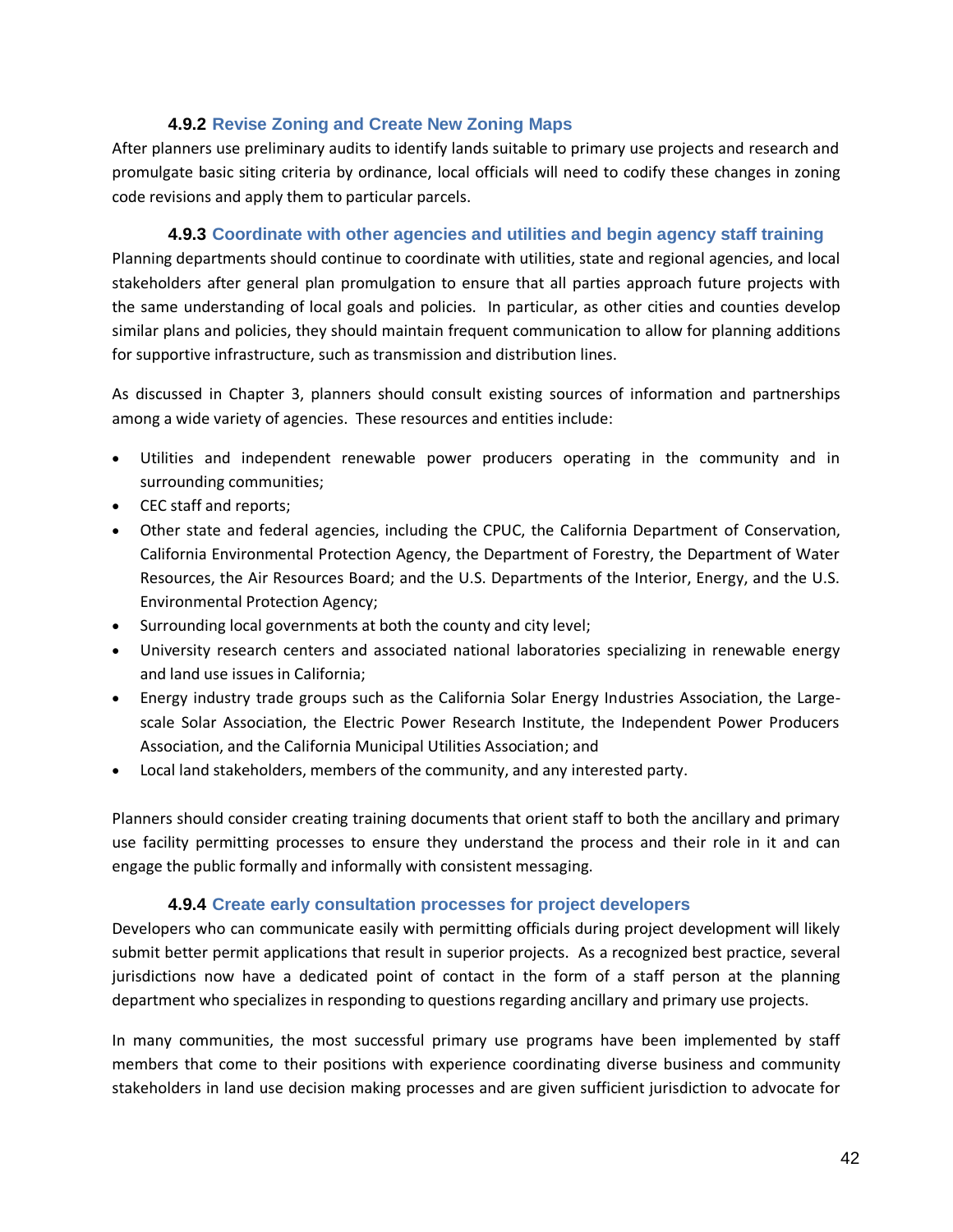program development.<sup>21</sup> Teambuilding through the development of a solar PV-specific implementation plan can bring together private contractors and developers with building officials and POU or IOU staff.

# **4.9.5 Create one-stop permitting process descriptions and instructions, and single-window permitting for ancillary systems**

Creating a one-stop permitting process for primary use projects can significantly improve the efficiency of permitting and decrease developer costs. For ancillary use, the most useful documentation includes applications, checklists, model plans, and guidebooks. For primary use systems, they include siting standards and a publicly available list of average processing timelines for use permits. The following is an example from Fresno County:

"The county exercises authority over all phases of solar facility development on private and state lands and the various permits may be issued on a 'project-by-project' basis. The normal processing time for County permits is:

- Notice of Exemption: 10 days (after approval of project)
- Construction CUP: 1-6 months (depends on project)
- Production CUP: 6 months (depends on project)
- Rezoning: 6-12 months (depends on project)
- Building permits: 20 days (depends on other departments)

#### **Resources**

Fresno County solar [PV facilities and processing planning department page](http://www.co.fresno.ca.us/ViewDocument.aspx?id=53401) has a thorough documentation of both conditional use permitting processes for primary use systems, as well as [other information for the community such as the location of proposed projects.](http://www.co.fresno.ca.us/DepartmentPage.aspx?id=6030)

### **4.9.6 Community outreach**

Community-integrated planning processes have the potential to mitigate project impacts and thereby reduce community opposition. During the general plan development process, planners can formalize community outreach efforts by appointing an energy facility planning advisory committee or task force to help oversee the development of resource and land inventories. These exercises can create localized hubs of expertise to review general plan policies regarding rezoning, the development of siting standards, and other measures. Community members who participate in these advisory panels can later serve on the citizen advisory committee and technical advisory committee that review and comment on project permit documents.

### **4.9.7 Coordinate regional efforts**

To coordinate the development of the renewable electricity sector, agency staff should be knowledgeable about two types of regional efforts that may affect project activities: transmission line

 $\overline{a}$ <sup>21</sup> Interview with Allison Healy, Director of Solar Sonoma County, Sept. 5, 2013.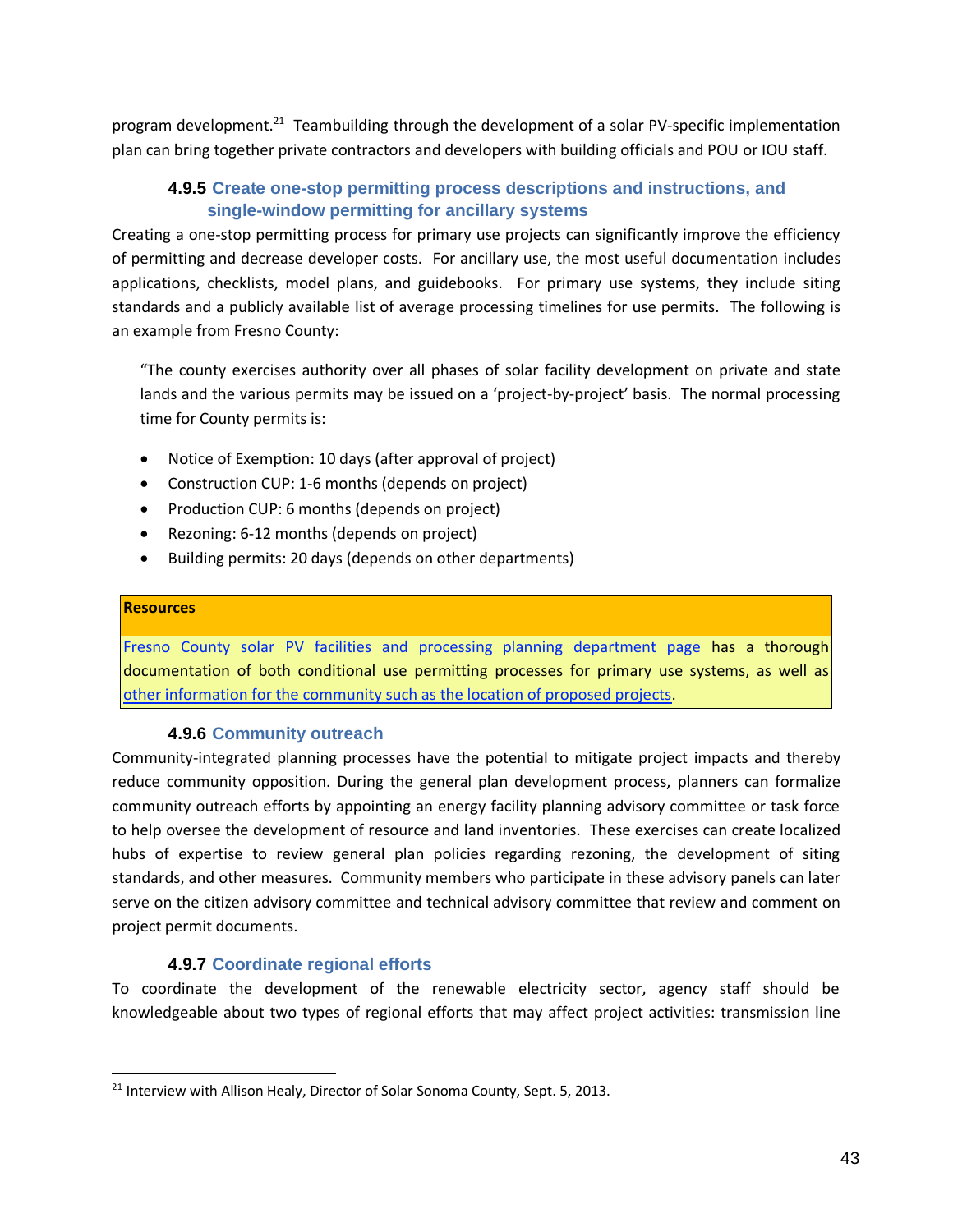siting efforts coordinated at the state and regional level and the renewable energy-supportive policies of neighboring jurisdictions.

### **4.9.7.1 Transmission line siting**

In 2009, the Federal Energy Regulatory Commission issued Order No. 90, which required California to form a California Transmission Planning Group (CTPG) composed of IOUs, POUs, and the CAISO. Independent Power Producers (also known as merchant generators) and local governments also participate in CTPG meetings. The purpose of the CTPG is to coordinate transmission and generation asset expansion to promote transmission reliability, efficiency, and accessibility and meet the state's 33% renewable portfolio standard (RPS). The CTPG will likely become the main coordinative body for transmission planning in the state. Planners should therefore be aware of its activities and should participate in meetings and convenings when available.<sup>22</sup>

### **4.9.7.2 Coordination with neighboring jurisdictions**

Planners should use regional energy plans that coordinate the activities of neighboring jurisdictions to simplify ancillary use permitting procedures and to coordinate reviews when primary use projects may impact more than one city or county.<sup>23</sup> Some regional collaborative efforts are forming through the creation of Sustainable Community Strategies under SB 375 (Steinberg, 2008).

Coordinating permitting processes for primary use solar projects can be challenging due to the natural variability of such projects. An example of a coordinative effort is the Desert Renewable Energy Conservation Plan process undertaken by Southern California communities in the Counties of Imperial, Inyo, Kern, Los Angeles, Riverside, and San Bernardino. The regional collaboration resulted in analytical tools and standardized protocols for environmental conservation, species take permits, and project review for solar thermal, utility-scale solar PV, wind and other forms of renewable energy and transmission infrastructure support.<sup>24</sup> These resources will be useful for other regional coordination efforts.

### **4.9.8 Energy strategies and plans as vehicles to support solar**

Communities can benefit from developing a community energy strategy to summarize and further detail the policies established in general plans. Planners can also use a Climate Action Plan for this purpose.

#### **Resources**

In 2001, Chula Vista adopted the [Chula Vista Energy Strategy and Action Plan](http://www.chulavistaca.gov/clean/conservation/climate/documents/CityEnergyStrategyResolution2001-162.pdf) to identify recommended actions and detail the community's ongoing study of developing a community choice aggregator, detail local incentives for expanding energy conservation and promoting energy-efficient and renewable energy programs for businesses and residents; and discuss plans to implement a

<sup>&</sup>lt;sup>22</sup> See the California Transmission Planning Group, Homepage (no date). Available at: http://www.ctpg.us/ <sup>23</sup> Suzanne Phinney, Emily Capello, Patricia Cole, Ruth Darling, Brian Fedrwo, Emi Kiyan, and Eric Nguyen. Energy Aware: Facility Siting and Permitting Guide (2011). http://energy.ca.gov/2009publications/CEC-600-2009-013/CEC-

<sup>600-2009-013.</sup>PDF.

 $24$  More information on the Desert Renewable Energy Conservation Plan can be found at www.DRECP.org.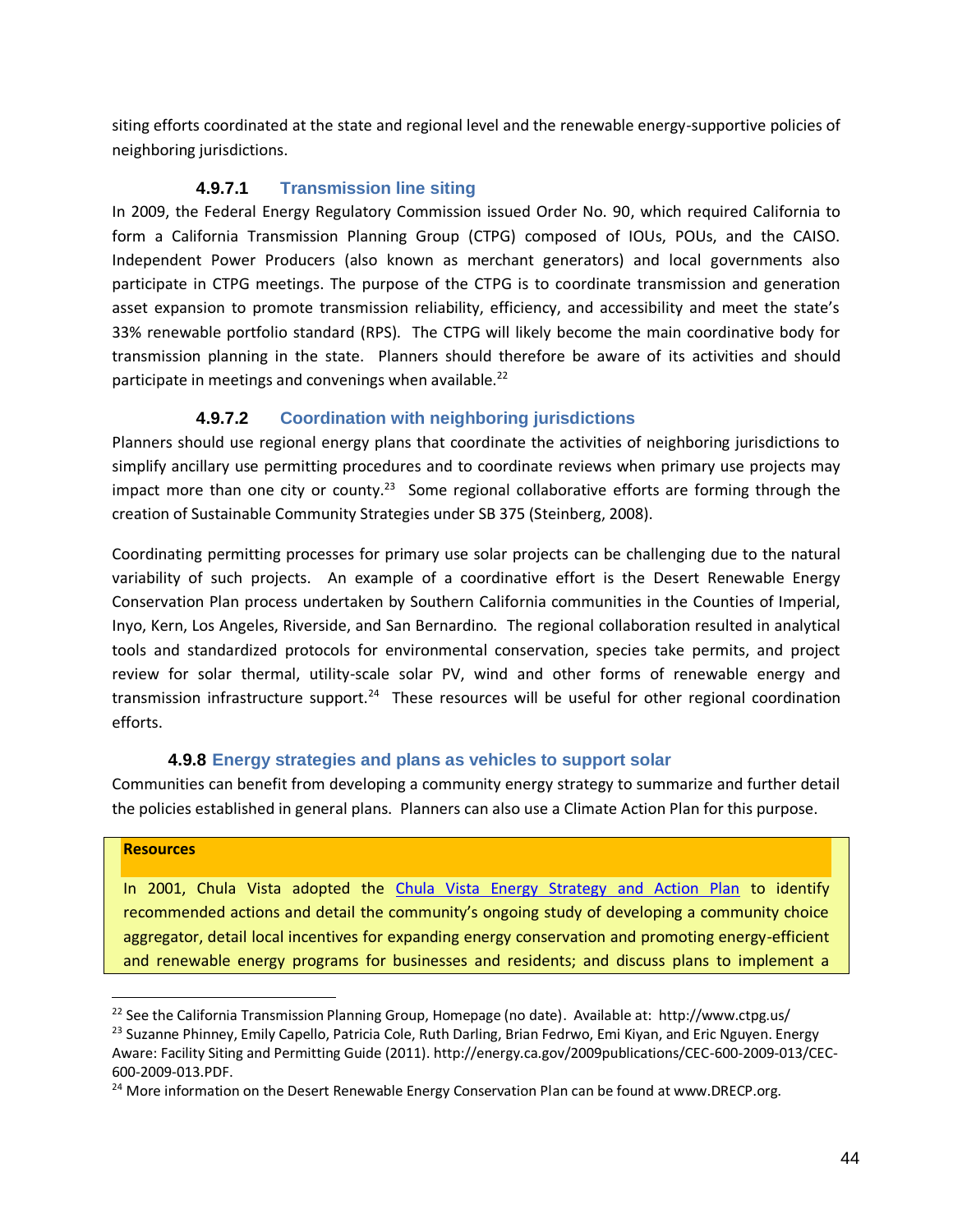legislative strategy that facilitates the achievement of energy plan goals.

In 2010, the [City of San Diego created a Solar Energy Implementation Plan](http://www.sandiego.gov/environmental-services/pdf/sustainable/SolarImplementationPlan-May2010.pdf) to agglomerate and detail the solar energy production and consumption goals found in other community planning documents. The Citywide Solar Energy Implementation Plan gives specific plan-like detail to objectives, actions, and short and long-term projects in the city in the following subsections:

- An inventory of all city facilities and solar potential;
- Property Assessed Clean Energy Programs (PACE);
- Solar energy as a driver of economic development;
- Legislative issues and imperatives;
- Emergency preparedness analysis;
- Relationship between increasing solar capacity and greenhouse gas emission reduction;
- Identification of needs in partnership expansion, and education and outreach to community sectors; and
- A pathway to meeting goals.

Importantly, San Diego's Plan discussed the targeted effects of its solar programs, including economic development, job creation, green buildings development, carbon emission reductions, energy security, and environmental asset preservation. In addition, the report contains summaries of the results of both public surveys and focus group meetings related to the barriers and solutions for installing more solar PV systems in the community.

For complete survey findings and focus group report, see [City of San Diego and the California Center](http://www.sandiego.gov/environmental-services/pdf/sustainable/090925SOLARCITYSURVEYREPORT.pdf)  [for Sustainable Energy, Solar Survey](http://www.sandiego.gov/environmental-services/pdf/sustainable/090925SOLARCITYSURVEYREPORT.pdf) (2009), and Fairbank, Maslin, Maullin, Metz & Associates, Key [Findings from Recent Countywide Survey on Climate Change](http://www.sandiego.gov/environmental-services/pdf/sustainable/100814key.pdf) (2010).

# **4.10 CEQA review and streamlining**

Although certain ancillary projects are exempt from CEQA review under SB 226 (Simitian, 2011), all primary use projects will require either a CEQA Environmental Impact Report (EIR) or a negative declaration. Local government planning agencies generally act as the lead agency in the preparation of environmental documentation for primary use projects on non-federal, non-state, and non-tribal lands. EIRs can be comprehensive Master or Program EIRs (MEIRs and PEIRs, respectively) or more narrowly focused project-specific EIRs.

Public Resources Code §21081.6 stipulates that a CEQA lead agency must adopt a reporting or monitoring program that is designed to ensure compliance during project implementation. If possible, planners should incorporate mitigation measures into the siting standards and criteria created under rezoning so that developers are aware of their necessity and can plan accordingly. The CEC included an encyclopedic review of mitigation measures within the [Energy Aware Planning Guide.](http://energy.ca.gov/2009publications/CEC-600-2009-013/CEC-600-2009-013.PDF)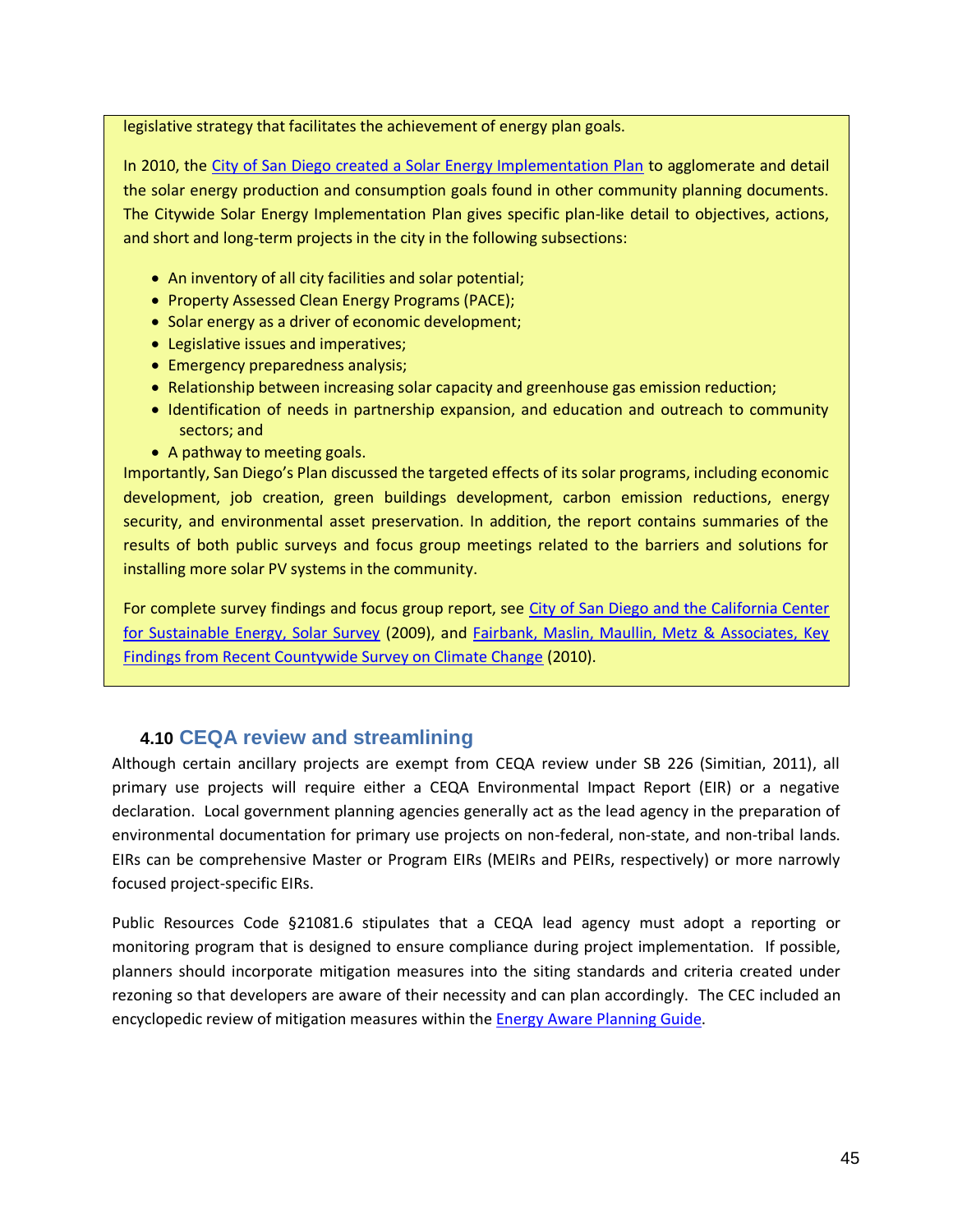As an innovative strategy, Kern County consolidated the EIR preparation process for multiple primaryuse projects concurrently under consideration.<sup>25</sup> This strategy is new and therefore requires significant planning oversight by county planning department staff. However, developers appear to welcome it for its ability to share CEQA compliance costs among developers.

<sup>&</sup>lt;sup>25</sup> Interview with Lorelei Oviatt, Director of Kern County Planning and Community Development Department, Apr. 10, 2014.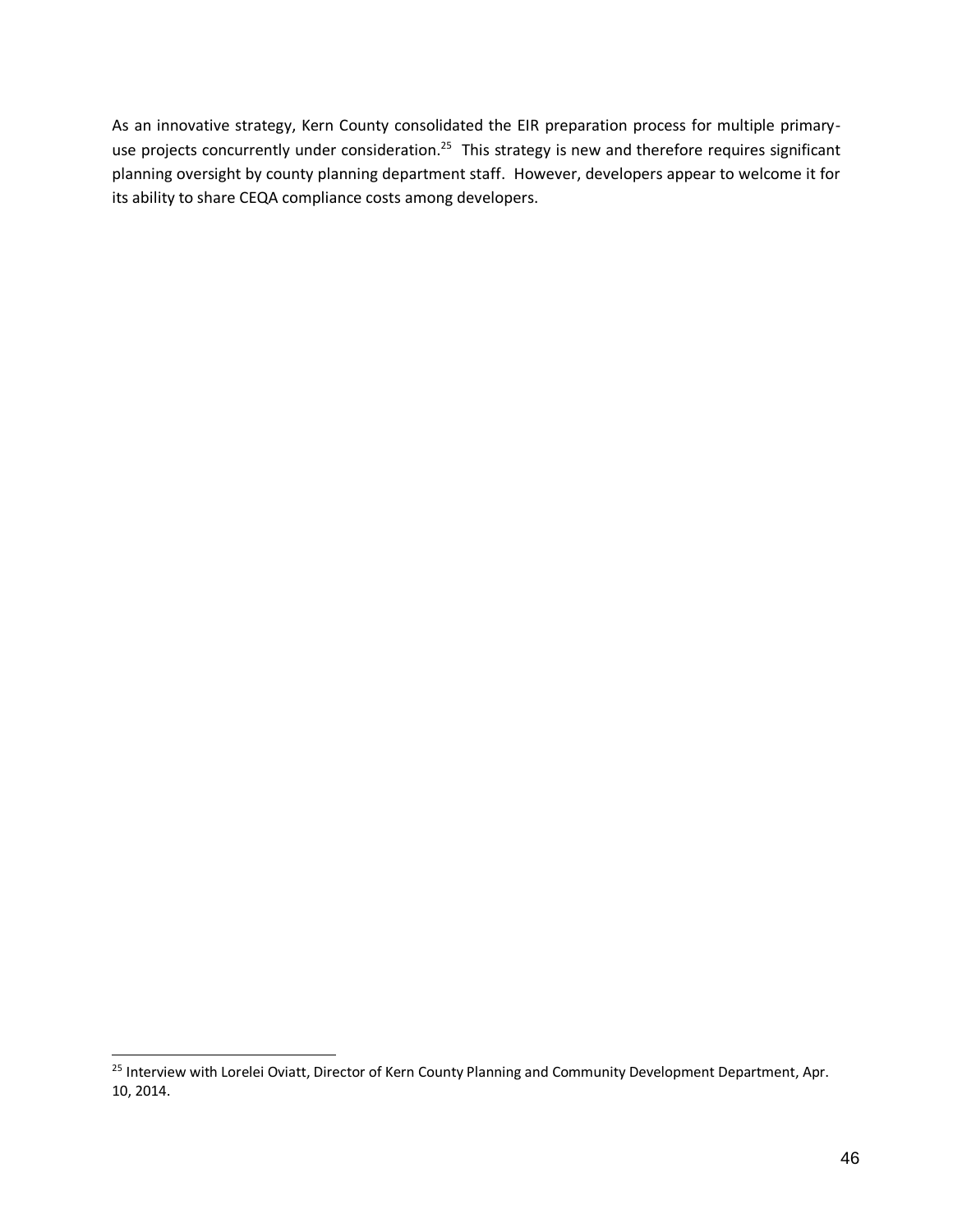# **5. Financing and Resources: Tricks of the Trade**

Project developers and owners of both ancillary and primary use systems are likely to rely upon utility, state, and federal grant and loan programs for financial assistance. Planners should provide information about these incentives on the community's website. Planners can best provide the data by linking the community's solar-specific website to the Go Solar California site as well as the solar incentives internet home page of the IOU. The [DSIRE database](http://www.dsireusa.org/) offers additional details regarding federal, state, and some local government incentive programs.<sup>26</sup>

Planners should undertake a review of these programs in consultation with state agencies and utilities to identify gaps in program coverage and ameliorate these gaps with local programs. Once planners isolate gaps, several financing assistance structure options exist for the community, detailed below.

# <span id="page-46-0"></span>**5.1 Green Power RPS and Purchasing**

Green Power RPS programs mandate that the utility deliver or purchase some or all of its delivered electricity from renewable resources. Government facilities (through long-term contract) and/or private customers (via opting in to the program) purchase all or some of their power from renewable sources. SB X1-2 (Skinner, 2011) requires most POUs to develop RPS programs that are commensurate with those of the IOUs.

Creating a community-specific RPS program is only available to communities with their own public utilities or community choice aggregation (CCA) entities. In these programs, the government works with the POU Board of Supervisors to commit the local utility to an RPS target. Communities that are not served by POUs may be able to establish a community choice aggregation (CCA) program.<sup>27</sup>

As an appropriate first step to considering a CCA, local officials should undertake a feasibility study of the benefits and costs of forming a CCA. In 2001 the City of Chula Vista adopted an ordinance and plan to investigate the possibility of creating a municipal utility. The city's Energy Strategy (adopted at the same time) considers:

"[…] recommended actions, including monitoring the energy market and legal restrictions; being prepared to enter into an electrical services contract with an energy services provider or power generator, as allowed by law; partnering with a third party to build and operate power generation facilities; developing an emissions offset program, based on mobile sources; becoming a municipal 'aggregator' and acquiring electricity at negotiated rates for City facilities

```
<sup>27</sup> See SPUR, Proposition H – Municipalizing Electric Service (no date).
```
<sup>&</sup>lt;sup>26</sup> Data regarding incentives can be gathered by searching the Database for State Incentives for Renewables and Efficiency (DSIRE) a[t www.dsireusa.org,](http://www.dsireusa.org/) and through consultations with the local utility.

<http://www.spur.org/goodgovernment/ballotanalysis/Nov2008/proph>; see also Heather Knight, "In S.F., voters defeat Prop. H for city utility", San Francisco Chronicle (Nov. 5, 2008), http://www.sfgate.com/politics/article/In-S-F-voters-defeat-Prop-H-for-city-utility-3186957.php.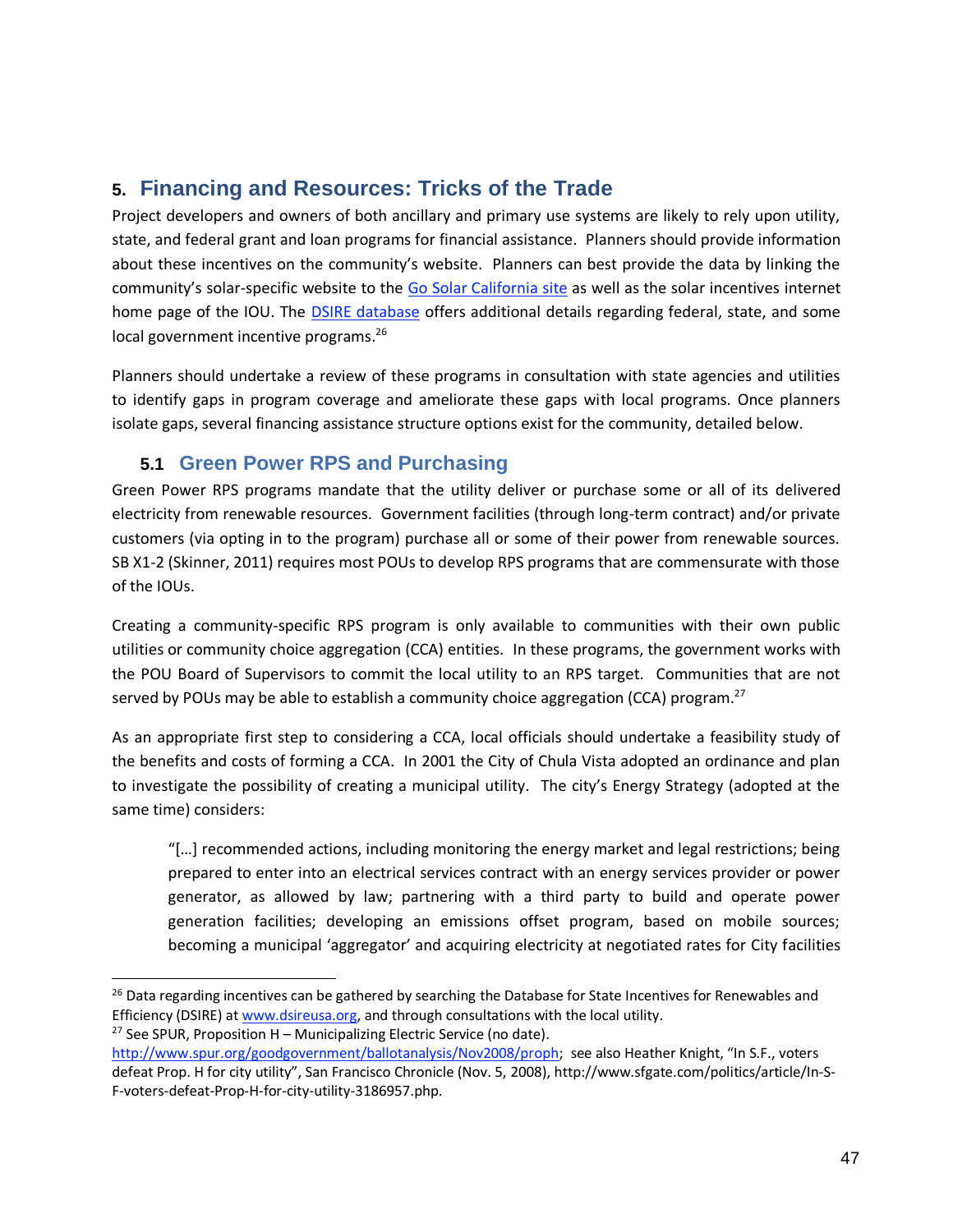and participating residents and business owners; expanding energy conservation projects for City facilities and promoting energy-efficient and renewable energy programs for businesses and residents; and developing and implementing a legislative strategy that facilitates the City's overall energy plan."<sup>28</sup>

Counties and cities can also procure renewably generated electricity to power governmental operations and facilities.

# **Resources**

Several city green power purchasing programs are exemplars:

- Since 1999, [the City of Santa Monica](http://www.dsireusa.org/incentives/incentive.cfm?Incentive_Code=CA13R&re=1&ee=0) has purchased renewable energy certificates for the entire amount of electricity used by the city, with certified renewable energy credits purchased through a third-party provider.
- The [City of Los Angeles](http://en.openei.org/wiki/City_of_Los_Angeles_-_Green_Power_Purchasing_(California)) committed the city government to gradually-increasing proportions of renewable energy purchases for city facilities.
- The [City of San Diego](http://www.sandiego.gov/environmental-services/pdf/sustainable/action_plan_07_05.pdf) established the goal of adding 50 MW of renewable energy for city operations by 2013 in its Climate Protection Action Plan.

In addition, many POUs offer consumers the option of paying more for renewable energy for their delivered electricity. These programs also generally use REC-certified electricity purchased from a third party contractor.

- [City of Roseville:](http://www.roseville.ca.us/electric/green_roseville/) Allows public utility customers to pay an extra \$0.005/kWh for 100% renewably generated electricity, and businesses that participate are given the label of Green Business.
- [City of Palo Alto:](http://www.cpau.com/programs/green/app.html) PaloAltoGreen offers residential, business, and industrial utility customers the option to support the generation of electricity from 100% renewable wind and solar resources. Voluntary participants pay an additional cost of \$0.015/kWh for certified green energy.
- Los Angeles Department of Water and Power: The Green Power for L.A. program allows Los Angeles residents, businesses, and government customers to purchase certified renewable electricity. Residential customers can select any proportion of their monthly electricity use between 20–100% to be renewable and will pay an additional \$0.03/kWh charge for that proportion of their electricity. Green power purchases for non-residential customers are sold in blocks of 500 or 1000 kWh per month.

The Community Shared Solar programs discussed in Section [4.4.1](#page-28-0) represent another means of procuring renewable energy directly. These programs are usually funded by third party loans obtained by project developers and built on land that has been leased to the developer from the local government for a nominal price.

 $\overline{a}$ 

<sup>&</sup>lt;sup>28</sup> City of Chula Vista General Plan, pp. PFS-54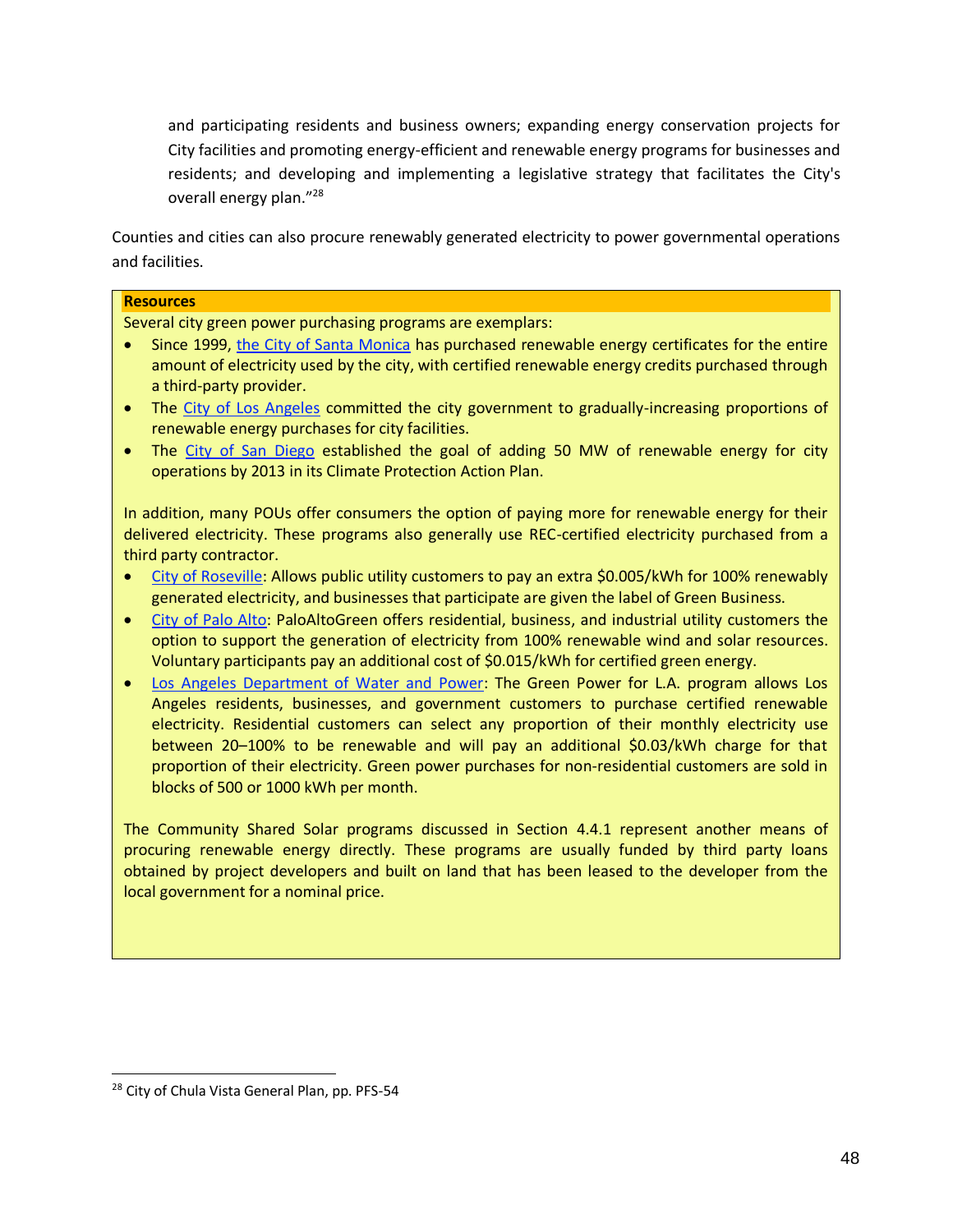# **5.2 Local Grant Program**

Grant programs at the local government level in California consist of either permitting fee discounts or rebate programs.

### **5.2.1 Fee waivers and discounts**

Many communities have eliminated permit fees for ancillary systems to spur demand for systems. However, fee waivers can be detrimental if they reduce a government's solar permitting capacity over the long term. If a community develops solar PV plan templates that reduce permitting costs for staff, then they may want to offer fee discounts based on the use of these resources. For example, the City of [San Diego](http://www.sandiego.gov/development-services/homeownr/residentialsolar/index.shtml) reduces permitting fees for ancillary projects that use the city's plan templates.

### **5.2.2 Rebate programs**

Local rebate programs are most often used to increase incentives available from state and federal rebate programs, rather than as the primary source of funds. [San Francisco's Solar Energy Incentive](http://sfwater.org/index.aspx?page=133)  [Program](http://sfwater.org/index.aspx?page=133) is one of the most generous local government solar incentive programs in the state. The city and county has been able to use revenue generated from the sale of electricity from the Hetch Hetchy facility to fund a multi-tiered incentive scheme that applies to residential, low-income residential, multifamily non-profit residential, commercial, and non-profit owned non-residential buildings. Incentives are granted on a per-watt installed capacity basis. Additional incentive levels are available to participants who live in high at-risk income zones designated by the city. Some best practices from this program include:

- Incentive levels are based primarily on the size of the installed system, not the cost of the system;
- A city and county job-creation platform pushes developers to hire locally via increased grants to projects that use local installers;
- Eligibility constraints that require project hosts to undertake a home energy assessment and pursue energy efficiency upgrades before receiving solar rebates;
- California Solar Initiative documentation requirements to utilize this well-tested process and ensure high-quality applications, along with an online application process as of October 2013; and
- A standardized application process that reduces transaction costs and eliminates system size requirements to participate, while retaining limits to the maximum amount of incentives any project can receive.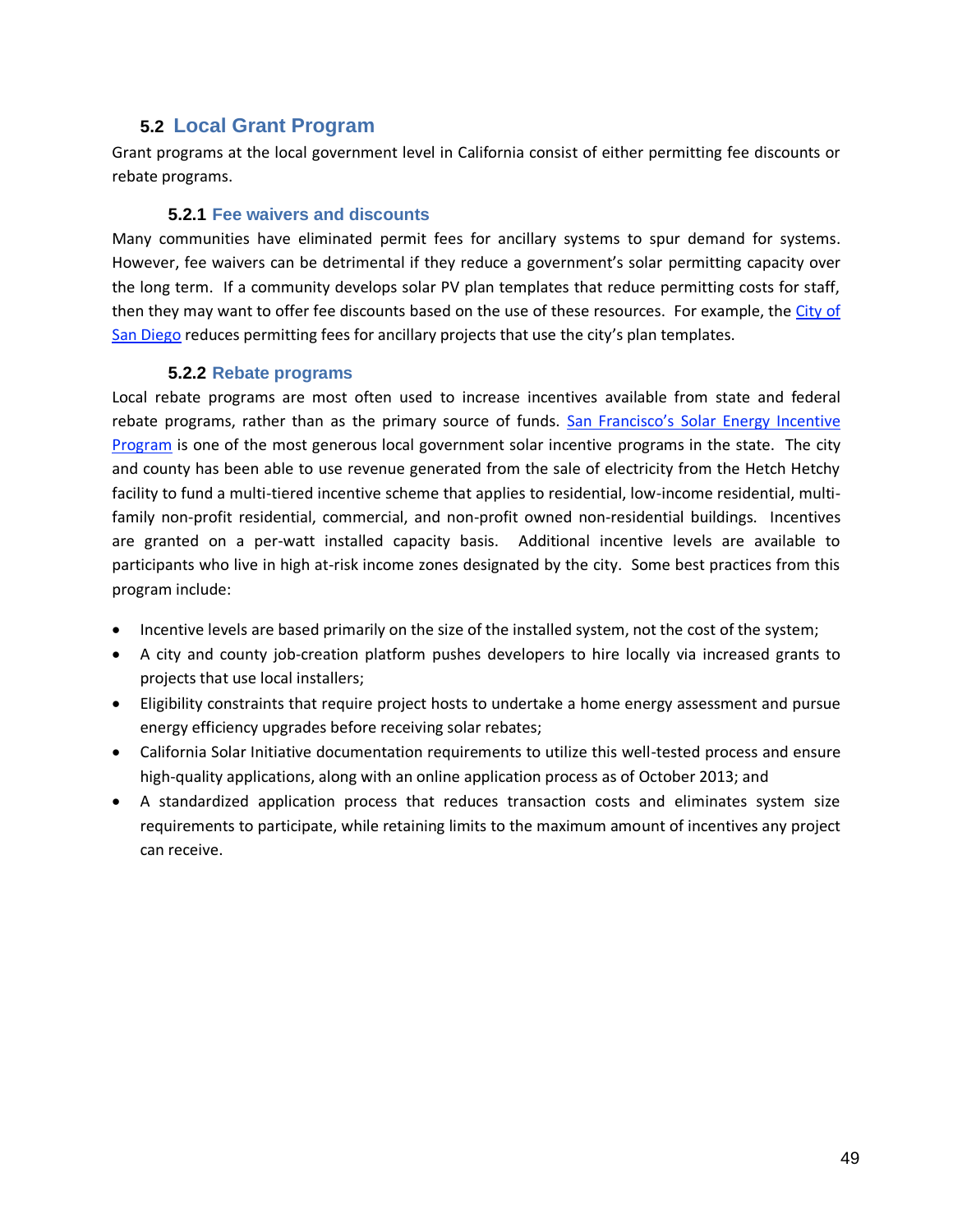#### **Resources**

Other communities with limited rebate funding have used well-defined eligibility requirements to ensure that the highest-impact projects receive funding first:

[Alameda Municipal Power](http://www.alamedamp.com/for-your-home/solar-installations-home) provides rebates to commercial and residential customers on a per wattinstalled basis (with a system maximum size of 1 MW or 110% of a customer's load), with incentives declining over the course of 10 years (as occurred in the IOU-rebate scheme under the CSI). Free energy audits are required to be eligible for rebates. The program, started in 2007, committed all residential system funds early on, but the commercial program still accepts applications.

[Anaheim Public Utilities](http://www.alamedamp.com/business/solar-rebates-business) offers rebates for solar systems for residential and commercial customers. Systems must be at least 1 kW and not more than 1 MW and a declining rebate schedule has been set for every year until program completion in 2016. Rebates in the next funding cycle will be rewarded on a lottery basis due to overwhelming demand. [Contractors must be licensed by the](http://www.anaheim.net/utilities/adv_svc_prog/pv/CommHndbk.pdf)  [State of California,](http://www.anaheim.net/utilities/adv_svc_prog/pv/CommHndbk.pdf) and system sizes are capped at a customer's last year's electrical usage.

[Azusa Light & Water](http://www.ci.azusa.ca.us/index.aspx?nid=565) provides solar PV system rebates to residential and commercial customers. Systems must be at least 1 kW with no cap on system size. The POU offers rebates on a per-watt installed rate. As a condition of receiving the rebate, customers must employ a California-licensed contractor, install a system declared eligible by the CEC, and must assign all generated Renewable Energy Credits to the utility. Leased systems may also apply for a rebate given certain conditions.

[Burbank Water and Power](http://www.burbankwaterandpower.com/incentives-for-all-customers/solar-photovoltaic-power) grants solar PV rebates to residential customers and commercial customers for systems at least 1 kW and less than 30 kW on a lottery award basis. In contrast to other POU programs, Burbank offers rebates either as an up-front generation capacity based rebate on a per-watt basis, or as a production based incentive dependent on actual annual generation. Rebates will decline annually until program completion in 2016. Systems must be serviced by a specially-provided meter, and customers must first undergo an energy-efficiency audit and install energy efficient appliances. Leased systems may apply for the rebate as well.

# **5.3 POU Feed-In Tariffs**

In feed-in tariff programs, owners of distributed generation assets contractually agree to sell excess electricity delivered to the grid at a premium. Communities with POUs can work with the POU's board to implement these solar financing options.

#### **Resources**

The City of Palo Alto's Utility's started the [Clean Local Energy Accessible Now \(CLEAN\) program](http://www.cityofpaloalto.org/gov/depts/utl/business/sustainability/clean.asp) in 2012 to support distributed generation within city limits. The POU contracts for generation from both ancillary and primary use systems with no minimum or maximum system size and eligibility for ground-mounted, roof-mounted, or carport-mounted projects. The program caps total capacity procurement at 2 MW. A [handbook](http://www.cityofpaloalto.org/civicax/filebank/documents/2893) and [application](http://www.cityofpaloalto.org/civicax/filebank/documents/28748) are also available.

Th[e Los Angeles Department of Water and Power](https://www.ladwp.com/fit) offers a similar feed-in tariff program with a higher cap of 100 MW, developed after an initial demonstration program capped at 10 MW.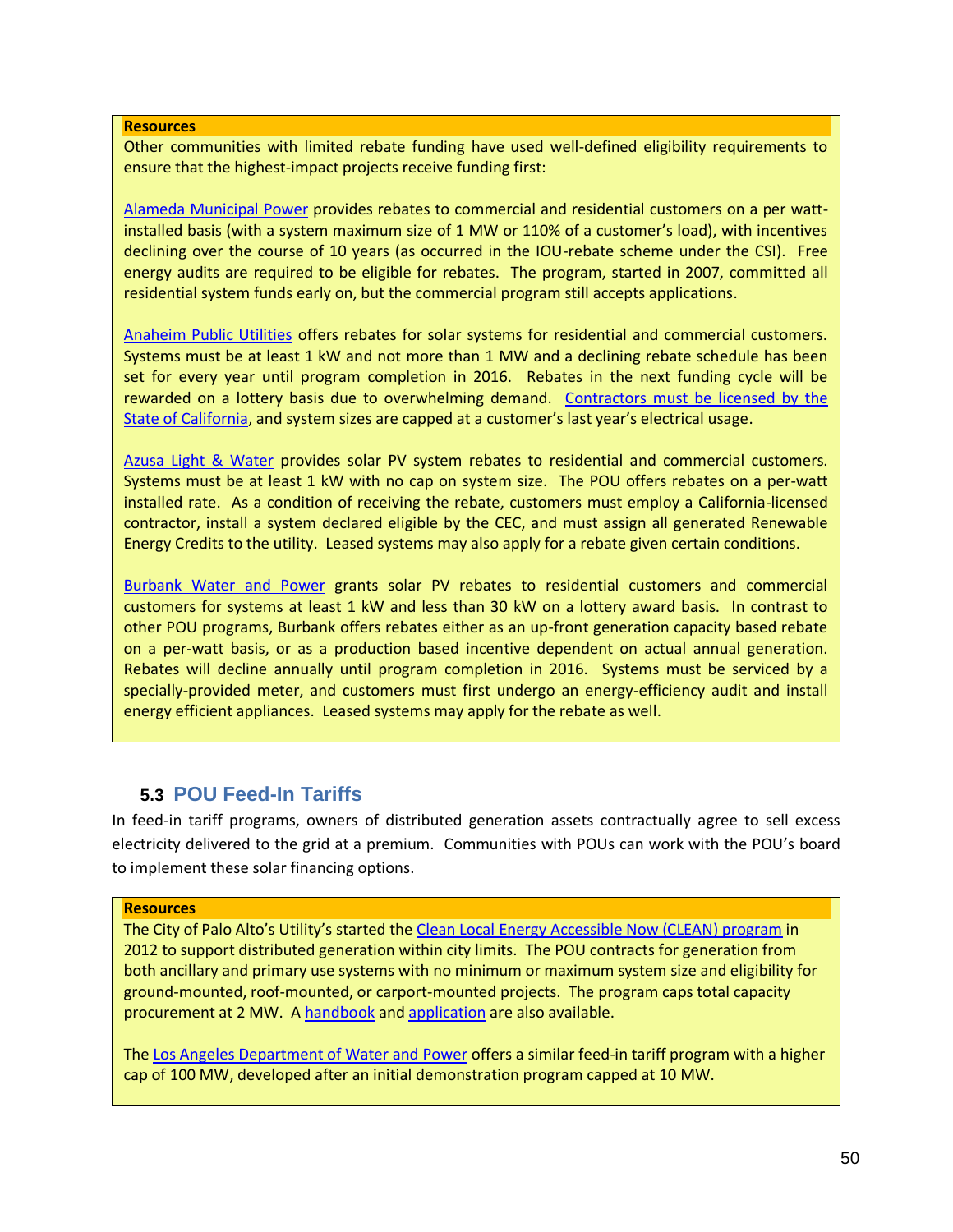# **5.4 Local Finance and Loan Programs**

Local finance and loan programs come in two types: programs in which government-sponsored financing is offered to property owners and paid back with property taxes assessed on improved properties (called Property Assessed Clean Energy (PACE) programs), and programs in which local governments offer project developers traditional loan financing directly.

## **5.4.1 PACE Programs**

In a PACE program, a government entity (typically the city or county government) pays for the renewable energy project, usually through a project lending bank at significantly reduced borrowing rates. The local government or bank provides the money to a property owner, who then repays the local government via a property tax assessment. The PACE assessment will appear as a new line item on the owner's property tax bill for the duration of the repayment period. If the property changes ownership, the new property owner, rather than the original borrower, will be responsible for paying the assessment.<sup>29</sup> PACE programs have grown slowly in recent years. However, they are set to expand in the coming years due to the CaliforniaFirst PACE program. CaliforniaFirst was developed by the California Statewide Communities Development Authority in the summer of 2014 and is supported by a state insurance fund to protect mortgage holders from subordination by PACE liens. 17 county governments have joined the CaliforniaFirst program, and all California Statewide Communities Development Authority member communities interested in creating PACE programs should consider applying to join. However, local governments can also develop their own PACE programs, as Sonoma and San Francisco County have done.

Under the Improvement Act of 1911, as amended by AB 811 and AB 747, or the Mello-Roos Act as amended under SB 555, local governments by resolution can designate an area within which property owners can enter into PACE contractual assessments.

The Mello-Roos Community Facilities Act of 1982 (Government Code §53311-53368.3) allows any county, city, special district, school district, or joint powers authority to establish a community facilities district (CFD) to finance public improvements and services. Traditionally, a CFD sponsoring government entity must propose a district that includes all properties that will benefit from the improvement and a vote of two-thirds majority of all residents or land owners within the proposed district must affirm this proposal.

#### **Resources**

<sup>&</sup>lt;sup>29</sup>Due to ongoing legal disputes between PACE administrators and the Federal Housing Finance Agency regarding lien seniority, most residential PACE programs currently require PACE financing to be repaid in full upon ownership change.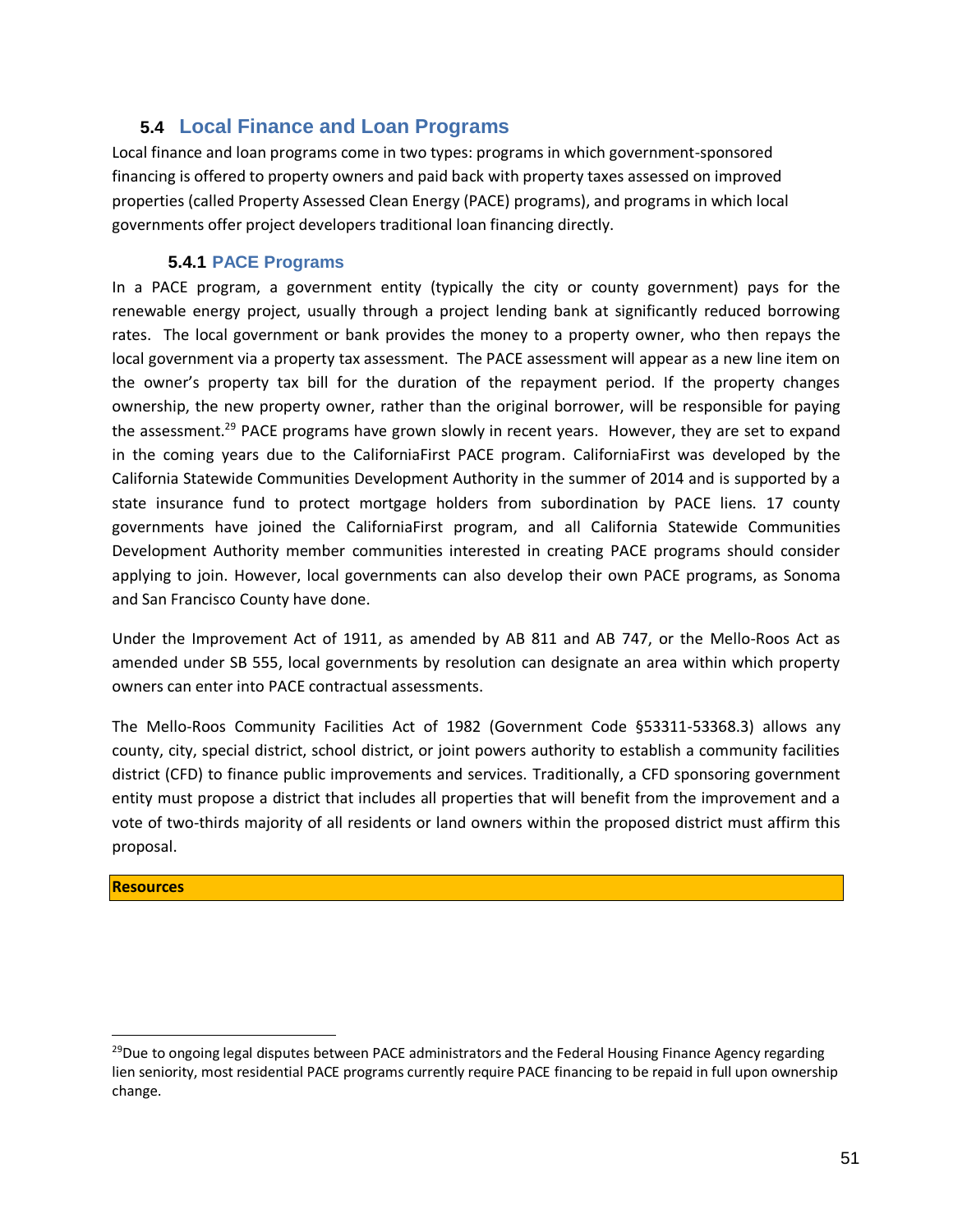In cooperation with the U.S. Department of Energy's Rooftop Solar Challenge Program, the California Center for Sustainable Energy produced in 2013 [a comprehensive guidebook on PACE financing](http://energycenter.org/sites/default/files/docs/nav/policy/research-and-reports/PACE%20in%20California.pdf)  [structures and governing laws.](http://energycenter.org/sites/default/files/docs/nav/policy/research-and-reports/PACE%20in%20California.pdf)<sup>30</sup>

More information about the CaliforniaFirst program and the requirements for joining the program as a local government can be found on the [CaliforniaFirst website.](https://californiafirst.org/)

## **5.4.2 Traditional lending**

Non-PACE program options, whereby the local government offers traditional loan products, are rarer but also available. A revolving loan fund, such as *Chula Vista's Home Upgrade*, Carbon Downgrade [\(HUCD\) Community Revolving Loan Fund,](http://www.chulavistaca.gov/clean/conservation/climate/HUCD.asp) provides traditional property lien-based low interest financing for property owners to implement energy efficiency retrofits and/or to install renewable energy systems at their homes or businesses in Chula Vista. [Chula Vista property owners can receive no-interest](http://www.chulavistaca.gov/clean/PDF/CVRLF_ProgramPlanFINAL.pdf)  [financing for energy efficiency upgrades or a solar PV system](http://www.chulavistaca.gov/clean/PDF/CVRLF_ProgramPlanFINAL.pdf) that does not exceed the on-site energy demand of the property.

As in the Chula Vista program, loan information documents should clarify program details by:

- 1) Summarizing the purpose of the program;
- 2) Enumerating eligibility requirements for applicants and projects;
- 3) Containing a link to an electronic application;
- 4) Clarifying documentation requirements;

 $\overline{a}$ 

- 5) Establishing application expectations for the process; and
- 6) Providing detailed loan terms and conditions.

Such informational documents are best supported through an online "frequently-asked-questions" page, as well as a dedicated staff member to field questions from the public.

# **5.5 Renewable policy development and planning grants for local governments**

Local governments will have to be creative in finding initial funding for solar-specific regulatory suites and incentive programs. The CEC is currently developing a program (a part of EPIC) to offer grant-based financial assistance to city and county governments within IOU territories that wish to integrate renewable energy goals, policies, and implementation measures into local regulations, including general plans, ordinances, and zoning codes. Five counties received funding to date, and an upcoming grant solicitation will expand the program to other jurisdictions.<sup>31</sup> Participating governments are using the

[http://www.energy.ca.gov/research/epic/documents/final\\_documents\\_submitted\\_to\\_CPUC/2012-11-](http://www.energy.ca.gov/research/epic/documents/final_documents_submitted_to_CPUC/2012-11-01_EPIC_Application_to_CPUC.pdf)

<sup>&</sup>lt;sup>30</sup> Joe Kaatz and Scott J. Anders, Residential and Commercial Property Assessed Clean Energy (PACE) Financing in California (2013).

<sup>&</sup>lt;sup>31</sup> California Energy Commission, The Electric Program Investment Charge: Proposed 2012-14 Triennial Investment Plan CEC-500-2012-082-CMF, 2012, p. 166.

[<sup>01</sup>\\_EPIC\\_Application\\_to\\_CPUC.pdf.](http://www.energy.ca.gov/research/epic/documents/final_documents_submitted_to_CPUC/2012-11-01_EPIC_Application_to_CPUC.pdf) See also CEC, CEC, The Electric Program Investment Charge: Proposed 2015-2018 Triennial Investment Plan, 2014, S20, p. 160. Available at: http://www.energy.ca.gov/2014publications/CEC-500-2014-038/CEC-500-2014-038-CMF.pdf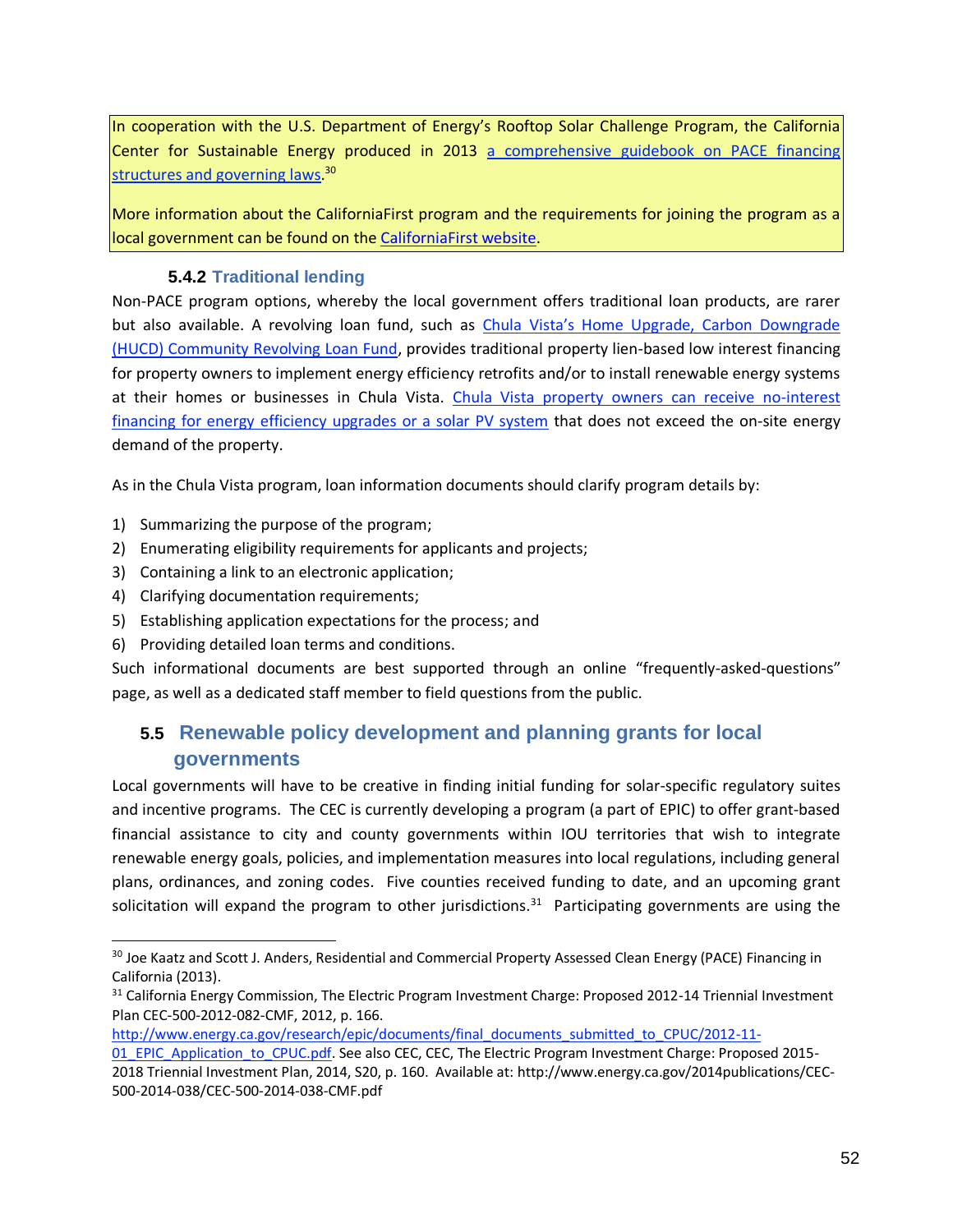funds to update general plan elements, most commonly by creating separate voluntary energy elements. Other activities include developing a locally tailored renewable energy ordinance, as well as an overlay zoning code that prioritizes the development of primary use systems on certain lands identified as best-fits through a GIS-enabled resource and land characterization audit. New grants will be distributed for six programs:

- 1) Pilot demonstrations of localized energy resource markets;
- 2) Planning grants to cities and counties to incorporate clean energy technology planning and permitting processes into local government land use planning;
- 3) Local government needs assessments studies that identify regulatory gaps within local planning and zoning processes;
- 4) Model ordinance development for emerging clean energy technologies through collaboration with local jurisdictions and industry stakeholders;
- 5) Funding to assist in the implementation of the OPR's general plan guidelines; and
- 6) Consensus-based educational material development for local officials interested in facilitating clean energy market growth.

Regional consortiums of cities and counties may apply to the different sub-topics of the grant program, but generally the terms and agreements will be made with individual cities and counties.  $32$ 

Local governments can also increase funds through voluntary consumer participation. The City of Roseville offers electricity consumers the option of paying an additional \$0.005 per kWh to contribute to the Roseville Green Fund, which supports the maintenance of City-owned solar electricity projects such as a solar array on the roof of the civic center. In addition, local governments can increase revenues for implementing city-run renewable energy programs by imposing a local tax on electricity usage. Santa [Monica's program](http://qcode.us/codes/santamonica/view.php?topic=6-6_72-6_72_030&frames=on) taxes all electricity charges at the rate of 10% and collects via the utility.

Green purchase programs that require that city or county facilities are powered with renewably generated electricity will likely require general revenue funds. To enable such expenditures, a city or county's formation documents will need to be reviewed and potentially modified to allow for the use of general revenue bonds for the purchase of renewable energy systems and conservation measures. San Francisco provides a good example of how to revise regulations to finance city purchases of renewable energy. In 2001, the city's voters passed Propositions B and H. [Proposition B](http://www.spur.org/goodgovernment/ballotanalysis/Nov2001/propb) [\(text here\)](http://www.ilsr.org/rule/solar-energy/2554-2/) was a direct bond appropriation of \$100 million for renewable energy installations, as well as energy conservation measures, on public and private properties. [Proposition H](http://www.spur.org/goodgovernment/ballotanalysis/Nov2001/proph) [\(full text available here\)](http://www.local.org/hbondlnk.html) changed the city charter so that general revenue bonds can be used for renewable energy and conservation measures and can be approved directly by the County's Board of Supervisors, rather than requiring a new

<sup>&</sup>lt;sup>32</sup> For more information on the EPIC program and local planning grants, see Chapter 5 of California Energy Commission, The Electric Program Investment Charge: Proposed 2012-14 Triennial Investment Plan CEC-500-2012- 082-CMF, 2012.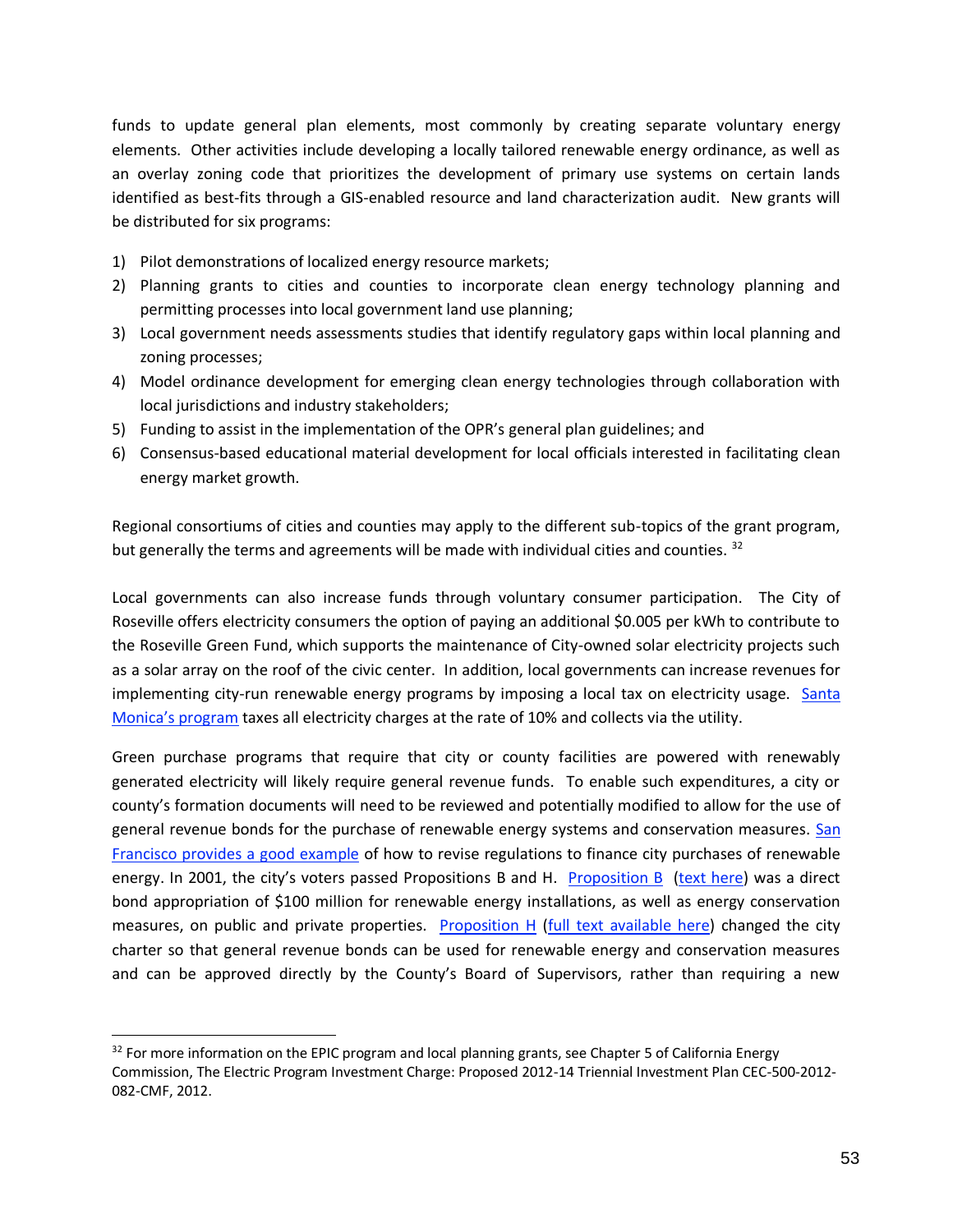proposition each time a new purchase is needed. The bonds are repaid through energy cost savings from these installations and from energy-efficiency improvements at city facilities.

Some communities now require primary use project developers to report sales and/or use taxes on their materials and technology purchases as occurring in the project jurisdiction so that sales taxes accrue to the local government. These funds are then partially spent to provide governance services for the project. Some projects may be tax-free if they are owned by a non-taxable entity. To ensure that sufficient revenue is available to pay for county and city public safety services for the site, local officials should consider signing agreements that require projects to pay fees in lieu of property tax agreements, so long as the agreement is supported by a nexus study that links the fees directly to benefits that accrue to the project.

If the project requires the use of publicly owned rights-of-way controlled by the local government, communities may be able to negotiate Franchise Agreements to assess fees for the use of these rightsof-way.

# **5.6 General Plan Language Regarding Incentive Programs and Financing Regulatory Improvements**

General plan policies and implementation measures regarding the development of the project-based assistance programs detailed above are often stated generally to allow the jurisdiction flexibility to consider the optimal suite of incentive mechanisms over time as market conditions change.

#### **Sample General Plan Language:**

Sample Policy: To enable the continued development of solar PV sector in [the City or County], [the City or County] shall develop incentive measures to reduce project costs for projects that successfully balance solar PV sector growth with community development priorities.

Implementation Measures: Explore implementation of a [City or County]-sponsored clean energy financing program to provide grants in the form of reduced permit fees, project-based rebates, and low-interest loans to property owners for the installation of energy efficiency improvements or renewable energy devices.

Programs reliant on POU partnerships, such as the development of feed-in tariffs and a Green Power RPS, should be supported with general plan policies and implementation measures that aim to create partnerships between city or county planning departments and POU boards.

#### **Sample General Plan Language:**

Sample Policy: [The City or County] shall work closely with [the City or County POU] Board to develop financing incentives to promote renewable energy development.

Implementation Measure: Regularly meet with and lend support to [City or County POU] staff to ensure that utility programs that offer financial assistance to solar PV projects in the community are aligned with [City or County] incentive policies.

Implementation measure: Continue to pursue external funding (i.e. grants) for providing renewable energy and improving energy efficiency.